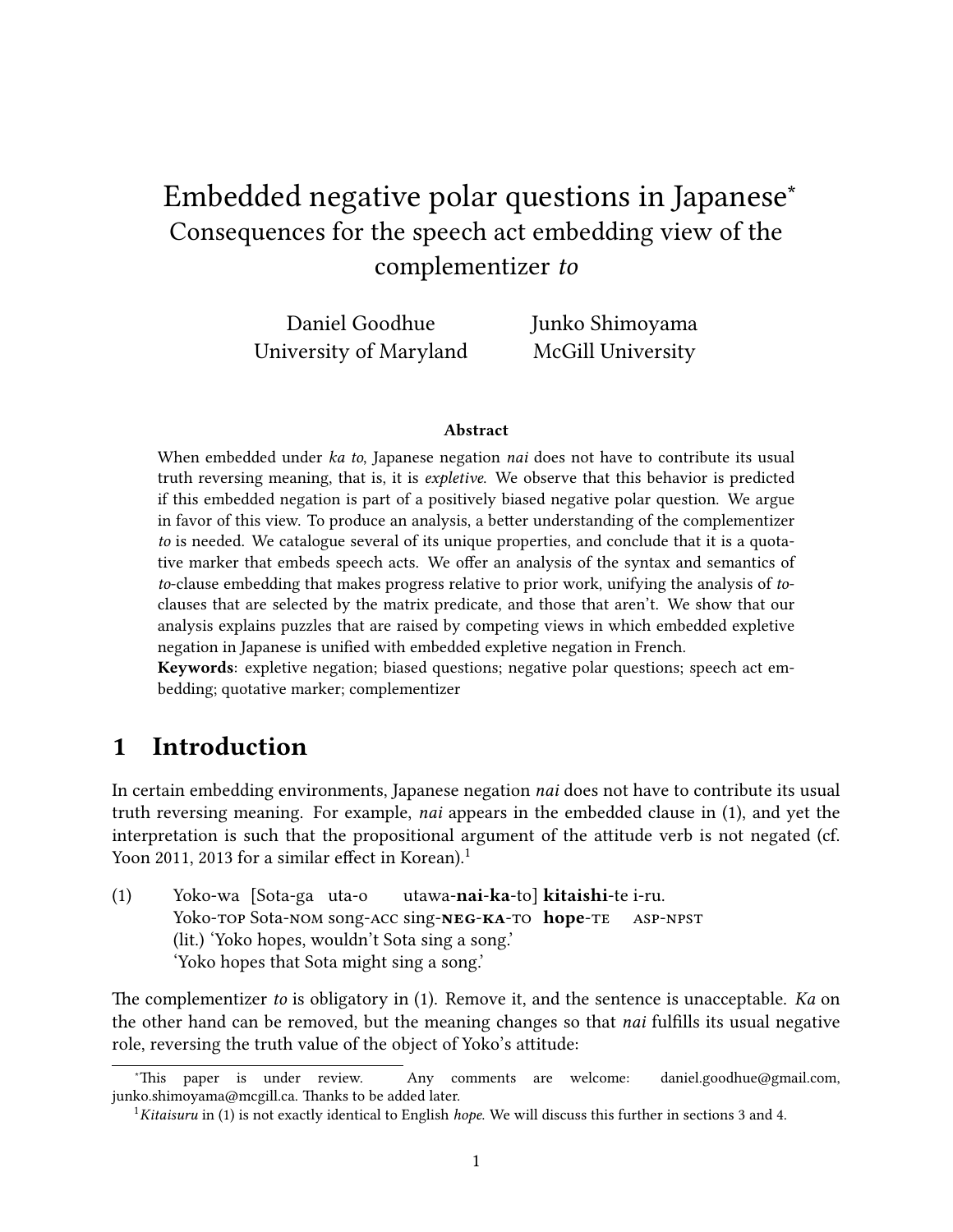(2) Yoko-wa [Sota-ga uta-o Yoko-top Sota-nom song-ACC sing-NEG-TO hope-TE utawa-**nai**-to] **kitaishi**-te i-ru. asp-npst 'Yoko hopes that Sota won't sing a song.'

Furthermore, when  $ka$  is absent as in  $(2)$ , the matrix subject's attitude about the embedded clause becomes stronger than it is in [\(1\),](#page-0-0) as indicated by the use of might in the translation of [\(1\)](#page-0-0) but not [\(2\).](#page-0-2)

What are the roles of nai, to and ka in producing these effects? One view is that the expletive negation in [\(1\)](#page-0-0) is related to embedded expletive negation in French, as in [\(3\)](#page-1-0) [\(Yoon, 2011,](#page-35-0) [2013;](#page-36-0) [Choi & Lee, 2017\)](#page-31-0):

<span id="page-1-0"></span>(3) Nous tenterons d'**éviter** qu' il  $(n')$  apprenne we try. Fut to avoid that he NEG learn. SUBI. PRES the news la) nouvelle avant son départ. before his departure 'We will try to prevent him from learning the news before he leaves.'[2](#page-1-1) French

However, there is a two-sided asymmetry between embedded expletive negation in Japanese and French that calls such a unified analysis into question. First, expletive nai appears under predicates that do not license expletive ne in French, such as kitaisuru 'hope' in [\(1\)](#page-0-0) (cf. [Yoon](#page-35-0) [\(2011\)](#page-35-0) who also notes this asymmetry). Second, French expletive ne is licensed by predicates that do not allow expletive *nai* in Japanese, such as *prevent/avoid*. Compare [\(3\)](#page-1-0) to [\(4\):](#page-1-2)

<span id="page-1-2"></span>(4) \*Watashi-wa [sono shirase-ga Yoko-no mimi-ni haira-nai-ka-to]  $I-TOP$ that news-nom Yoko-gen ear-dat enter-**neg** npst-o-to avoid-pst sake-ta. 'I avoided that the news would not reach Yoko's ear.'

If the embedded expletive negations in the two languages are one and the same phenomenon, subject to a single analysis, then these asymmetries are puzzling. We believe that they are in fact distinct phenomena, and thus we will pursue a unique analysis for the Japanese data. Our analysis will explain embedded expletive negation in Japanese as a positively biased negative polar question (NPQ). Consider the matrix NPQs in [\(5\):](#page-1-3)

- <span id="page-1-4"></span><span id="page-1-3"></span>(5) Context: A, B and Yoko have placed their orders at a cafe. While Yoko is away from the ´ table, a waiter brings three cups of coffee. A thinks that she heard Yoko order tea earlier, and says to B:
	- a. Yoko-wa ocha-o chuumonshi-te  $nai<sub>tc</sub>$ ? Yoko-top tea-acc order-te  $NEG<sub>2</sub>$ .NPST 'Didn't Yoko order tea?'
	- b. Yoko-wa ocha-o chuumonshi-ta n ja Yoko-top tea-acc order-pst no de.wa **neg**2.npst  $\mathbf{nai}_{tc}$ ? 'Isn't it the case that Yoko ordered tea?'

<span id="page-1-5"></span>NPQs like these have been described as requiring the speaker's positive epistemic bias (e.g. [Romero](#page-34-0) [& Han, 2004;](#page-34-0) [Sudo, 2013;](#page-35-1) [Hara et al., 2014;](#page-31-1) [Ito & Oshima, 2016;](#page-32-0) [Rieser, 2017;](#page-34-1) [Hirayama, 2018;](#page-31-2) [Good](#page-31-3)[hue, 2019\)](#page-31-3). [Ito & Oshima](#page-32-0) [\(2016,](#page-32-0) 4) argue that the negation in positively biased NPQs like [\(5a\)](#page-1-4) and [\(5b\)](#page-1-5) must be 'tonally compressed', hence the subscript  $tc$ , which means the 'total disappearance,

<span id="page-1-1"></span><sup>2</sup>[http://bdl.oqlf.gouv.qc.ca/bdl/gabarit](http://bdl.oqlf.gouv.qc.ca/bdl/gabarit_bdl.asp?t1=1&id=2467) bdl.asp?t1=1&id=2467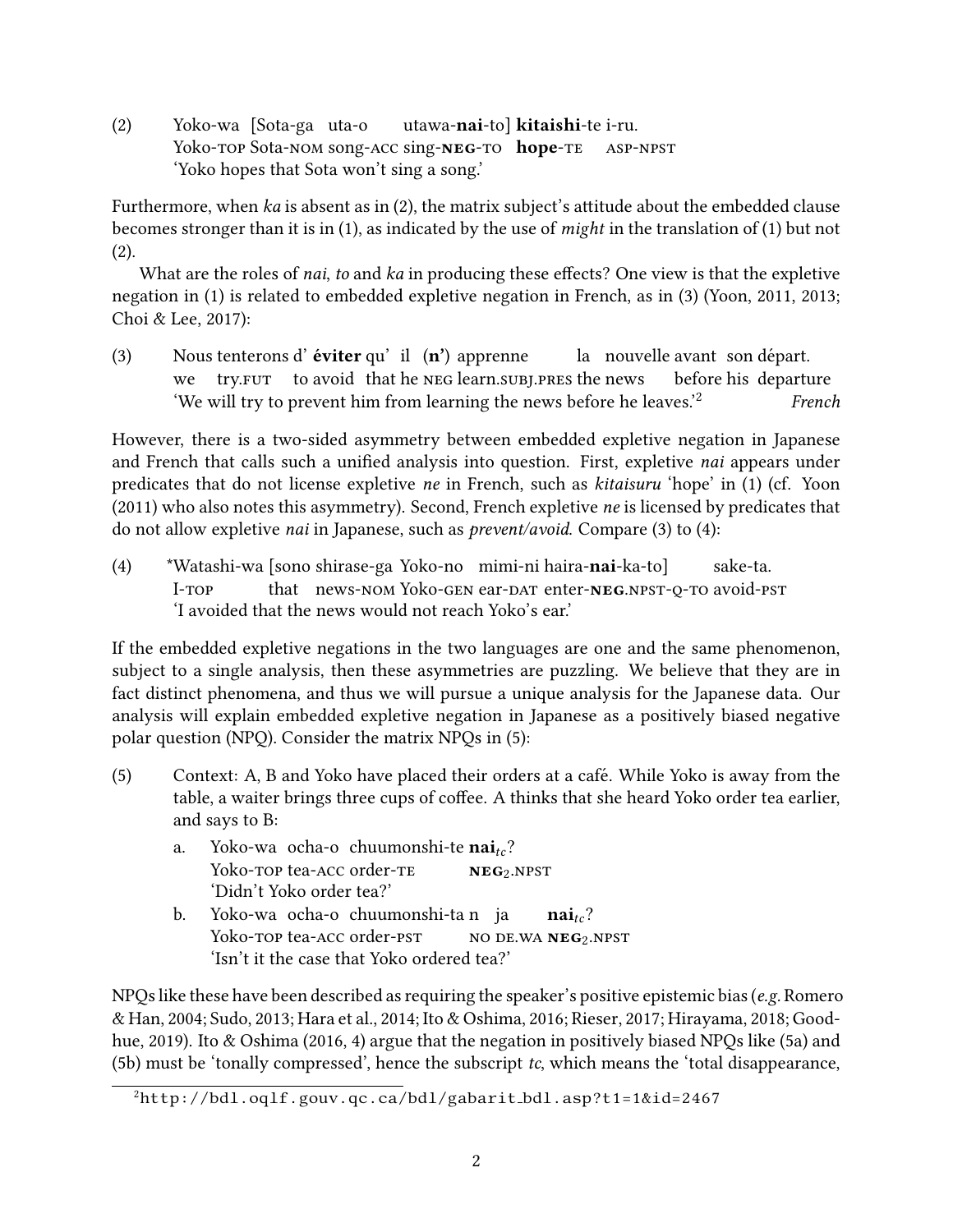as well as mere subdual/weakening, of pitch movements.' In contrast, regular negation na'i is marked with an apostrophe to indicate a lexical accent, and its presence in a polar question does not entail positive bias. To separate the two, we will gloss  $nai<sub>tc</sub>$  as  $NEG<sub>2</sub>$ , and  $na'i$  as  $NEG<sub>1</sub>$ .<sup>[3](#page-2-0)</sup>

Pursuit of our analysis of embedded expletive negation in Japanese combined with other relevant data leads to a more general picture of embedding under the complementizer to: We demonstrate that to-clause embedding has many unique character traits, which we argue can be explained if we analyze it as a kind of speech act or mental utterance embedding. We provide an analysis of to-clause embedding that makes progress on the breadth of data captured relative to prior work, and we delineate required future work. Viewed in the light of this analysis, ka will be seen to play the same role as it does in matrix clauses, which we further suggest may be distinct from its role as an interrogative complementizer in other embedded contexts.

The paper is organized as follows: In section [2,](#page-2-1) we discuss background on positively biased NPQs, and make a first argument that embedded expletive negation can be reduced to the nega-tion in an embedded NPQ. In section [3,](#page-7-0) we introduce several properties of to-clauses that influence our analysis. Then in section [4,](#page-15-0) we present our analysis. In section [5,](#page-23-0) we return to the puzzles about the distribution of embedded expletive negation raised above, and explain them in light of our analysis. Finally, we briefly compare our account to competing approaches (section [6\)](#page-26-0) and then conclude (section [7\)](#page-29-0).

## <span id="page-2-1"></span>2 Positively biased negative polar questions

#### <span id="page-2-5"></span>2.1 Matrix negative polar questions

Positively biased negative polar questions (NPQs) in Japanese have been discussed by [Sudo](#page-35-1) [\(2013\)](#page-35-1); [Hara, Kawahara & Feng](#page-31-1) [\(2014\)](#page-31-1); [Ito & Oshima](#page-32-0) [\(2016\)](#page-32-0); [Hirayama](#page-31-2) [\(2018\)](#page-31-2); [Oshima](#page-34-2) [\(2019\)](#page-34-2), and [Shi](#page-35-2)[moyama, Goodhue & Hirotani](#page-35-2) [\(2019\)](#page-35-2), among others. The NPQ in [\(7\)](#page-2-2) can be felicitously uttered in context [\(6\),](#page-2-3) adapted from [Ito & Oshima](#page-32-0) [\(2016\)](#page-32-0), in which B has a prior expectation that the orange that A is eating is sweet.<sup>[4](#page-2-4)</sup>

- <span id="page-2-3"></span>(6) Context: A is eating an orange. B has already eaten one from the same bag and it was exceptionally sweet. B says to A:
- <span id="page-2-2"></span>(7) Amak-u  $\mathbf{nai}_{tc}$ ? sweet-INF **NEG**2.NPST  $\uparrow$  (  $\downarrow$  ) 'Isn't it sweet?'  $\rightarrow$  The speaker is biased toward the proposition that it's sweet. (positive epistemic bias)

<span id="page-2-0"></span><sup>&</sup>lt;sup>3</sup> This prosodic distinction can be affected by the choice of verb. With some verbs such as  $ku'-ru$  'come-npst', the pitch accent is placed immediately before negation (e.g.  $ko'$ -nai), and as a result, the distinction between  $NEG_1$  and  $NEG_{2}$  is blurred because there is no tone to compress to begin with. This issue can be avoided by using the aspectual form, as in ki'-te na'i 'NEG<sub>1</sub>' vs. ki'-te nai 'NEG<sub>2</sub>' (see [Ito & Oshima, 2016\)](#page-32-0). We leave it to future work to further probe the prosodic characterization of negation in both matrix and embedded clauses.

<span id="page-2-4"></span><sup>4</sup> In Ito and Oshima's (2016) original context, B has only heard that oranges this year are exceptionally sweet, and he has not eaten one yet. In this context, however, the English negative polar question 'Isn't it sweet?' sounds a bit odd, and a positive polar question 'Is it sweet?' would be preferred (a positive polar question would also work in Japanese in this context). We modified the context to [\(6\)](#page-2-3) so that we would have acceptable NPQs in both Japanese and English. In fact, example [\(7\)](#page-2-2) in Japanese may be more acceptable in the modified context than in the original context as well, but this requires more systematic study.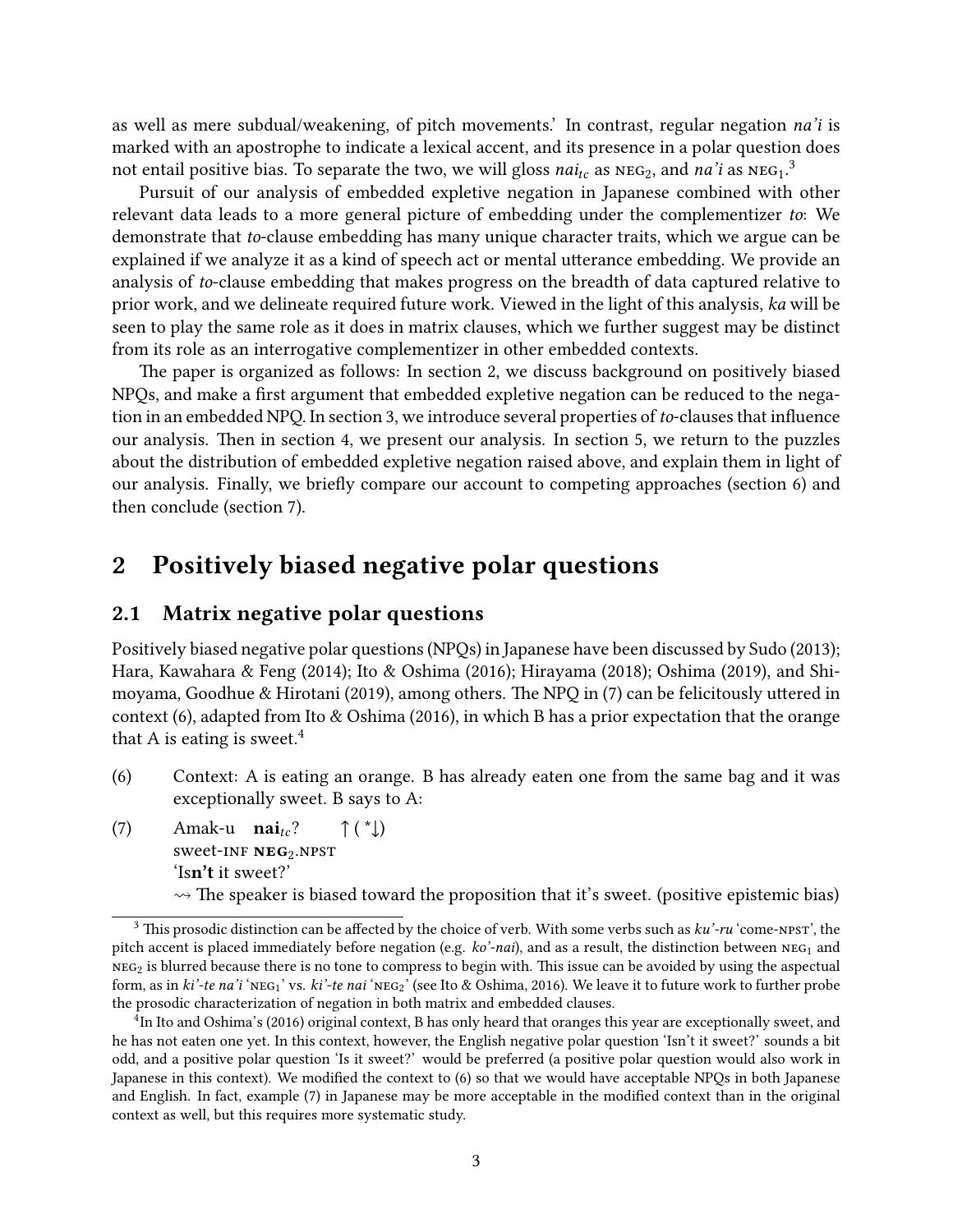The negation *nai<sub>tc</sub>* in [\(7\)](#page-2-2) is obligatorily tonally compressed. We should also note that example (7) must have the rising intonation at the end as indicated by '↑', forcing it to be a question. See Ito & Oshima (2016) for more discussion of the prosodic properties of nai<sub>tc</sub> 'NEG<sub>2</sub>' compared to na'i  $'NEG_1'.$ 

We can show that [\(7\)](#page-2-2) requires the speaker to be biased for the propositional prejacent of the question by demonstrating its infelicity in a context in which the speaker has no bias, such as [\(8\)](#page-3-0) from [Ito & Oshima](#page-32-0) [\(2016\)](#page-32-0).

<span id="page-3-0"></span>(8) Context: A eats a piece of orange and grimaces. B has no prior expectation about the quality of the oranges. B says to A:  $\#(7)$  $\#(7)$ 

B's utterance of  $(7)$  in  $(8)$  is infelicitous, confirming that  $(7)$  requires positive speaker bias. Cf. [\(9\),](#page-3-1) which features regular negation  $na'i'$  NEG<sub>1</sub>' and is felicitous in context [\(8\),](#page-3-0) where there is contextual evidence that the orange is not sweet.

<span id="page-3-1"></span>(9) Amak-u  $na'i?$ sweet-INF **NEG**1.NPST  $\uparrow$  ( $\downarrow$ ) 'Is it not sweet?' ('It is not sweet.')

This shows that positive speaker bias is not a necessary component of all negative polar questions in Japanese, just those with tonally compressed negation.<sup>[5](#page-3-2)</sup> This suggests that tonal compression of negation plays a similar role to preposing of negation in several other languages discussed by [Romero & Han](#page-34-0) [\(2004\)](#page-34-0), including English as seen in the translations of Japanese examples here. Note also that unlike  $(7)$ , it is possible to utter  $(9)$  with falling intonation, in which case it is interpreted as the declarative statement 'It is not sweet.' On the other hand, if  $NEG_{2}$  were followed by the Q-particle  $ka$  in  $(7)$ , then the sentence final intonation could either rise or fall. However, either way, it would still be interpreted as a question (a self-addressed one in the case of falling intonation).

*Nai*<sub>tc</sub> behaves differently from *na*'*i* in other ways that suggest that NPQs with *na*'*i* are negative in a way that NPQs with  $nai_{tc}$  are not. For example,  $nai_{tc}$  does not license strong negative polarity items, as observed by [Aihara](#page-30-0) [\(2009\)](#page-30-0) and [Ito & Oshima](#page-32-0) [\(2016\)](#page-32-0). Compare [\(10\)](#page-3-3) with [\(11\):](#page-3-4)

<span id="page-3-3"></span>

| (10) | Yoko-wa nani-mo chuumonshi-te na'i? |                |  |
|------|-------------------------------------|----------------|--|
|      | Yoko-TOP what-MO order-TE           | $NEG_{1}.NPST$ |  |
|      | 'Has Yoko not ordered anything?'    |                |  |

<span id="page-3-4"></span>(11) \*Yoko-wa **nani-mo** chuumonshi-te **nai**<sub>tc</sub>? Yoko-top what-Mo order-te NEG<sub>2</sub>.NPST 'Hasn't Yoko ordered anything?'

 $Nai<sub>tc</sub>$  also behaves differently from na'i with respect to tests introduced by [Goodhue](#page-31-4) [\(2018,](#page-31-4) [2019,](#page-31-3) [2021\)](#page-31-5) to show that preposed negation in English polar questions such as Didn't Jane eat? is not interpreted in the propositional prejacent of the question. These tests use not-at-issue

<span id="page-3-2"></span><sup>&</sup>lt;sup>5</sup>The intonational pattern of [\(9\)](#page-3-1) on the other hand may be acceptable in positive bias contexts like [\(6\).](#page-2-3) This is not unlike English low negation questions such as the translation in [\(9\),](#page-3-1) which are compatible with positive bias but do not require it. See [AnderBois 2019](#page-30-1) for discussion of the possibility that such negative questions may in fact be ambiguous between a reading that is necessarily positively biased and one that is not, so-called 'Gladiator low negation questions'.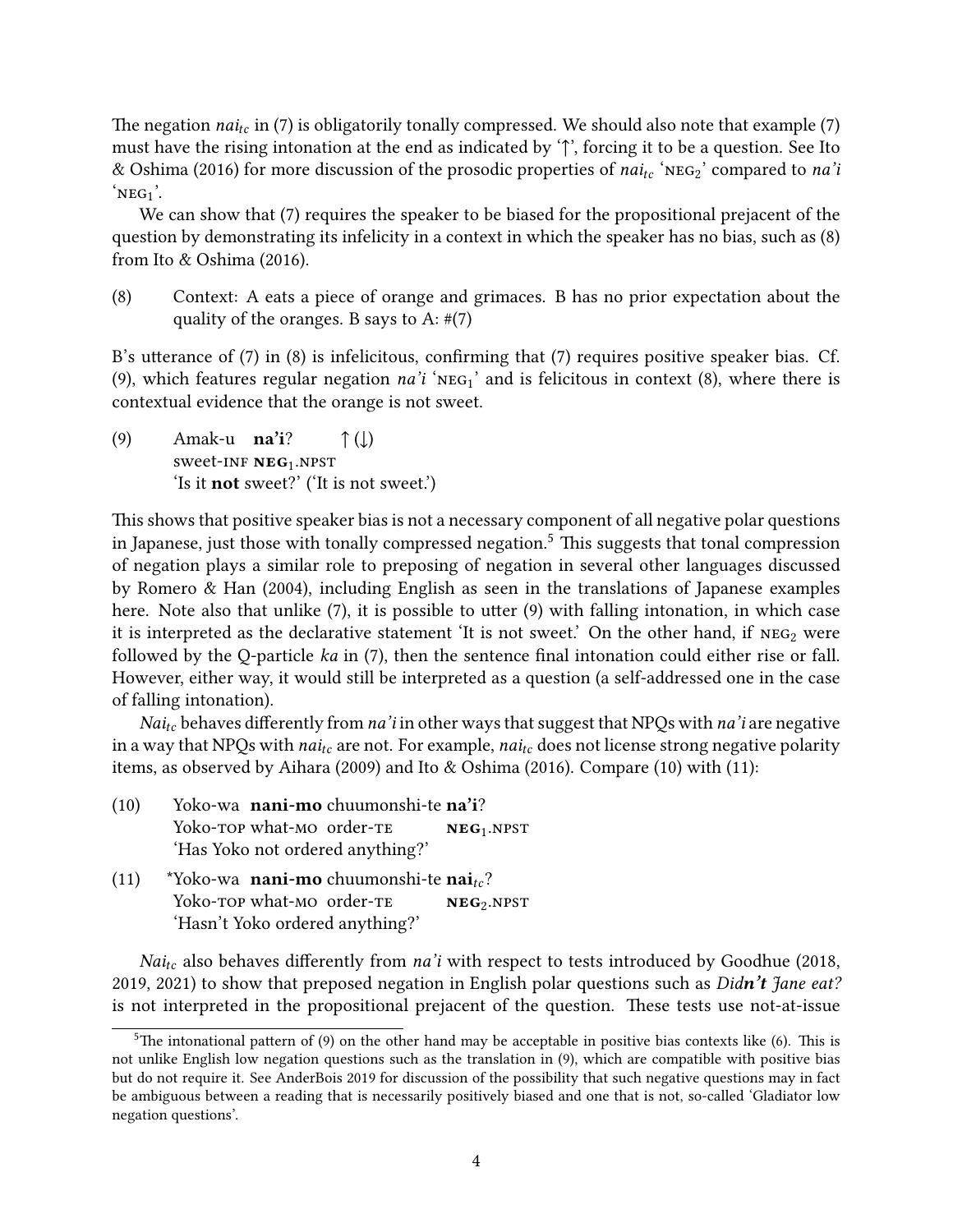content contributed by presuppositions and conventional implicatures to examine the content that projects out of questions. For instance, again presupposes that the proposition denoted by its complement has happened before.

(12) Did Jane eat again? presupposes: Jane ate before

If again can scope over negation, then negation should be part of the presupposition.

(13) Did Jane not eat again? can presuppose: Jane did not eat before

However, the presupposition projecting from the preposed negation question cannot contain negation.

<span id="page-4-0"></span>(14) Didn't Jane eat again? presupposes: Jane ate before cannot presuppose: Jane did not eat before

This leads to the conclusion that  $again$  cannot scope above negation in [\(14\).](#page-4-0) The explanation pursued in [Goodhue](#page-31-4) [\(2018\)](#page-31-4) is that preposed negation scopes outside the propositional prejacent of the question.[6](#page-4-1) Other tests supporting this conclusion deployed in [Goodhue](#page-31-4) [\(2018\)](#page-31-4) include projecting content (also, as-parentheticals), negation sensitivity (until- and for-adverbials), and polar particle responses to negative sentences.

Parallel observations hold in Japanese (reference redacted). By using *mata* 'again' and mo 'also', we can see that nai<sub>tc</sub> is also interpreted outside the propositional prejacent of the question.<sup>[7](#page-4-2)</sup>

- (15) Yoko, **mata** tabe-te  $nai<sub>tc</sub>$ ? Yoko again eat-te NEG<sub>2</sub>.NPST 'Isn't Yoko eating again?' presupposes: Yoko was eating before. cannot presuppose: Yoko was not eating before.
- (16) Yoko-**mo** tsukare-te **nai**<sub>tc</sub>? Yoko-also tired-TE NEG<sub>2</sub>.NPST 'Isn't Yoko also tired?' presupposes: Someone else is tired. cannot presuppose: Someone else is not tired.

<span id="page-4-3"></span>(i) Tsuuka, sore ii-sugi rather it say-excess COP.WA NEG2 ja ne? 'Well, isn't what you just said a bit too much?' (Rikudoo Sen'nin, Naruto Shippuden, episode 420)

<span id="page-4-1"></span><sup>6</sup>Following previous work [\(Hartung, 2006;](#page-31-6) [Sailor, 2013;](#page-34-3) [Goodhue, 2018;](#page-31-4) [AnderBois, 2019\)](#page-30-1), we assume that [Ladd'](#page-32-1)s [\(1981\)](#page-32-1) ambiguity does not exist in American English, and in particular that there is no inner negation reading of questions with preposed negation.

<span id="page-4-2"></span><sup>&</sup>lt;sup>7</sup>Support for positing a specialized negation morpheme in a syntactically high position also comes from the phenomenon of monophthongization, where  $nai<sub>tc</sub>$  is pronounced as ne, as in [\(i\).](#page-4-3) This question only has the interpretation where the speaker is positively biased. See [Hara, Kawahara & Feng](#page-31-1) [\(2014\)](#page-31-1); [Oshima](#page-34-2) [\(2019\)](#page-34-2) and [Sailor](#page-34-3) [\(2013\)](#page-34-3).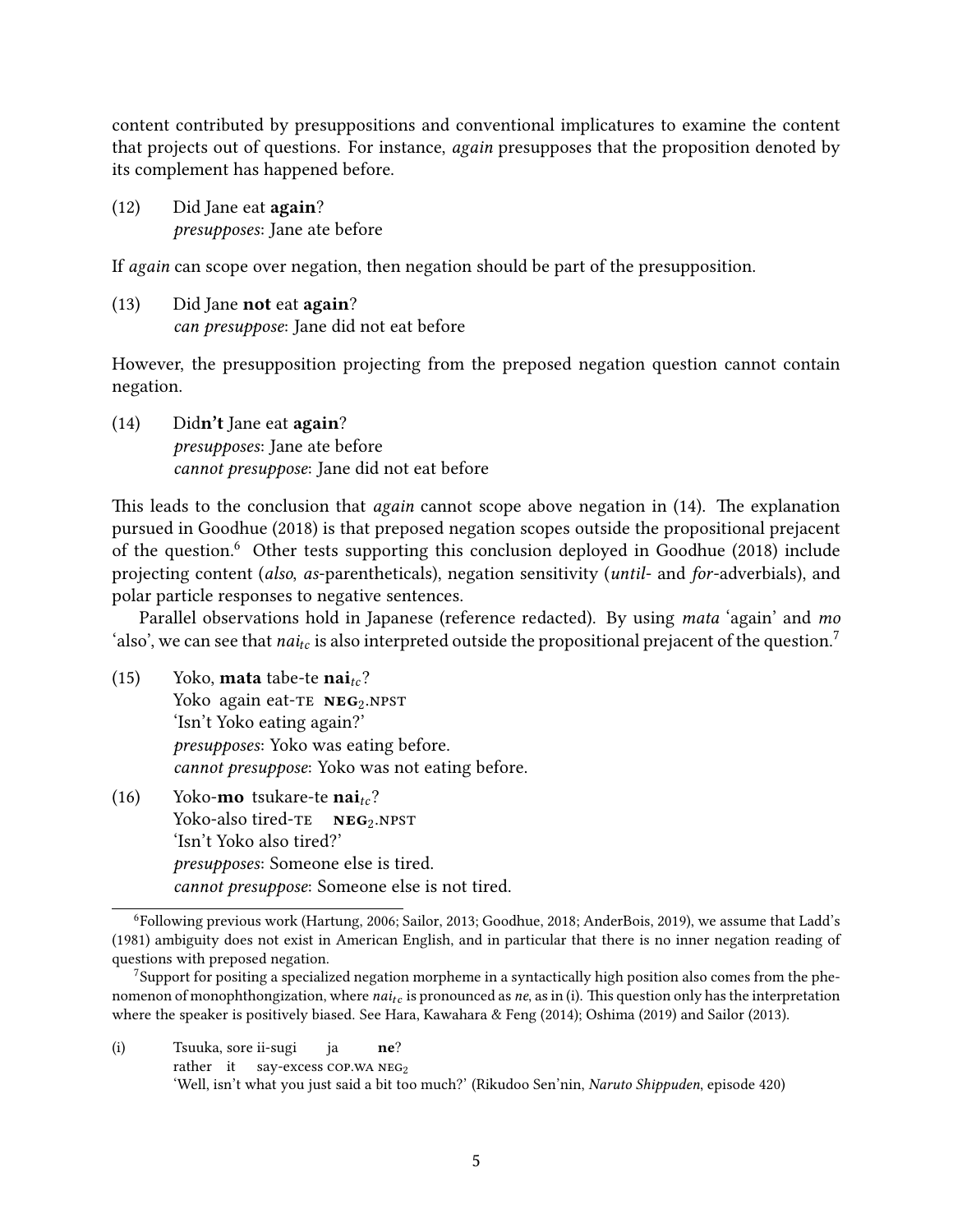What we have seen in this section is that NPQs with  $nai_{tc}$  convey the speaker's positive bias toward the propositional prejacent of the question. Furthermore,  $nai_{tc}$  is interpreted outside the propositional prejacent of the question. We will not review competing analyses of positively biased NPQs because our analysis of embedded expletive negation will not, for the most part, depend on the fine details. What matters below is what we have shown here: that it is an empirical fact that such NPQs convey a speaker bias, and that there is evidence that the negation may be interpreted high. In analyses such as [Romero & Han](#page-34-0)  $(2004)$ , Krifka  $(2017)$ , and [Goodhue](#page-31-4)  $(2018)$ , [2019,](#page-31-3) [2021\)](#page-31-5), this negation is still interpreted as negation in the sense that it either reverses truth values or acts as a set-theoretic complementation operator. What distinguishes it from typical negation is that it is high in the left periphery, above a common ground management operator or speech act operator. We think this kind of analysis is on the right track, as opposed to analyses in which the negation is a subjunctive mood marker, discourse particle, or is otherwise not interpreted as negating some constituent. Thus for us,  $nai<sub>tc</sub>$  is still negation, despite its apparent expletiveness.

### <span id="page-5-6"></span>2.2 Embedded expletive negation as part of an embedded NPQ

We have just seen that tonally compressed negation in NPQs results in a positively biased question, and that tests for negation reveal that such NPQs lack the semantic effects of negation. Thus, if the negation in examples like [\(1\)](#page-0-0) are part of an embedded NPQ, then their expletiveness would fall out as a straightforward prediction. Two initial arguments can be given in support of this view, one from prosody, the other from interpretation.

For the argument from prosody, recall that [\(1\),](#page-0-0) repeated in [\(17\),](#page-5-0) demonstrates that in certain cases negation in an embedded clause does not contribute a truth reversing meaning. We can now see that whether the negation is expletive or not depends on whether the negation is tonally compressed or not:

- <span id="page-5-1"></span><span id="page-5-0"></span>(17) Yoko-wa [Sota-ga uta-o Yoko-top Sota-Nom song-Acc sing-{NEG1/NEG2}-KA-TO utawa-{(a)  $\mathbf{n} \mathbf{a}^i$ i/(b)  $\mathbf{n} \mathbf{a}^i_{tc}$ }-ka-to] kitaishi-te i-ru. hope-te asp-npst
	- a. 'Yoko hopes that Sota will not sing a song.'
	- b. 'Yoko hopes that Sota might sing a song.'

<span id="page-5-2"></span>Na'i leads to truth reversal in [\(17a\),](#page-5-1) while nai<sub>tc</sub> does not, leading instead to [\(17b\).](#page-5-2) Since this matches characteristics of unembedded NPQs, it lends support to the idea that what is embedded in examples like  $(1)/(17)$  $(1)/(17)$  are NPQs.

The argument from interpretation begins with [\(18\),](#page-5-3) which demonstrates a declarative embedded under to, where the matrix predicate is omou 'think'.

<span id="page-5-3"></span>(18) Yoko-wa [[Ken-ga hannin da] Yoko-top Ken-nom culprit cop.npst to think-te ASP-NPST tol omot-te i-ru. 'Yoko thinks that Ken is the culprit.'

Interpretationally, [\(18\)](#page-5-3) seems like a standard attitude report, just like its English translation. Com-pare it to [\(19\),](#page-5-4) which illustrates embedding of a positive polar question under to under *omou* 'think'.[8](#page-5-5)

<span id="page-5-5"></span><span id="page-5-4"></span> $8$ Note that others have argued that what is embedded here is not a polar interrogative. On these alternative views,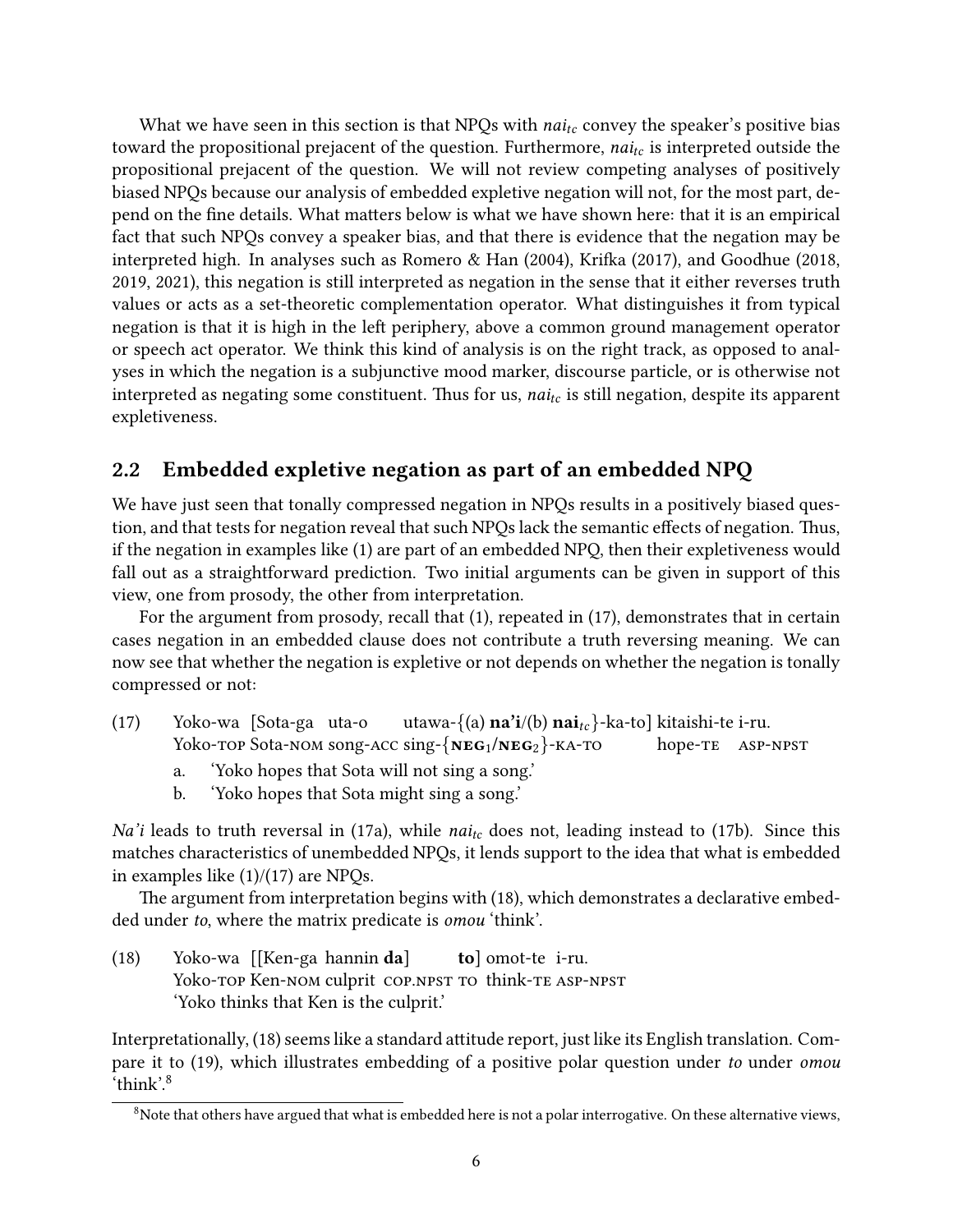(19) Yoko-wa [[Ken-ga hannin ka] to] omot-te i-ru. Yoko-top Ken-Nom culprit o to think-te ASP-NPST '(Lit.) Yoko thinks, is Ken the culprit.' 'Yoko thinks Ken might be the culprit.'

Intuitively, interrogatives embedded under to convey a weaker meaning than declaratives embedded under to, as indicated by the use of the epistemic modal 'might' in the English translation of  $(19)$  but not  $(18)$ . We will refer to this weakening effect as *hedging*.

Now consider in [\(20\)](#page-6-0) an embedded expletive negation of the sort we began the paper with.

<span id="page-6-0"></span>(20) Yoko-wa [[Ken-ga hannin ja Yoko-top Ken-nom culprit COP.WA NEG<sub>2</sub> Q TO think-TE ASP-NPST  $\text{nai}_{tc}$  ka] to] omot-te i-ru. '(Lit.) Yoko thinks, isn't Ken the culprit.' 'Yoko thinks that there is a good possibility that Ken is the culprit.'[9](#page-6-1)

Intuitively, [\(20\)](#page-6-0) also has a hedging effect when compared to the embedded declarative in [\(18\).](#page-5-3) At the same time,  $(20)$  is not as hedged as the embedded positive interrogative in  $(19)$ . The examples form a scale then, with the embedded declarative [\(18\)](#page-5-3) the least hedged, the embedded positive interrogative [\(19\)](#page-5-4) the most hedged, and the embedded expletive negation [\(20\)](#page-6-0) in the middle. This is why we translate the declarative as unmodalized, the positive interrogative with 'might', and the negated version with 'good possibility' or 'probably'.

This interpretational scale can be explained by our view that embedded expletive negation like in [\(20\)](#page-6-0) is part of a positively biased NPQ, in combination with our view of how the global interpretation of sentences with to-clauses embedded under attitudes is derived. Here is a first pass at our eventual analysis in section [4:](#page-15-0) To attributes the act of asking the embedded interrogative or asserting the embedded declarative to the embedding subject. In declarative cases, the matrix attitude predicate takes as complement the propositional content of the assertion. In interrogative cases, the matrix attitude takes as complement a proposition representing the bias expressed by the to-question.<sup>[10](#page-6-2), [11](#page-6-3)</sup> The NPQs discussed in subsection [2.1](#page-2-5) convey a relatively strong bias in favor of the proposition embedded under negation. Positive polar questions on the other hand convey a weaker bias. Consider [\(21c\),](#page-7-1) which can be used felicitously in neutral contexts like [\(21a\)](#page-6-4) from [Goodhue](#page-31-3) [\(2019\)](#page-31-3), but can also be used in contexts in which the speaker is confronted with evidence in favor of the positive answer like [\(21b\).](#page-7-2) The latter is an example of positive evidential bias as discussed by e.g. Büring & Gunlogson [\(2000\)](#page-30-2): [Sudo](#page-35-1) [\(2013\)](#page-35-1): Krifka [\(2015\)](#page-32-3).<sup>[12](#page-6-5)</sup>

<span id="page-6-4"></span>ka would be a subjunctive marker [\(Yoon, 2011\)](#page-35-0), or a modally functioning Q particle [\(Mizuno, 2022\)](#page-33-0). We discuss these approaches further in section [6.](#page-26-0)

<span id="page-6-2"></span><span id="page-6-1"></span> $9$ Another natural translation is 'Yoko suspects that Ken is the culprit'.

 $10$ While we talk about the bias that simple positive polar questions could convey in certain contexts, the bias is less strongly felt than in positively biased negative polar questions. This may explain the observation in [Mizuno](#page-33-1) [\(2021\)](#page-33-1) that *shinjiru* 'believe' does not embed simple positive polar questions with ka to 'Q TO'. Compare that with the example with *omou* 'think' in [\(19\),](#page-5-4) where a simple positive polar questions with ka to 'Q TO' is happily embedded.

<span id="page-6-3"></span><sup>&</sup>lt;sup>11</sup>It is also noted in [Kim & Tomioka](#page-32-4) [\(2014\)](#page-32-4) and [Kim](#page-32-5) [\(2018\)](#page-32-5) that what they call Speaker-oriented embedded (polar) interrogatives give rise to speaker's bias toward a positive answer.

<span id="page-6-5"></span><sup>&</sup>lt;sup>12</sup>Note that having 'no (ka)' at the end of the question in [\(21c\)](#page-7-1) makes it usable only in the biased context. We leave for future exploration properties of the particle no in questions in relation to the so-called extended copula or no da-construction.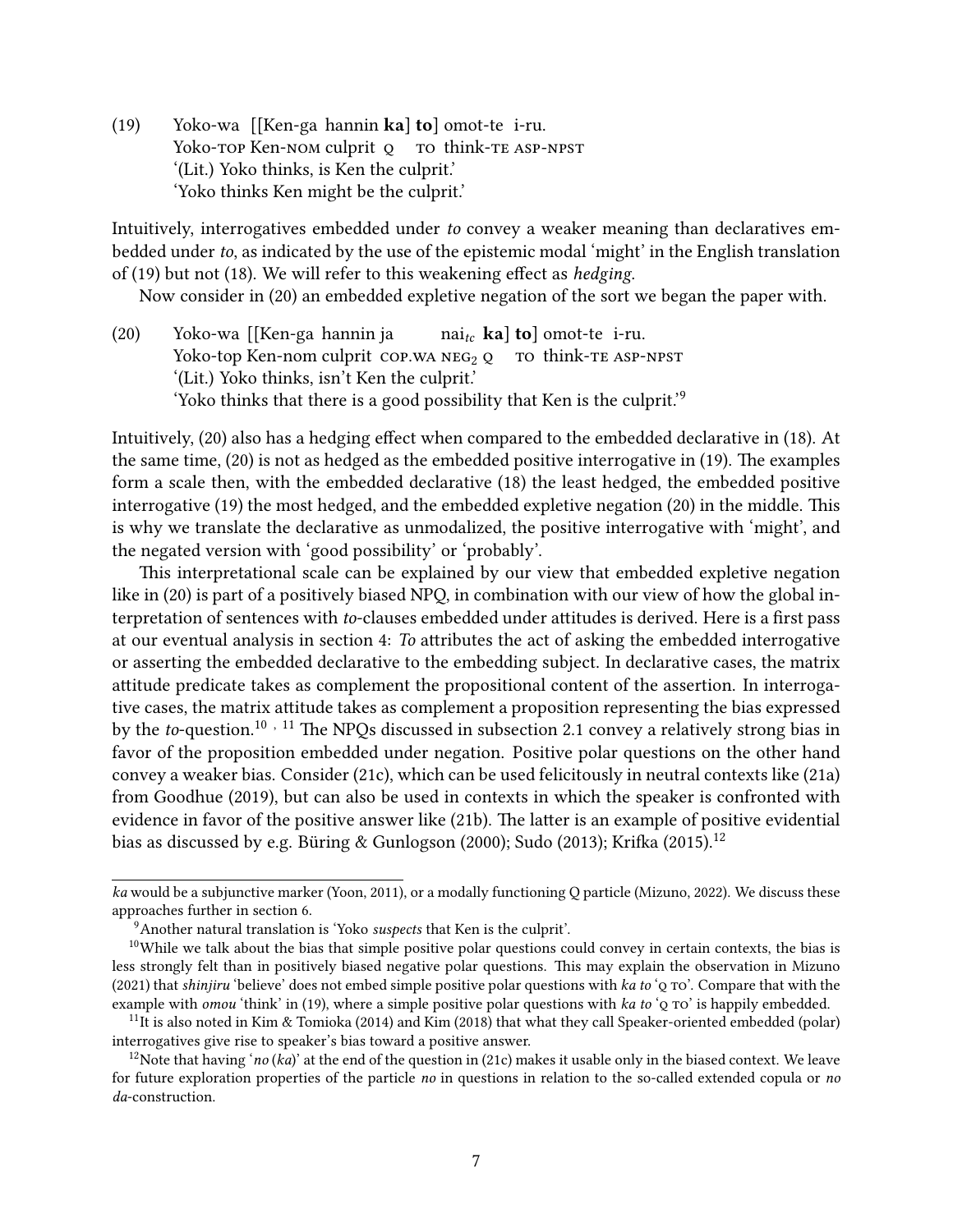- <span id="page-7-2"></span>(21) a. A has just walked in the front door, and she is looking for her roommate Yoko. She has no idea whether Yoko is home or not, but their mutual roommate B is, so A says to B: [\(21c\)](#page-7-1)
	- b. A and B are in the basement. A thought that they were home alone because Yoko went out earlier, but then she hears a noise upstairs, and says to B: [\(21c\)](#page-7-1)
	- c. Yoko kaet-te .<br>Yoko return-te asp.npst o ru (ka)? 'Is Yoko home?/Has Yoko returned?'

<span id="page-7-1"></span>Given the weaker bias of positive polar questions relative to NPQs, we understand the scale of hedging effects from [\(18\)](#page-5-3) to [\(20\)](#page-6-0) on our view: The positive question embedded under to in [\(19\)](#page-5-4) has the weakest bias, and so is most hedged; the NPQ embedded under to in [\(20\)](#page-6-0) has a stronger bias, and so is less hedged; and the to embedded assertion in [\(18\)](#page-5-3) delivers an unmodalized proposition to the matrix predicate, so it is not hedged at all. This picture depends on our view of embedded expletive negation in Japanese as the negation in a positively biased NPQ.

But our informal story above raises questions about the details: How do we derive the interpretations just sketched? In particular, how are polar questions able to embed under declarativeselecting predicates like *omou* 'think' and *kitaisuru* 'hope'? And what is the role of the complementizer to? We turn in section [3](#page-7-0) to a closer investigation of the properties of the complementizer to, before proposing our analysis in section [4.](#page-15-0) Then we will be in a position to return in section [5](#page-23-0) to the puzzles about the distribution of expletive negation raised in section [1](#page-0-3) and offer our explanation.

## <span id="page-7-0"></span>3 Properties of to-clause embedding

The complementizer to is sometimes described as a declarative complementizer, similar to English that (see most recently [Mizuno 2022\)](#page-33-0).

(22) Yoko-wa [[yoru-no aida-ni Yoko-top night-gen period-pat rain-nom fall-pst to say/think/hear/certain-pst ame-ga hut-ta] to] {it/omot/kii/kakushinshi}-ta. 'Yoko {said/thought/heard/was certain} that it rained during the night.'

However, in another strand of recent work, it is viewed as a 'quotative marker', an idea with roots in the traditional Japanese grammar view of to as forming a 'quotation phrase' [\(Saito, 2012,](#page-34-4) [2015;](#page-34-5) [Kratzer, 2013;](#page-32-6) [Maier, 2014;](#page-33-2) [Sauerland & Yatsushiro, 2014;](#page-35-3) [Tomioka & Kim, 2015,](#page-35-4) [2016;](#page-35-5) [Kim, 2018;](#page-32-5) [Shimamura, 2018;](#page-35-6) [Saito, 2019;](#page-34-6) [Yoshida, 2019;](#page-36-1) [Sode & Sugawara, 2021\)](#page-35-7). The quotative view is exhibited more transparently in some of the non-Tokyo dialects of Japanese. In Okayama Japanese in [\(23\),](#page-8-0) the counterpart of to is the form yuu-te '(lit.) saying'. Yuu-te in the embedded clause is optional, similar to the form *te* in the Kansai dialect (see, for example, [Saito 2018\)](#page-34-7).<sup>[13](#page-7-3)</sup>

<span id="page-7-3"></span><sup>&</sup>lt;sup>13</sup>See also *dive* which performs a similar function in Turkish, and is built from the root for 'say',  $de$ - (Özyıldız, [2018,](#page-34-8) [2019\)](#page-34-9). This is a well-observed phenomenon cross-linguistically (e.g., [Chappell, 2008\)](#page-31-7).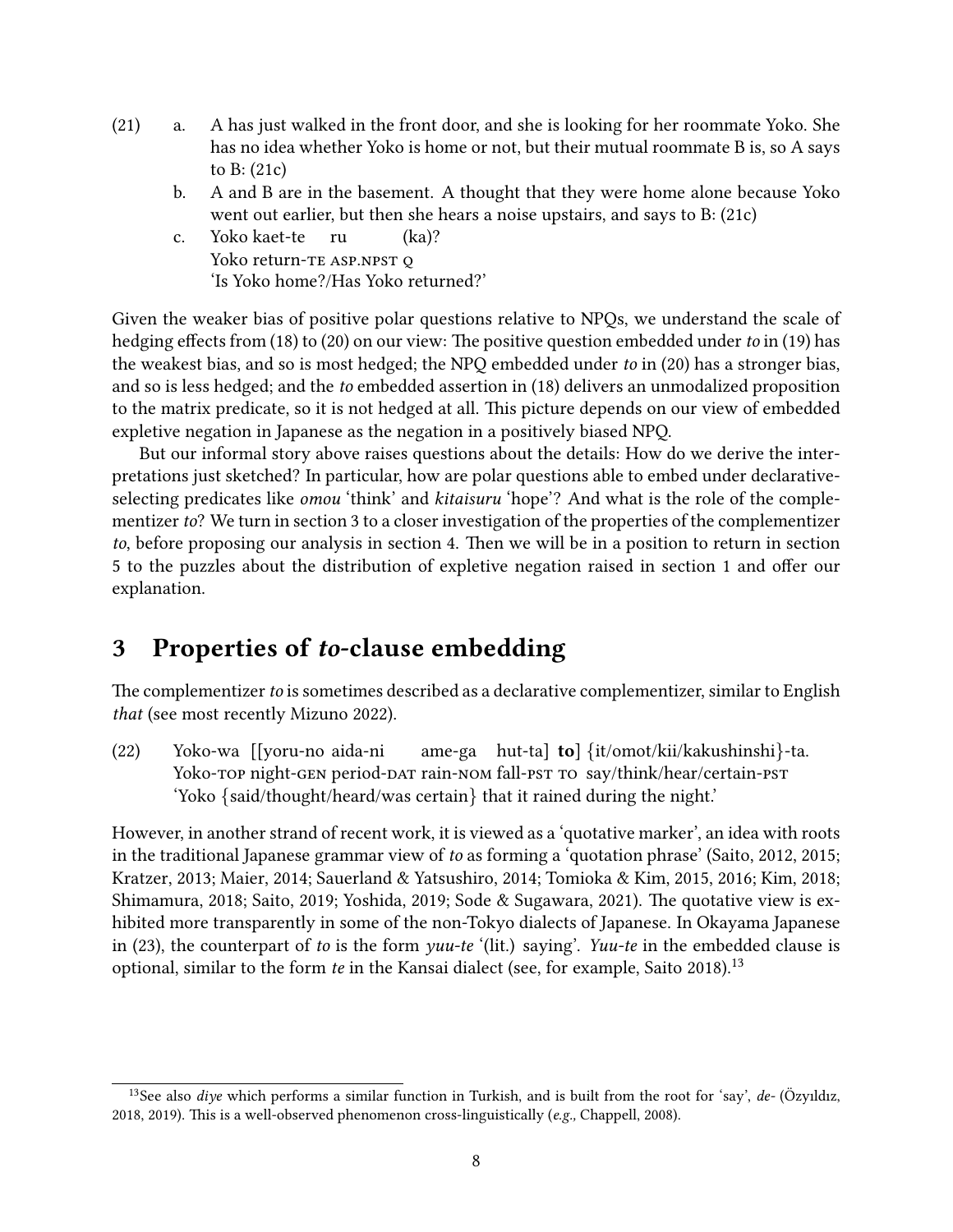<span id="page-8-0"></span>(23) Sore-o kii-ta it-ACC hear-past staff-pol-pl-also sutaffu-san-tachi-mo [sugoi ee-yan vuu-te] yuu-te kure-te.... very good-jan say-te say-te ben-te 'Also the staff members who heard that  $(=m\dot{y})$  told me that it was very good.'<sup>[14](#page-8-1)</sup>

Returning to Tokyo dialects, to can embed direct quotations (direct reports of speech), as in [\(24\).](#page-8-2)

<span id="page-8-2"></span>(24) Yoko-wa l<sup>a</sup>watashi-no jooshi-ga vok-ka-go Yoko-top I-gen .<br>boss-NOM four-day-later return.NPST TO Monday-on modoru" to] getsuyoobi-ni ii-mashi-ta. say-pol-pst 'Yoko said on Monday, "My boss will return four days from now".'

However, to does not necessarily embed direct quotations. By changing the deictic and anaphoric expressions in the qutoation in [\(24\)](#page-8-2) to those in [\(25\)—](#page-8-3)watashi 'I' and yok-ka-go 'four days from now' become kanojo 'she' and ashita 'tomorrow'—we show that these expressions are not required to get their interpretation from the context of utterance of the quotation, as would be required if it were a direct quotation. Instead they can get their interpretation from the context of utterance for the matrix clause. Thus we show that to is also able to embed an indirect report of speech (assume  $(25)$  is uttered on Thursday):

<span id="page-8-3"></span>(25) Yoko-wa [kanoio-no jooshi-ga ashita Yoko-top she-gen .<br>boss-nom tomorrow return.npst to Monday-on modoru to] getsuyoobi-ni ii-mashi-ta. say-pol-pst 'Yoko said on Monday that her boss would return on tomorrow.'

That to can embed indirect reports of speech can also be shown by the use of long-distance matrix  $wh$ -question formation. [\(26\)](#page-8-4) attempts to form a matrix  $wh$ -question from within a direct quotation, and so is unacceptable. But matrix wh-question formation is perfectly acceptable from the indirect report of speech in [\(27\)](#page-8-5) [\(Kuno, 1988;](#page-32-7) [Oshima, 2006a\)](#page-33-3).

- <span id="page-8-4"></span>(26) \*Yoko-wa l<sup>"</sup>watashi-no jooshi-ga itsu modoru" Yoko-top I-gen <u>boss-nom</u> when return.npst to Monday-on say-pol-pst o to] getsuyoobi-ni ii-mashi-ta ka? (Intended) 'When did Yoko say on Monday, " $My$  boss will return  $t$ ".'
- <span id="page-8-5"></span>(27) Yoko-wa [kanoio-no jooshi-ga itsu modoru Yoko-top she-gen <u>boss-nom</u> when return.npst to Monday-on say-pol-pst o to] getsuyoobi-ni ii-mashi-ta ka? 'When did Yoko say on Monday that her boss would return?'

This data shows that to can embed both direct and indirect reports of speech. Still, it does not settle which of the two competing views of to is correct, the declarative complementizer view or the quotative marker view. It may be that to is a declarative complementizer, comparable to English that, with the important exception that sometimes it embeds direct quotations. Or it could be a quotative marker compatible with both direct and indirect quotation. In the remainder of this section, we will demonstrate several striking empirical facts about to-clause embedding that would only be explainable on the declarative complementizer view *only if* they all involved direct

<span id="page-8-1"></span><sup>14</sup><https://www.youtube.com/watch?v=HCkm1BVNzF8> (FUJII Kaze, ANNnewsCH, 5'50", 09/23/2020)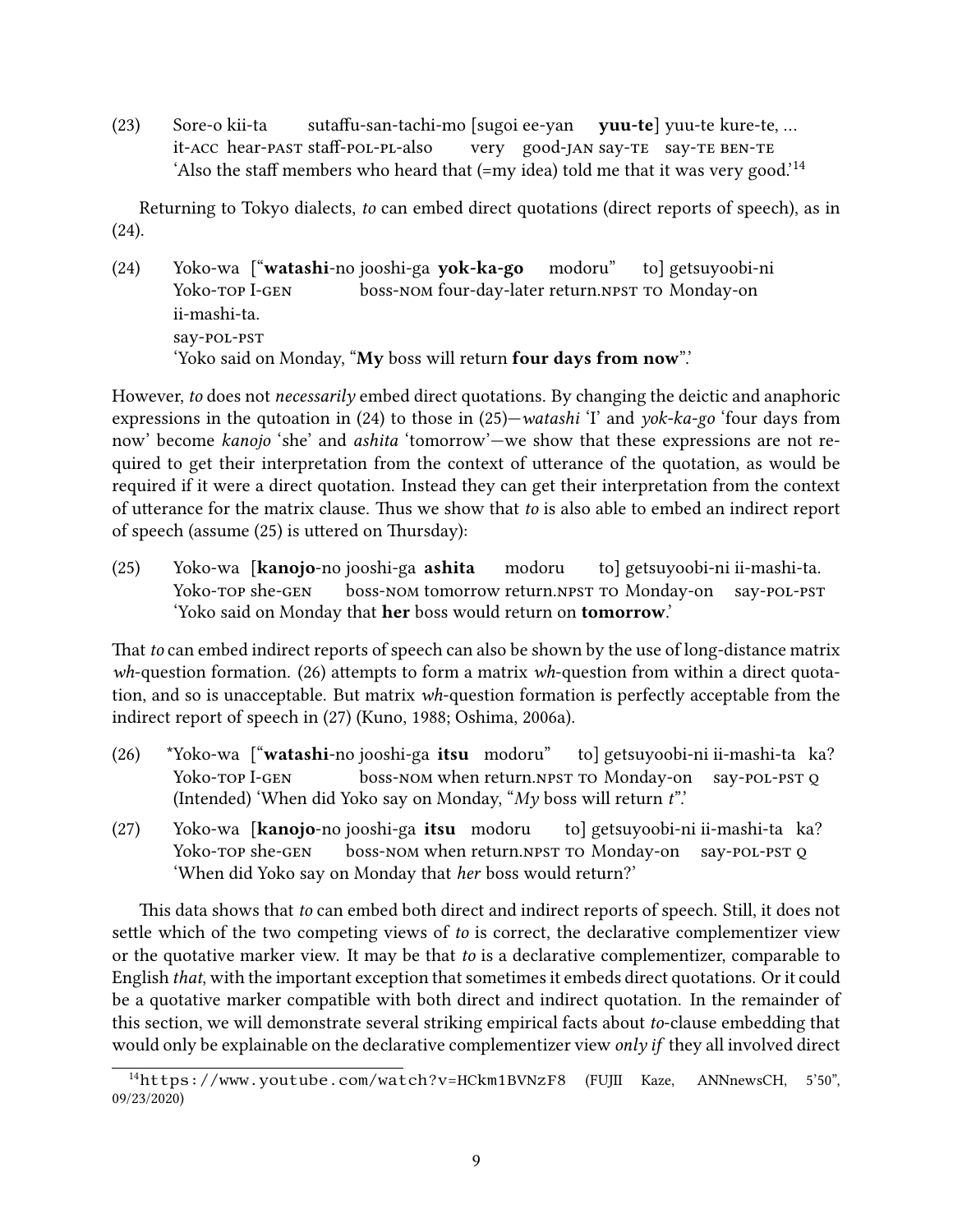quotation. But we will show that they do not involve direct quotation, and therefore that to is not a declarative complementizer, but must be a kind of quotative marker. Ultimately, we will argue that what to embeds is a speech act phrase, often in the form of mental utterance attributable to the matrix subject, and that such a view enables explanations of the data.

First, as already seen in sections [1](#page-0-3) and [2,](#page-2-1) to embeds interrogative clauses under predicates that do not select for interrogatives, antirogative predicates. We now demonstrate this more carefully. Consider two cases of genuine interrogative embedding without to in [\(28\).](#page-9-0) In both [\(28a\)](#page-9-1) and [\(28b\),](#page-9-2) the sentences are acceptable when the embedding verb is interrogative-selecting like 'know', but they are unacceptable when the embedding verbs are the antirogative 'think' or 'hope'.<sup>[15](#page-9-3)</sup> The translations show that the same pattern holds in English.

- <span id="page-9-2"></span><span id="page-9-1"></span><span id="page-9-0"></span>(28) a. Yoko-wa [dare-ga hannin ka] {shit/\*omot/\*kitaishi}-te iru. Yoko-top who-nom culprit o know/think/hope-te asp.npst 'Yoko {knows/\*thinks/\*hopes} who the culprit is.'
	- b. Yoko-wa [kanojo-no jooshi-ga hannin {ka/kadooka}] {shit/\*omot/\*kitaishi}-te Yoko-top she-gen boss-nom culprit q/whether know/think/hope-te iru. asp.npst 'Yoko {knows/\*thinks/\*hopes} whether her boss is the culprit.'

When to is used however, an interrogative clause can be embedded under antirogative predicates, as shown in [\(29\)](#page-9-4) (cf. [Lahiri, 2002;](#page-32-8) [Saito, 2015;](#page-34-5) [Yoshida, 2019\)](#page-36-1).<sup>[16](#page-9-5)</sup> Note that the third person pronoun kanojo 'she' can co-refer with the matrix subject Yoko, thus showing that to is not embedding a direct quotation here.

<span id="page-9-4"></span>(29) Yoko-wa [[kanojo-no jooshi-ga hannin ka] to] {omot/kitaishi}-te iru. Yoko-top she-gen boss-NOM culprit o To think/hope-TE asp.npst '(Lit.) Yoko {thinks/hopes}, is her boss the culprit.' 'Yoko {thinks/is hopeful} that her boss might be the culprit.'

[\(30b\)](#page-10-0) demonstrates the ability to form a matrix wh-question from the polar interrogative embedded under antirogative *omou* 'think' in [\(30a\),](#page-10-1) further showing that we are not observing direct quotation.[17](#page-9-6)

(i) John-wa [dare-ga ko-nai John-TOP who-NOM come-NEG Q (NA) TO hope ka (??na) tol kitaisiteiru no? Q (lit.) 'Who does John hope that  $t$  might come?'

We agree with the judgments, na is clearly making a nontrivial contribution that needs to be investigated further in future work (this will be demonstrated again in fn. [26](#page-17-0) via another example suggested by the reviewer). The

<span id="page-9-7"></span><span id="page-9-3"></span><sup>&</sup>lt;sup>15</sup>Predicates that select for interrogatives can be further subdivided into two kinds: Predicates like 'ask' and 'wonder' that select only for interrogatives as complements are rogatives. Predicates like 'know' that select for either interrogatives or declaratives are responsives.

<span id="page-9-5"></span> $16A$  wh-interrogative cannot be embedded under antirogatives via to. We think this is because the antirogative predicate needs to combine with some kind of propositional argument, and the wh-interrogative fails to deliver one. This views will fall out of our analysis in section [4.](#page-15-0)

<span id="page-9-6"></span> $^{17}$  A reviewer for NLLT notes that while wh-questions can be formed from clauses embedded under kitaisuru 'hope' as well, adding the particle na to the embedded clause makes this impossible: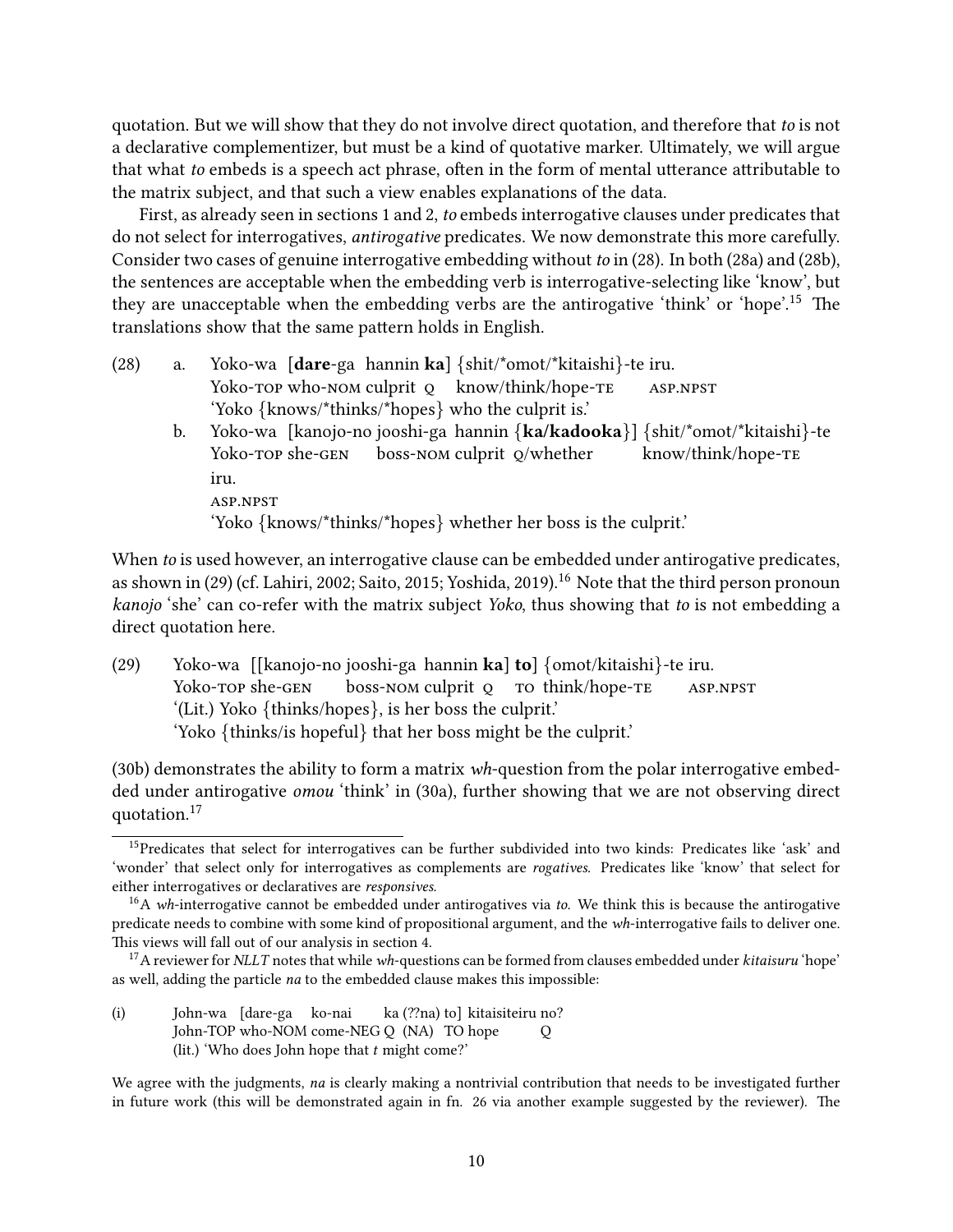- <span id="page-10-1"></span><span id="page-10-0"></span>(30) a. Yoko-wa [[**natto**-ga kusat-te ru Yoko-top natto-nom rotten-te ASP.NPST o to think-pst kal tol omot-ta. '(Lit.) Yoko thought, has the natto gone bad.' 'Yoko thought that the natto might have gone bad.'
	- b. Yoko-wa ll**nani**-ga kusat-te ru Yoko-top what-nom rotten-the ASP.NPST on think-pst No kal tol omot-ta no? '(Lit.) What did Yoko think, has t gone bad?' 'What did Yoko think might have gone bad?'

If to were a declarative complementizer like English that, then [\(29\)](#page-9-4) and [\(30\)](#page-9-7) would be unacceptable, contrary to fact. Moreover, these examples do not exhibit direct quotation. Instead, we think to is combining with a speech/thought act phrase, and attributing authorship of that act to the matrix subject. This raises further questions about the global interpretations of these sentences, in particular how embedded questions could compose with antirogative predicates. We will address this in section [4](#page-15-0) below.

A second surprising fact is that imperatives can be embedded under to, but if to is removed, the same sentences become unacceptable [\(Kuno, 1988;](#page-32-7) [Oshima, 2006b;](#page-33-4) [Kim, 2018;](#page-32-5) [Saito, 2017\)](#page-34-10). Consider [\(31\),](#page-10-2) which is perfectly acceptable, but which would not be if to were removed.

<span id="page-10-2"></span>(31) Iooshi-ga [[**kanojo-ni ashita** boss-nom she-dat tomorrow till-DAT document-ACC submit-IMP TO Monday-on made-ni shorui-o das-e] to] getsuyoo-ni ii-mashi-ta. say-pol-pst 'My boss said (to me) on Monday to submit the document to her by tomorrow.'

Note also that the pronoun in [\(31\)](#page-10-2) shows that the acceptability of the embedded imperative is not due to direct quotation. Moreover, matrix wh-question formation from imperatives embedded under to is possible:

<span id="page-10-3"></span>(32) Iooshi-wa [[kanojo-ni **itsu** made-ni shorui-o boss-nom she-dat when till-pat document-acc submit-IMP TO Monday-on das-e] to] getsuyoo-ni ii-mashi-ta ka? say-pol-pst Q 'By when did your boss say (to you) on Monday, to submit the document to her t?'

Again, analyzing to as a declarative complementizer incorrectly predicts unacceptability in [\(31\)](#page-10-2) and [\(32\).](#page-10-3) We believe analyzing to as embedding speech acts can begin to explain these facts.

reviewer uses this kind of contrast to argue that to may be ambiguous between a vanilla declarative complementizer that allows anaphoric coreference and wh-extraction in e.g. [\(29\)](#page-9-4) and [\(30\),](#page-9-7) and a special quotative complementizer brought out by na in (i) that does not allow such behavior. Then the unique properties of to-embedding demonstrated in this section would be blamed on the use of the second, special quotative to (and a further assumption would need to be made that ka embedded under antirogatives does not actually mark an interrogative clause). However, what we demonstrate at length in this section is that the many unique properties of to-clause embedding co-exist with wh-extraction and non-first person anaphora that corefer with third person subjects, so these tests cannot be indicative of a vanilla declarative complementizer reading for to. We conclude instead that anaphoric coreference and wh-extraction merely show that what is embedded is not a direct quotation. And since the unique properties of to-embedded clauses would be puzzling if to were a declarative complementizer, we propose it is something else.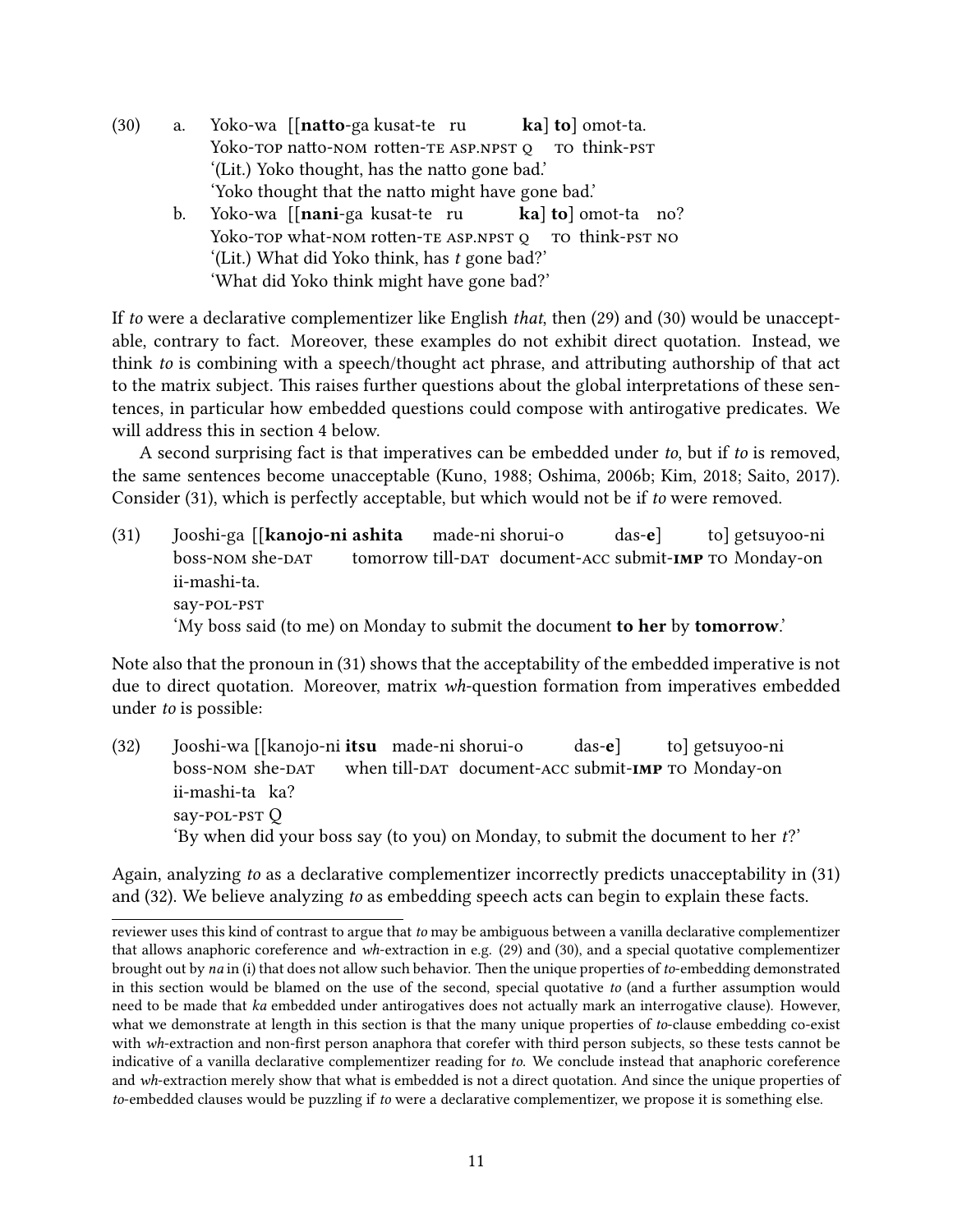A third interesting property of to, demonstrated schematically in [\(33\),](#page-11-0) is that while to-led clauses are often 'selected' by matrix predicates in the foregoing examples (see [\(33a\)\)](#page-11-1), they can also be embedded in sentences in which the matrix predicate does not select for a clausal complement (see [\(33b\)\)](#page-11-2), as demonstrated by [\(34\).](#page-11-3)

- <span id="page-11-2"></span><span id="page-11-1"></span><span id="page-11-0"></span>(33) a. Subject [[Speech Act] to ] Clause-selecting-predicate (Selected) b. Subject [[Speech Act] to ] [Object-NP] NP-selecting-predicate (Unselected)
- <span id="page-11-3"></span>(34) Hanako-wa [zibun-no uta-ga Hanako-top self-gen song-nom outside-par can.be.heard o to window-acc soto-ni kikoeru ka tol mado-o shimeta. closed 'Hanako closed the window, thinking that her singing might be heard from outside.'

Similar examples of unselected embedded clauses can be found in Korean [\(35\)](#page-11-4) and Turkish [\(36\)](#page-11-5) [\(Oshima, 2015;](#page-33-5) [Tomioka & Kim, 2016;](#page-35-5) [Kim, 2018;](#page-32-5) [Ozyıldız, 2018,](#page-34-8) [2019\)](#page-34-9). ¨

- <span id="page-11-4"></span>(35) [Yongton-i allowance-nom be.enough-o-ouot chwungpwunha-nya-ko] halmeni-ka grandma-nom money-acc 1sg-dat ton-ul na-eykey cwu-ess-ta. give-psT-DECL 'Grandma gave me money, saying/wondering if my allowance is enough.' Korean [\(Kim,](#page-32-5) [2018\)](#page-32-5)
- <span id="page-11-5"></span> $(36)$ Ali mother-3s.poss arrive-pst.3s polQ DIYE door-ACC open-pst.3s Ali [anne-si gel-di mi divel kapı-vı ac-tı. 'Ali opened the door, wondering whether his mother had arrived.' Turkish ( $\ddot{O}$ zyıldız, [2018\)](#page-34-8)

As the English translations of these examples indicate, the unselected to/ko/diye-clauses are interpreted as speech or thought, attributed to the matrix subjects. These interpretations can be understood if these complementizers embed speech acts, but a declarative complementizer analysis leaves more to be said.

It is also possible, in colloquial speech or writing, for a to-led clause to occur on its own with no full matrix clause. In this 'insubordination'-type phenomenon [\(Evans, 2007;](#page-31-8) [Mithun, 2008;](#page-33-6) [Evans & Watanabe, 2016\)](#page-31-9), we can see that the contribution of to is to mark its sister as speech or thought. The agent of speech or thought can be expressed as in [\(37\),](#page-11-6) or can be determined by context as in [\(38\),](#page-11-7) the speaker being one possibility (see, for example, [Sharvit, 2008;](#page-35-8) [Oshima,](#page-33-7) [2010;](#page-33-7) [Saito, 2018,](#page-34-7) [2019\)](#page-34-6).

- <span id="page-11-6"></span>(37) Zibun-no musume-no chiimu-ga kats-u self-gen daughter-gen team-nom win-npst to Yoko-hon to, Yoko-san. 'Her daughter's team will win, said Yoko.'
- <span id="page-11-7"></span>(38) Yumi-no chiimu-ga kats-u Yumi-gen team-nom win-npst MOD TO daroo, to. 'Yumi's team is likely to win, x says/thinks.'

Again, the speech act analysis of to seems to have an advantage here.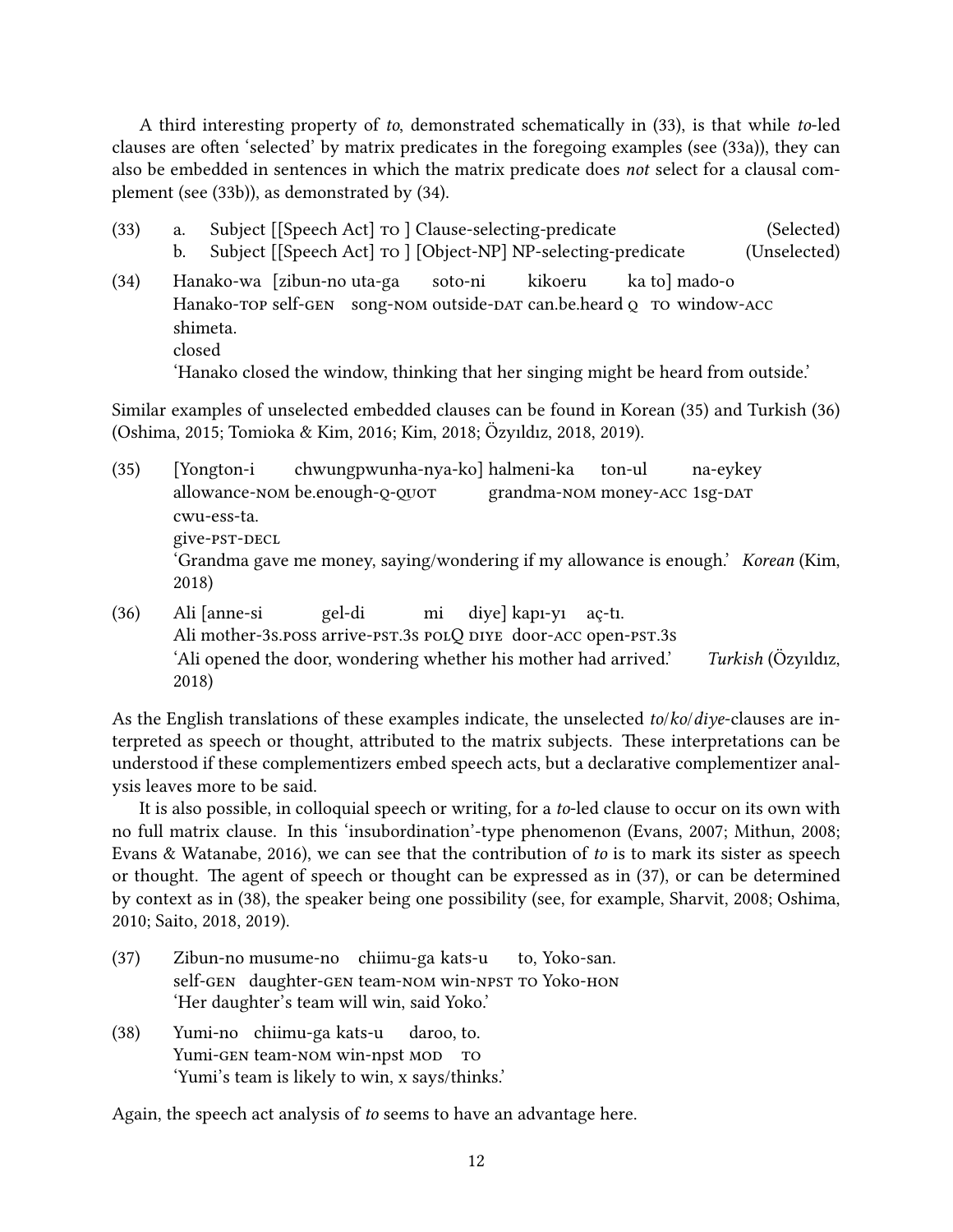A fourth relevant fact about to embedding is that it seems to be degraded in contexts where the attitude holder is unaware that they have the attitude described in the to-clause. Consider the two examples in [\(39\),](#page-12-0) which contrast embedded to-clauses with embedded koto- and no-clauses:

- <span id="page-12-1"></span><span id="page-12-0"></span>(39) Even though Yoko in [\(39a\)](#page-12-1) and the speaker in [\(39b\)](#page-12-2) support the NHL hockey team the Montreal Canadiens, they do not like the noisy parties that happen in their neighbourhood after every game the team wins.
	- a. Yoko-wa zibun-de-wa mattaku kizui-te-nai Yoko-wa self-by-wa at.all realize-te-asp.neg though in.fact Canadiens-nom kedo, jitsuwa [[Canadiens-ga makeru {{koto/no}-o/??to}] kitaishi-te ru-n-da lose.npst koto/no-acc/to hope-te asp.npst-no-cop.npst to think.npst to] omou yo. **PRT**

'Though she hasn't realized it at all herself, Yoko is in fact hoping that the Canadiens will lose, (I) think.'

<span id="page-12-2"></span>b. Zibun-de-wa sono toki self-by-wa that moment at.all mattaku kizuka-nakat-ta kedo, µiitsu-wa realize-neg-pst though in.fact [[Canadiens-ga makeru {{koto/no}-o/??to}] kitaishi-te ta-n-da Canadiens-NOM lose.NPST KOTO/NO-ACC/TO hope-te asp.pst-no–cop.npst to] omou. TO think.NPST 'Though (I) didn't realize it at all myself at the time,  $(I)$  think  $(I)$  was in fact hoping

that the Canadiens would lose.'

An informal judgment survey with eight native speakers of Japanese suggests that while the *koto-* and no-clauses are perfectly acceptable in these sentences, the to-clauses are degraded.<sup>[18](#page-12-3)</sup> The intuitions are somewhat delicate. But for the speakers who have a clear contrast, it can be explained by the analysis of to we will propose: to attributes the content of its sister constituent to the embedding subject (Yoko in [\(39a\)](#page-12-1) and the speaker in [\(39b\)\)](#page-12-2) as a verbal or mental utterance, while the preceding part of the sentence claims the subject's ignorance of the attitude expressed. English that imposes no such restriction because it does not require the clause it embeds to be an utterance of the embedding subject, thus the translations in [\(39\)](#page-12-0) are perfectly natural.

A fifth relevant fact is that to-clause embedding under kitaisuru 'hope' as in [\(40\)](#page-12-4) exhibits some effects distinguishing Japanese from clausal embedding under hope in English.

<span id="page-12-4"></span>(40) Yoko<sub>1</sub>-wa [[kanojo<sub>1</sub>-no jooshi-ga hannin da] Yoko-top she-gen **boss-nom culprit cop.npst to hope-te ASP-NPST** to] kitaishi-te ir-u. 'Yoko<sub>1</sub> hopes that her<sub>1</sub> boss is the culprit.'

In the English translation, Yoko merely needs to believe that her boss being the culprit is a possibility, while with to-embedding in Japanese, the likelihood that her boss is the culprit must be much higher. This can be shown by evaluating the felicity of  $(40)$  in a context in which Yoko

<span id="page-12-3"></span><sup>18</sup>Informants were asked to rate the acceptability of sentences [\(39a\)](#page-12-1) and [\(39b\)](#page-12-2) on the scale of 1 (not acceptable) to 4 (fully acceptable). The result was:  $(39a)$  with *koto*:  $4.0$ ; no:  $3.9$ ; to:  $2.2$ , and  $(39b)$  with *koto*:  $4.0$ ; no:  $4.0$ ; to:  $2.6$ . A more systematic laboratory study investigating various potential factors may shed further light on the nature of these contrasts.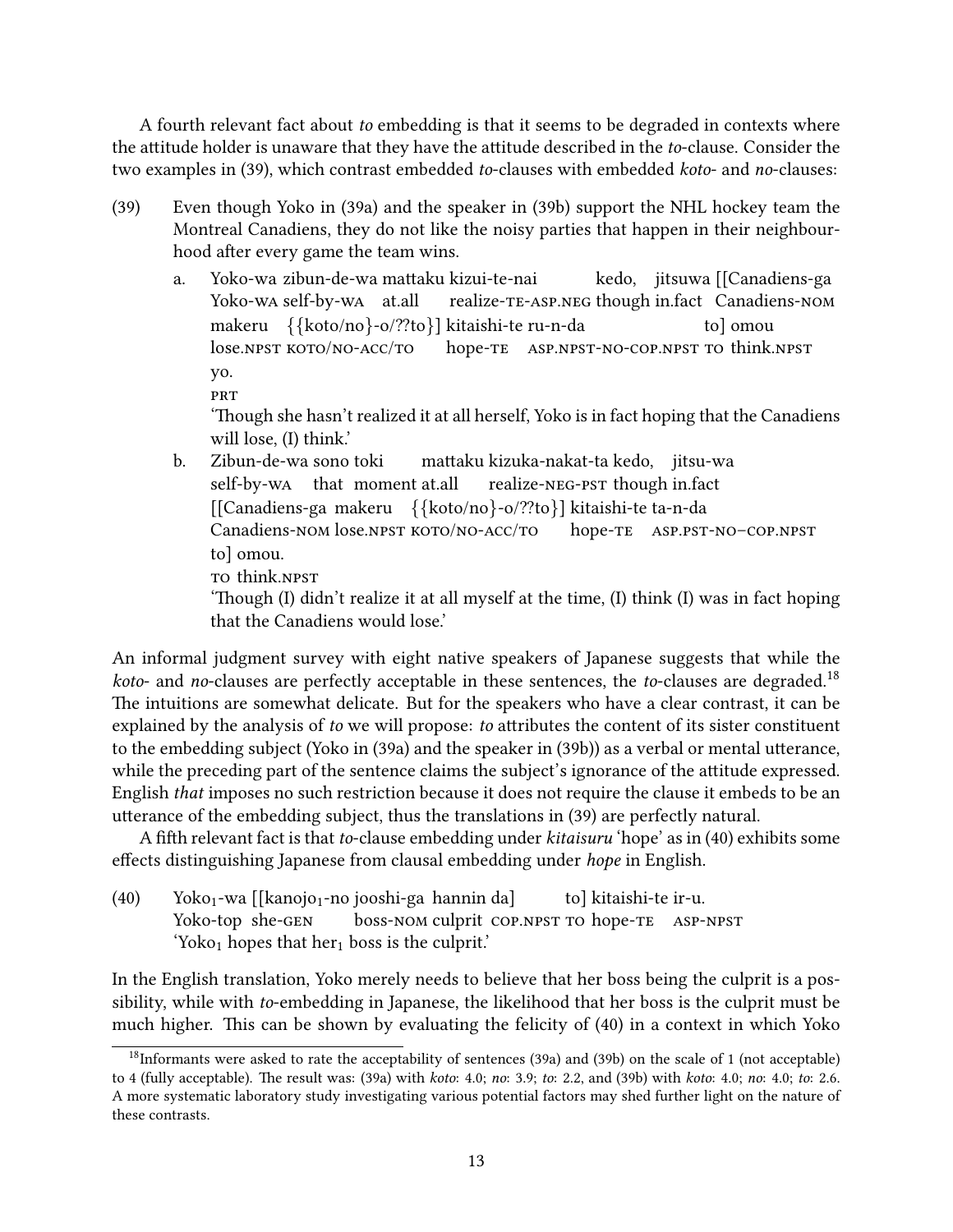has no idea whether her boss is the culprit or not, but she hopes he is. In such a context, the English translation in [\(40\)](#page-12-4) is a perfectly normal way to report this. But the Japanese sentence is not because it implies that Yoko takes the prejacent to be a stronger likelihood than her evidence would support if she had no idea either way. This descriptive generalization is further supported by the contrast in the minimal pair in  $(41)$ . The use of to, as opposed to koto, requires a higher degree of confidence on the part of Yoko that the rain will stop, and it makes the continuation 'she's now almost given up' inappropriate.

<span id="page-13-0"></span>(41) Yoko-wa [ame-ga yam-u Yoko-wa rain-nom stop-npst koto-acc/to hope-te-wa Asp-npst-though already {koto-o/??to}] kitaishi-te-wa i-ru-kedo, moo hotondo akirame-te i-ru. almost give.up-te asp-npst 'Though Yoko does hope that the rain will stop, she's now almost given up.'

Despite that to under *kitaisuru* conveys that the subject is more certain about the prejacent than in the English translation or with koto under kitaisuru, at the same time, the subject cannot be fully certain about the prejacent or maximally believe it. That is, in [\(40\)](#page-12-4) Yoko cannot fully believe, or believe that she knows, that her boss is the culprit (as is the case also for English translation). We will argue that these patterns follow from a standard semantics for kitaisuru/hope and the view that to embeds speech acts.<sup>[19](#page-13-1)</sup>

A sixth fact emerges from the different behaviors of interrogative complementizers ka and kadooka. Consider genuine interrogative embedding in [\(42\).](#page-13-2) To is not present; only ka or kadooka appears.

<span id="page-13-2"></span>(42) Yoko-wa [Ken-ga hannin {ka/kadooka}] tazuneta. Yoko-top Ken-Nom culprit o/whether ask.pst 'Yoko asked/knows whether Ken was the culprit.'

When we add *to* in [\(43\),](#page-13-3) only *ka* is fully acceptable.

<span id="page-13-3"></span>(43) Yoko-wa [Ken-ga hannin {ka/??kadooka} to] tazune-ta. Yoko-top Ken-Nom culprit o/whether to ask-pst 'Yoko asked whether Ken was the culprit.'

Furthermore only ka can appear in matrix questions; kadooka is unacceptable:

<span id="page-13-4"></span>(44) Ken-ga hannin {ka/\*kadooka}? Ken-nom culprit q/whether 'Is Ken the culprit?'

We believe that part of the explanation for this pattern is that kadooka is a garden variety interrogative complementizer. As such, it needs to appear in the C position of an interrogative clause embedded under an interrogative-selecting predicate, and thus is acceptable in [\(42\)](#page-13-2) but not [\(44\).](#page-13-4) If our view of to as a speech act embedder is correct, then it can explain the pattern in  $(43)$ : Since

<span id="page-13-1"></span><sup>&</sup>lt;sup>19</sup>As observed in [Sode & Sugawara](#page-35-7) [\(2021\)](#page-35-7), the verb kiku 'hear' with a to-clause is interpreted as a verb of communication, while it is interpreted as a perception verb when it combines with a nominalized clause with no. We thank a reviewer for raising this point as another argument for to as an utterance embedder.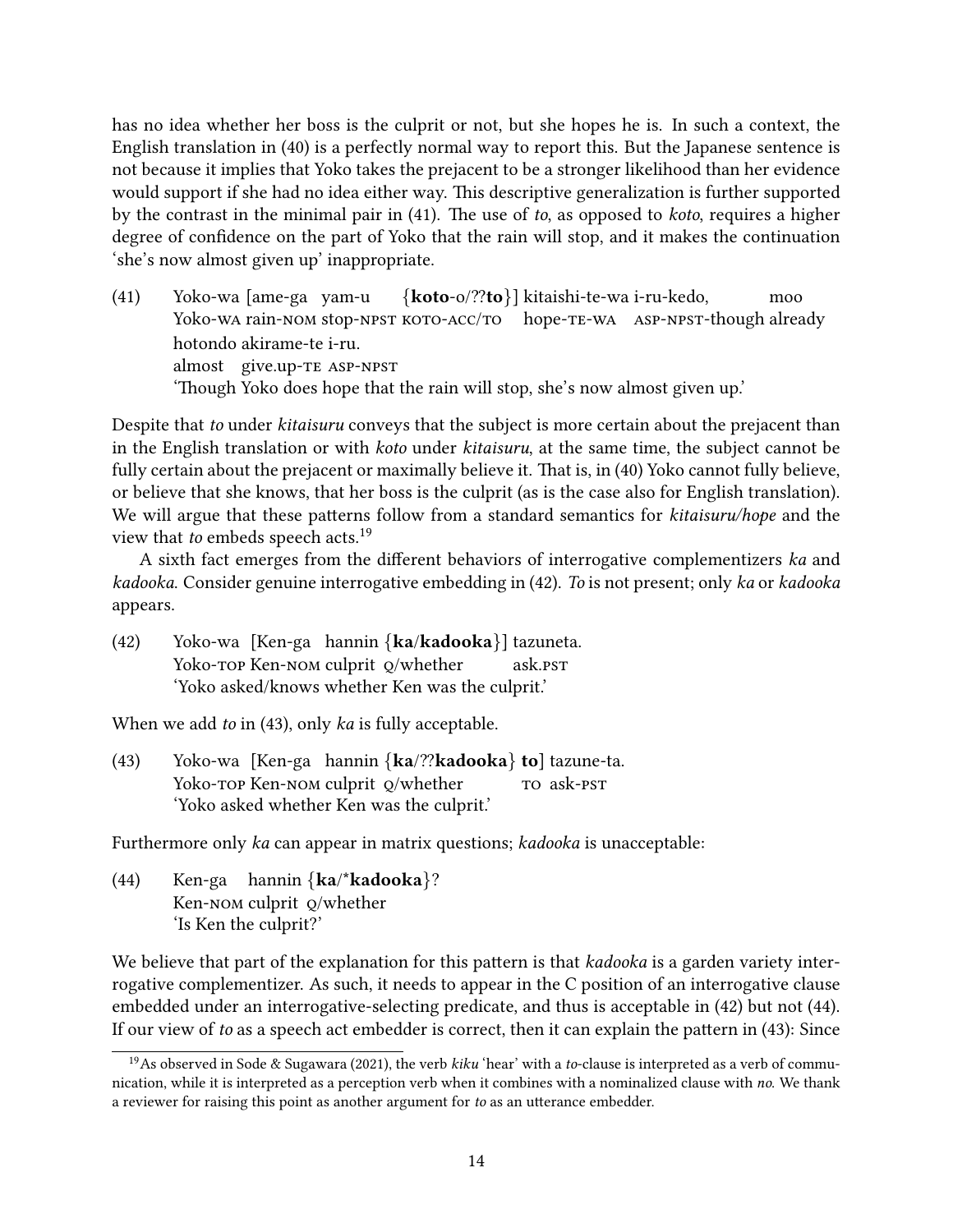kadooka cannot appear as a marker of questionhood in main clauses, it cannot appear in the main clause phenomena that to embeds either.<sup>[20](#page-14-0)</sup>

We also believe that we learn something interesting about  $ka$  from this data. That  $ka$  is acceptable in genuine interrogative embedding environments like [\(42\)](#page-13-2) as well as in matrix questions like [\(44\)](#page-13-4) and in questions embedded under to like [\(43\)](#page-13-3) suggests that ka lives a double life: one as an interrogative complementizer interchangeable with kadooka in C-position, and another that sits higher in the structure where it functions as a kind of discourse particle. In other words, ka is not always an overt realization of  $C[+Q]$  as assumed in Bhatt & Dayal [\(2020\)](#page-30-3), but can also be an interrogative discourse particle, similar to Hindi-Urdu  $kyaa$  in Bhatt & Dayal's analysis. This view will be further supported by evidence that  $ka$  can embed NPQs as in  $(46)$  below. The pattern thus lends further support to the idea that to embeds speech act phrases, a syntactic projection larger than interrogative CPs.

The final set of facts relates to the behavior of NPOs embedded under to, and builds in part on the last set of facts about ka vs. kadooka. First note that unlike the embedded positive polar interrogatives in [\(42\),](#page-13-2) positively biased NPQs cannot embed under rogative predicates with just ka or kadooka, as exhibited by [\(45\).](#page-14-2)

<span id="page-14-2"></span>(45) \*Yoko-wa [kanojo-no jooshi-ga hannin nan Yoko-top she-gen boss-nom culprit cop.no cop.wa NEG<sub>2</sub> Q/whether ja nai $_{tc}$   $\{$ ka/kadooka $\}$ ] tazune-ta. ask-pst '(Lit.) Yoko asked whether [isn't it that her boss is the culprit].' '(Intended) Yoko asked whether her boss {is/might be} the culprit.'

<span id="page-14-1"></span>However, a positively biased NPQ can appear under to:

(46) Yoko-wa [kanojo-no jooshi-ga hannin nan Yoko-top she-gen boss-nom culprit cop.no cop.wa NEG<sub>2</sub> Q TO ask-PST ja  $\text{nai}_{tc}$   $\text{ka}$  to] tazune-ta. '(Lit.) Yoko asked [isn't her boss the culprit].' 'Yoko asked whether her boss {is/might be} the culprit.'

Recall from section [2.1](#page-2-5) that we take positively biased NPQs to involve negation scoping over a speech act or common ground management operator high in the structure. If to embeds speech acts, then this data can be explained: positively biased NPQs are large structures, main clause phenomena that include speech act structure. The embedded interrogative clause in [\(45\)](#page-14-2) is too small to contain the structure necessary for an NPQ. But since to embeds larger structures, the NPQ fits just fine in [\(46\).](#page-14-1) Embedded NPQs then are another empirical fact pointing toward our analysis in section [4.](#page-15-0)

We can provide further evidence that these embedded expletive negations are embedded positively biased NPQs by comparing them to another well known main clause phenomenon, namely verb second (V2) in German. German V2 is infelicitous under negated matrix predicates, as [\(47\)](#page-14-3) demonstrates.<sup>[21](#page-14-4)</sup>

<span id="page-14-3"></span><span id="page-14-0"></span><sup>&</sup>lt;sup>20</sup>The use of kadooka in [\(43\)](#page-13-3) is not completely ungrammatical, as indicated by "??". How exactly the choice of a matrix predicate affects the acceptability of kadooka+to needs to be investigated. For example, shinpaisuru 'worry' seems to sound better with *kadooka+to* than *kitaisuru* 'hope'.

<span id="page-14-4"></span><sup>&</sup>lt;sup>21</sup>Thanks to [redacted] (p.c.) for bringing this up to our attention. See also [McCloskey](#page-33-8) [\(2006\)](#page-33-8) for examples of embedded question acts with Subject-Aux inversion, and how their felicity depends on the properties of the matrix predicate and the presence of negation.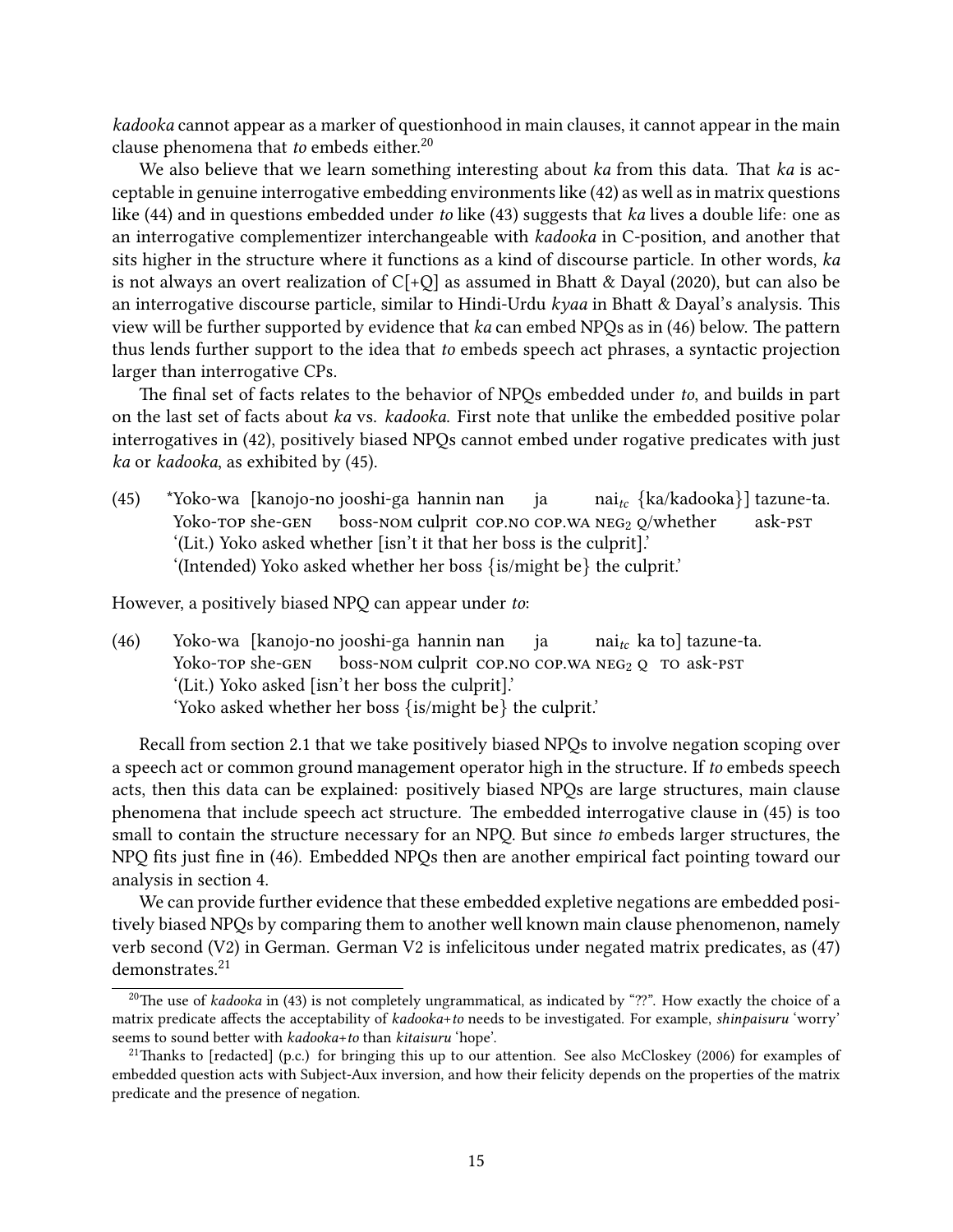(47) Ken sagte (#nicht) zu Yoko, [er bewundert Kim]. Ken said not to Yoko he admires Kim 'Ken {told/#didn't tell} Yoko, he admires Kim.' German

In Japanese, the genuine interrogative embedding in [\(48\)](#page-15-1) is felicitous under a negated matrix predicate:

<span id="page-15-1"></span>(48) Yoko-wa [ame-ga hut-te ru Yoko-top rain-NOM fall-te ASP.NPST whether worried-te kadooka] {shinpaishi-te iru/shinpaishi-te asp.npst/not.worried-te i-na'i}. asp-neg<sup>1</sup> 'Yoko is {worried/not worried} about whether it's raining.'

By hypothesis, [\(49\)](#page-15-2) contains an embedded main clause phenomenon, a positively biased NPQ. If so, negating the matrix predicate should sound infelicitous, and it does:

<span id="page-15-2"></span>(49) Yoko-wa [ame-ga hut-te-naiYoko-top rain-nom fall-te- $NEG_2.NPSTQ$  to worried-te ka to] {shinpaishi-te iru/#shinpaishi-te asp/worried-te i-na'i}.  $ASP-NEG<sub>1</sub>$ '(Lit.) Yoko is {worried/not worried} isn't it raining.' 'Yoko is {worried/not worried} that it might be raining.'

Other embedding verbs such as *omoitsuita* 'realized/occurred to' vs. #*omoitsukanakatta* 'did not realize/occur to'; kitaishita 'hoped' vs. #kitaishinakatta 'did not hope' show the same pattern as [\(49\),](#page-15-2) further lending support to our view.

## <span id="page-15-0"></span>4 How to interpret to embedding

By now we have seen several properties of to-clause embedding. One is that in cases like [\(18\),](#page-5-3) to embedding looks similar to familiar cases of clausal embedding under attitude predicates. Another is that interrogatives embed under antirogative predicates like in [\(19\)-](#page-5-4)[\(20\).](#page-6-0) Another is that embedding different kinds of clauses has a graded hedging effect on interpretation. Another is that embedded NPQs can appear under some predicates like kitaisuru 'hope', but not others like sakeru 'avoid'. Another is that to-clauses embedded under kitaisuru result in a stronger interpretation than koto-clauses under kitaisuru or clausal embedding under English hope. Another is that to-clauses appear to be degraded in contexts in which the attitude holder is unaware of their attitude. Another is that ka can embed under to, but kadooka cannot. Another is that positively biased NPQs can appear under to, but not under genuine interrogative embedders. Another is that to-clauses can appear in sentences in which the matrix predicate does not select for a clausal complement at all, such as in [\(34\)](#page-11-3) which is repeated in [\(50\)](#page-15-3) since it will be relevant just below.

<span id="page-15-3"></span>(50) Hanako-wa [yuki-ga hurikomu ka to] mado-o Hanako-top snow-nom fall.enter o to window-acc closed shimeta. 'Hanako closed the window, thinking that the snow might come in.'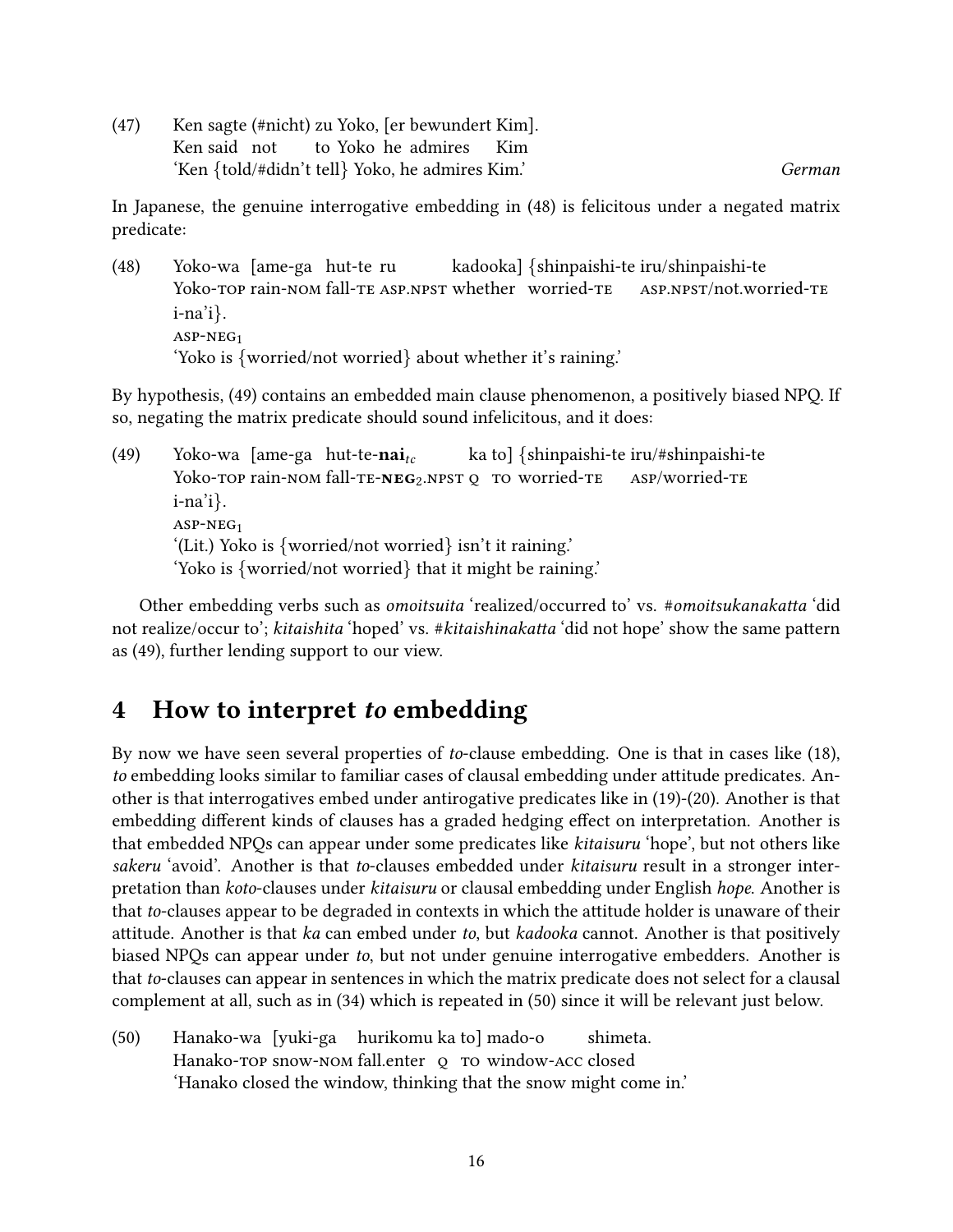The data we have discussed suggests that to-clauses are not combined with matrix predicates in a standard way. In unselected cases like [\(50\),](#page-15-3) it seems that they must be adjuncts. If to-clauses are adjuncts, it might also explain how it is possible for an antirogative predicate to combine with a polar question, since the question wouldn't actually be the complement of the predicate. [Yamada](#page-35-9) [\(2019\)](#page-35-9) further notes that to-clauses cannot serve as clausal subjects, and uses this to argue that they are always adjuncts. We propose the schematic structure in [\(51\)](#page-16-0) for 'unselected' to-clause embedding (cf. similar structures in [Kim 2018;](#page-32-5) [Yamada 2019\)](#page-35-9).

<span id="page-16-0"></span>(51) Structure for 'unselected' to-clauses



In [\(51\),](#page-16-0) to combines with a speech act phrase (SAP) to produce a to-clause that adjoins to the matrix VP.

We will use an event semantics that synthesizes various ideas in the prior literature (building on [Hacquard 2010](#page-31-10) and others).<sup>[22](#page-16-1)</sup> We take to to be a function that takes a SAP as input ('S'), and acts as a speech report verb, as in [\(52\)](#page-16-2) (building on [Kim'](#page-32-5)s [\(2018,](#page-32-5) p. 65) proposal for unselected cases). We assume that utterance events can be verbal or mental, and that their content is the content of the speech act (cf. [Maier](#page-33-9) [\(2017\)](#page-33-9)).

<span id="page-16-2"></span>(52)  $[[\text{to}]] = \lambda S.\lambda x.\lambda e.\lambda w. \exists e'[\text{utterance}(e', w) \& \text{agent}(e', x) \& \text{content}(e', w) = \text{content}(S)$  $\alpha e' \star e$ 

[\(52\)](#page-16-2) introduces an existentially bound event  $e'$  that is the event of the embedded speech act. The  $\mathcal{L}$  in the final conjunct imposes a restriction on how  $e'$  relates to the matrix event  $e$ . Kim (2018)  $\star$  in the final conjunct imposes a restriction on how e' relates to the matrix event e. [Kim](#page-32-5) [\(2018\)](#page-32-5) argues that the two events need to overlap temporally.<sup>[23](#page-16-3)</sup> However, the temporal overlap relation is too weak. Consider the following example (cf. ex. (22) from [Kim & Tomioka 2014,](#page-32-4) p. 282):

<span id="page-16-4"></span>(53) ??Yoko-wa [[kyoo shokuba-de vatta koto-wa tadashikatta (no) ka] to] saba-o Yoko-wa today work.place-at do.pst thing-wa right.pst NO O TO mackerel-ACC oobun-ni ireta. oven-in put.in.pst 'Yoko put the mackerel in the oven, (while) wondering whether she did the right thing at work today.'

(i) 
$$
\forall e, e' \in D_v[e \circ e' \Leftrightarrow \exists e''[\tau(e'') \subseteq \tau(e) \& \tau(e'') \subseteq \tau(e')]]
$$

<span id="page-16-1"></span><sup>&</sup>lt;sup>22</sup>See ideas that are related both semantically and syntactically in [Kratzer 2006,](#page-32-9) [2013;](#page-32-6) [Hacquard 2006;](#page-31-11) [Moulton](#page-33-10) [2009,](#page-33-10) [2015;](#page-33-11) Elliott 2020.

<span id="page-16-3"></span><sup>&</sup>lt;sup>23</sup>Definition of temporal overlap '◦' [\(Kim, 2018,](#page-32-5) p. 64):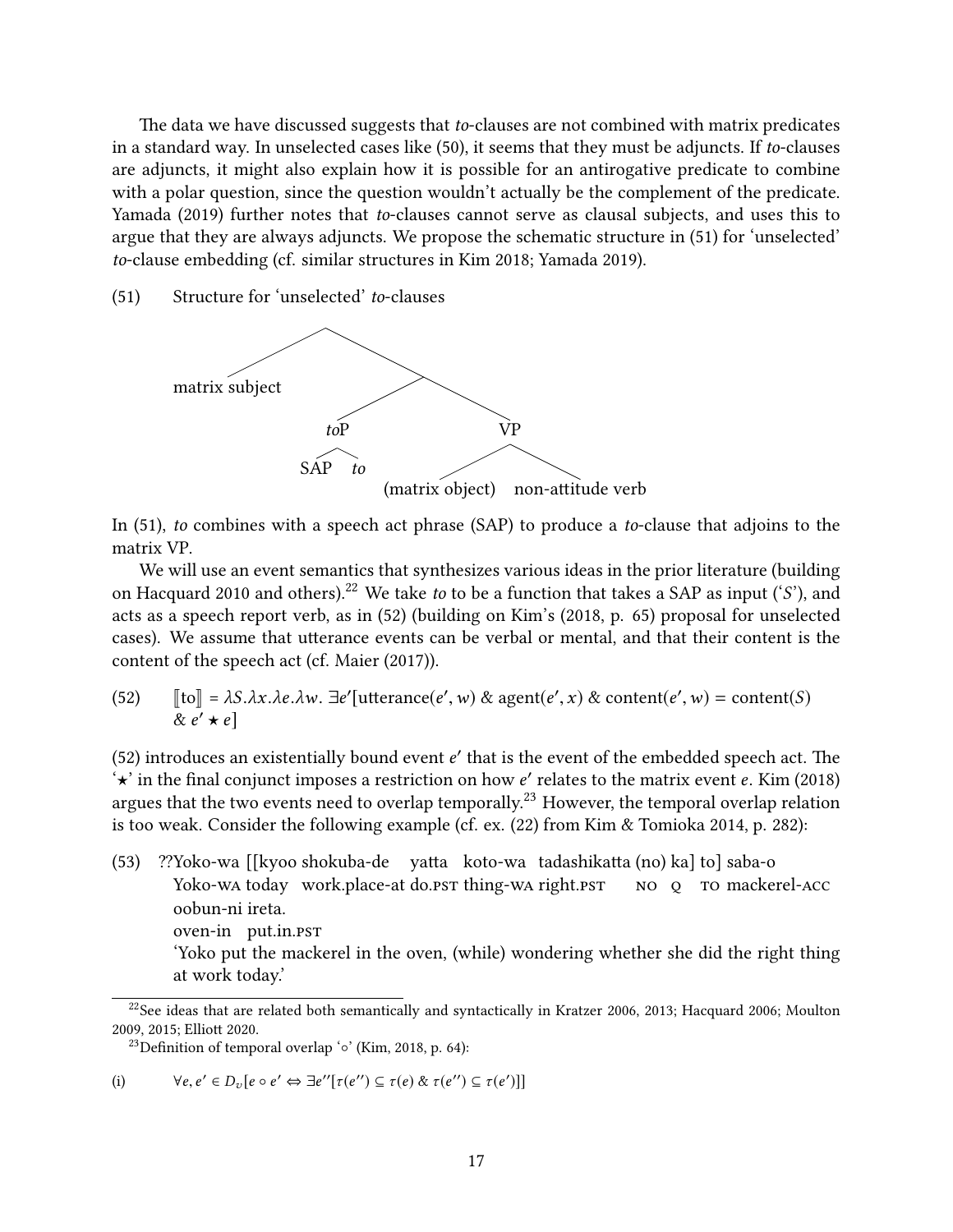In  $(53)$ , the matrix event and the mental utterance event overlap temporally. And yet  $(53)$  is infelicitous. We tentatively suggest that  $\star$  imposes a causal relationship between the embedded speech act event and the matrix event. See  $(54)$  for an informal specification.<sup>[24](#page-17-2)</sup>

<span id="page-17-1"></span> $(54)$  $\prime \star e$  iff  $e'$  is a cause of e

Given the structure in [\(51\)](#page-16-0) and the semantics for to in [\(52\)](#page-16-2) (along with other standard assumptions), the toP and VP nodes will be of the same type,  $\langle e \langle v \langle st \rangle \rangle$  (where v is the type of events). Thus, they can be combined via predicate modification. Once combined with the matrix subject, and with the event existentially closed, the predicted interpretation for the unselected case in [\(50\)](#page-15-3) will be:

<span id="page-17-3"></span>(55)  $\|[50]\| = \lambda w$ .  $\exists e[closing(e, w) \& agent(e, yoko) \& patient(e, the window) \&$  $\exists e'$ [utterance(e', w) & agent(e', yoko) & content(e', w) = content( $\left[\right]_{SAP}$  yuki-ga hurikomu ka?]]) &  $e' \star e$ ]]

[\(55\)](#page-17-3) provides an adequate interpretation: there is an event corresponding to the matrix clause, and a speech act event corresponding to the to-clause, and the speech act event is a cause of the matrix event. We have not given an interpretation for SAPs here, instead leaving them unanalyzed in denotation brackets in [\(55\).](#page-17-3) Nor have we specified the semantic type of the speech act variable 'S'. While these are important issues, we will not settle them here as they aren't directly relevant. All that matters is that speech acts are contentful events that can be attributed to an agent.<sup>[25](#page-17-4)</sup>

Turning now to the interpretation of selected cases, consider the use of the propositional proform, soo 'so' in  $(56)$ <sup>[26](#page-17-0)</sup>

<span id="page-17-5"></span>(56) [Yogen-no prophecy-gen child-wa that child-cop-te want to so wish-neg-dat-wa ko-wa ano ko-deat-te hoshii tol soo negaw-azu-ni-wa or-e-n remain-can-NEG PRT noo. '(Lit.) (I) want the Child of Prophecy to be that kid, (I) can't help but hope so.' '(I) can't help but hope that the Child of Prophecy is that kid.'<sup>[27](#page-17-6)</sup>

<span id="page-17-2"></span><sup>&</sup>lt;sup>24</sup>A formal treatment of the causal structure of events is beyond the scope of this paper. See also [Kim & Tomioka](#page-32-4) [2014,](#page-32-4) [Tomioka & Kim 2016,](#page-35-5) and Özyıldız 2018, [2019](#page-34-9) for different approaches to the relation between the events. We revisit the  $\star$  relation in footnote [31](#page-19-0) below when discussing to under kitaisuru 'hope'.

<span id="page-17-4"></span><sup>&</sup>lt;sup>25</sup>Beyond this, we think of speech acts as functions from contexts to contexts that impose commitments, or that restrict possible future developments of a commitment space, as in Krifka 2015, [2017](#page-32-2) (see also [Farkas & Bruce 2010](#page-31-13) for a different commitment based model of speech acts).

<span id="page-17-0"></span> $^{26}$ A reviewer notes that soo may be somewhat degraded with other predicates, however, with the particle *na* in the embedded clause, the acceptability improves:

<sup>(</sup>i) John-wa [Mary-ga ko-nai John-TOP Mary-NOM come-NEG Q (NA) TO so hope ka (na) tol soo<sup>?(/with na)</sup>kitaisiteiru /<sup>??(/with na)</sup>sinpaisiteiru. / is.worried 'John hopes/fears that Mary might come.'

As noted in fn. [17,](#page-9-6) we agree na is having an interesting effect and should be investigated further in future work. But we add that if we replace soo in (i) with the more complex demonstrative sono yoo ni 'in such a way', the result is acceptable without na.

<span id="page-17-6"></span><sup>27</sup>Gama-no Fukasaku, Naruto Shippuden, episode 153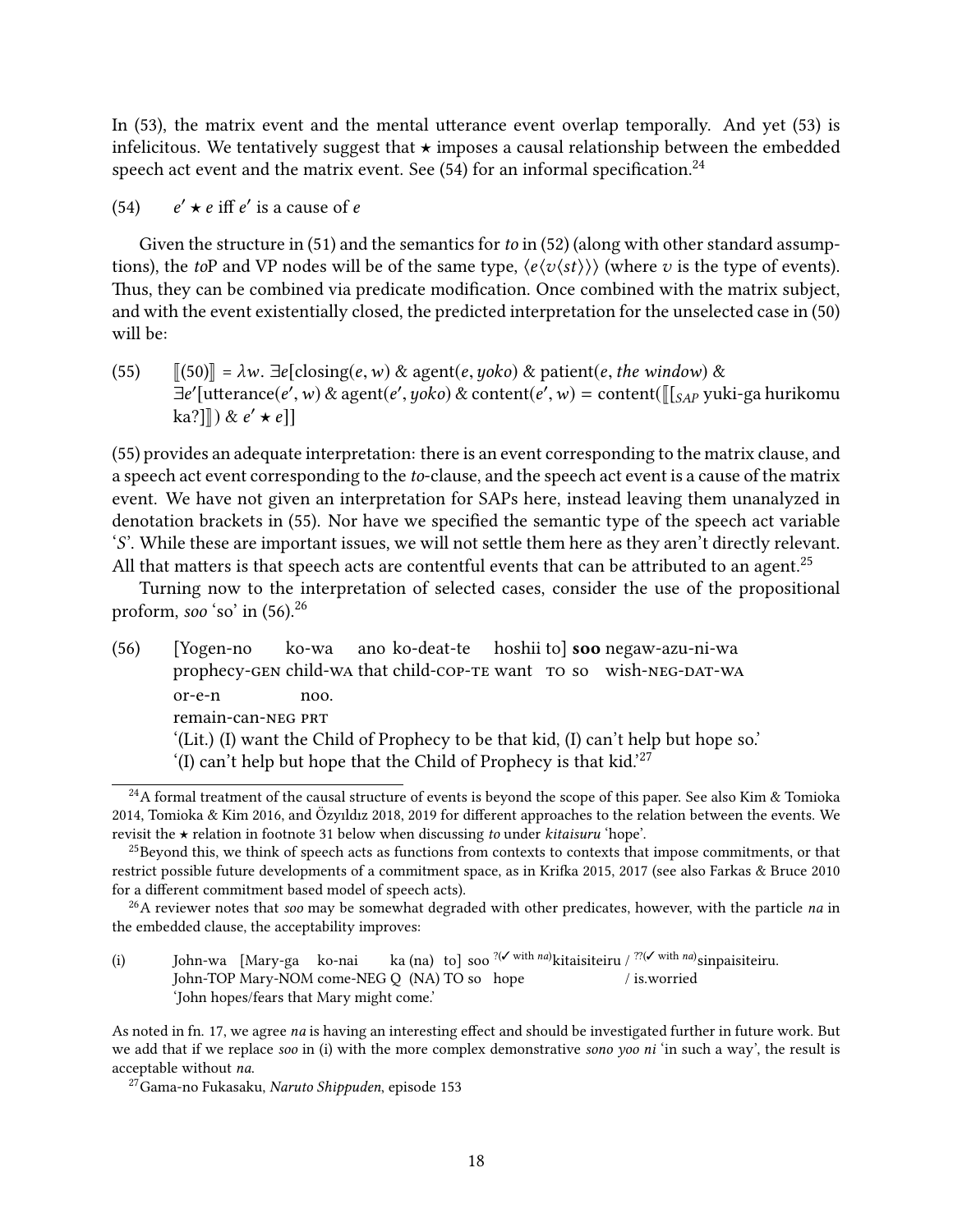Soo is in the complement position of the matrix attitude verb negau 'wish', despite that, semanticallyspeaking, the to-clause appears to provide the propositional argument of *negau*. It seems that *soo* is getting its content from the directly preceding to-clause and delivering it to the matrix attitude. [\(57\)](#page-18-0) sharply contrasts with [\(56\):](#page-17-5) using the nominalizing 'complementizer' koto makes the use of soo impossible because the *koto-clause* fills the complement position of the matrix verb.<sup>[28](#page-18-1)</sup>

<span id="page-18-0"></span>(57) [Yogen-no prophecy-gen child-wa that child-cop.npst koto-acc so ko-wa ano ko-dearu koto]-o (\*soo) negaw-azu-ni-wa wish-NEG-DAT-WA or-e-n remain-can-NEG PRT noo. '(I) can't help but hope that the Child of Prophecy is that kid.'

We believe these facts reveal the general structure of sentences in which a matrix attitude seems to 'select' a to-clause like in [\(18\),](#page-5-3) [\(19\),](#page-5-4) [\(40\),](#page-12-4) and [\(56\),](#page-17-5) as well as cases in which it selects a kotoclause like [\(57\)](#page-18-0) (see also [\(70\)](#page-24-0) and [\(73\)](#page-25-0) in section [5\)](#page-23-0), which we schematize in [\(58\):](#page-18-2)

<span id="page-18-2"></span>(58) Structure for 'selected' to-clauses



 $(58)$  is maximally similar to  $(51)$ , with the exception that the matrix VP contains an attitude predicate that needs to take a propositional complement. While this propositional complement is sometimes delivered overtly by soo or a koto-clause, we propose that it can also be delivered by a silent propositional pronoun  $\gamma$  that gets its content from the SAP embedded by the to-clause in the preceding part of the sentence (cf. the use of silent propositional anaphora in the focus literature, e.g. [Rooth 1992,](#page-34-11) and the treatment of yes/no response particles as propositional anaphora in Krifka 2013; [Roelofsen & Farkas 2015;](#page-34-12) [Goodhue & Wagner 2018\)](#page-31-14).<sup>[29](#page-18-3)</sup>

To see how this works for an example like [\(18\),](#page-5-3) we need a semantics for omou 'think' as in [\(59\).](#page-18-4)

<span id="page-18-4"></span>(59)  $\text{[omou]} = \lambda p.\lambda x.\lambda e.\lambda w. \text{ believe}(e, w) \& \exp(e, x) \& \forall w' \in \text{content}(e, w)[p(w') = 1]$ 

[\(59\)](#page-18-4) requires that every world provided by the attitude's content must be one in which the prejacent is true. For assertions embedded under to like in [\(18\),](#page-5-3) we assume that the content picked up byγ is the propositional content of the assertion. Similar to [\(50\),](#page-15-3) the toP and VP nodes, having the

<span id="page-18-1"></span> $^{28}$ As pointed out by a reviewer, a contrast similar to the one between [\(56\)](#page-17-5) and [\(57\)](#page-18-0) is found in German 'adjoined' V2 clauses in reportative vs. indicative mood, in that the content of the latter cannot be picked up by a pronominal correlate [\(Schwabe, 2013;](#page-35-10) [Sode & Truckenbrodt, 2018\)](#page-35-11). This correlation should be investigated in future research.

<span id="page-18-3"></span> $^{29}$ [Yamada](#page-35-9) [\(2019\)](#page-35-9) also proposes that V combines with a pronoun in such cases, but it is unclear what content the pronoun has on his view, if any.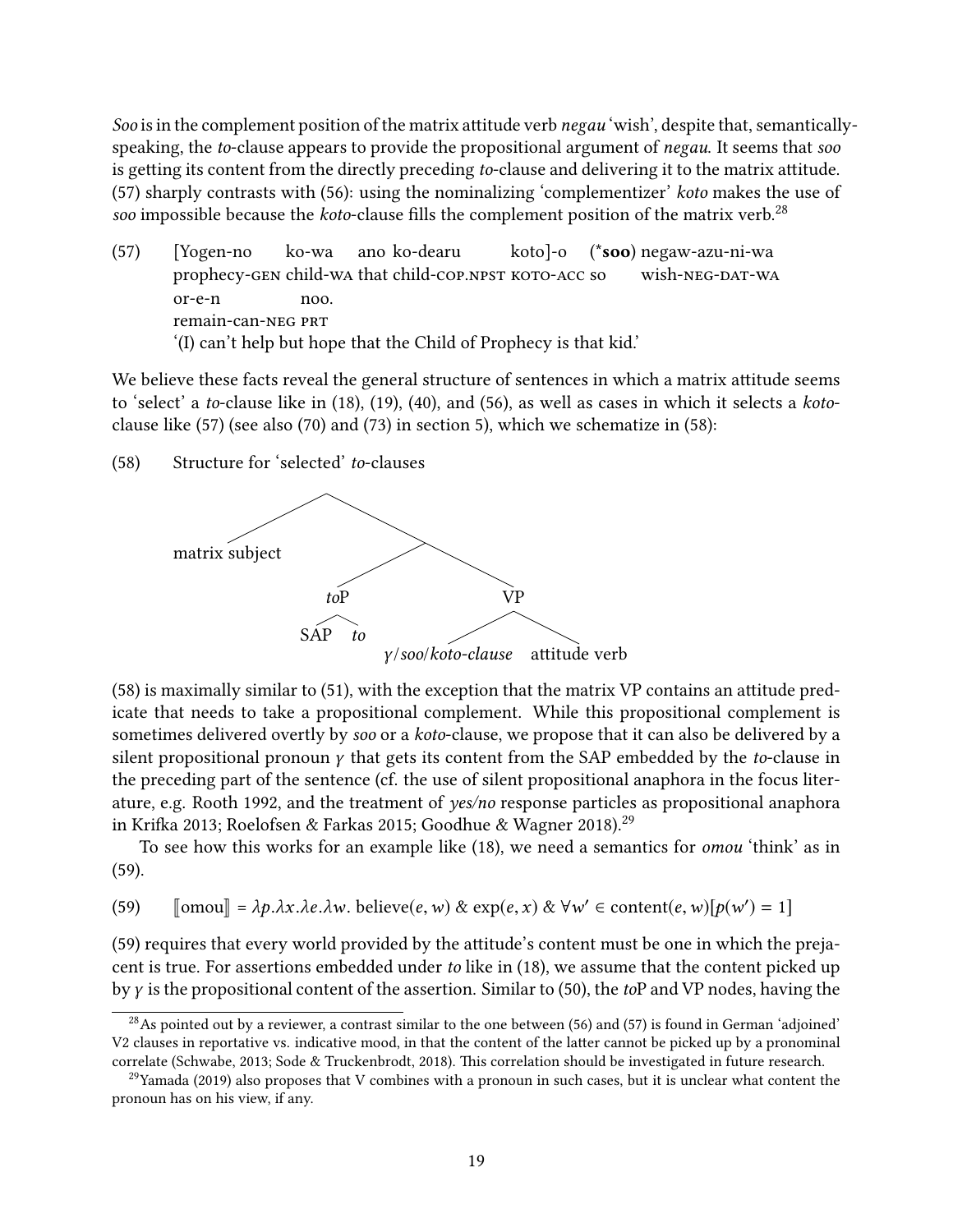same type  $\langle e \langle v \langle st \rangle \rangle$ , are combined via predicate modification. Once combined with the matrix subject, and with the event existentially closed, the resulting proposition derived for [\(18\)](#page-5-3) is:

<span id="page-19-1"></span>(60)  $[[18]] = \lambda w$ .  $\exists e$ [believe(e, w) & exp(e, yoko) &  $\forall w' \in \text{content}(e, w)$ [Ken is the culprit in w']<br>  $\& \exists e'$ [utterance(e', w) & agent(e', yoko) & content(e', w) = content( $[[a]_x]$  Ken-ga bannin &  $\exists e'$ [utterance(e', w) & agent(e', yoko) & content(e', w) = content( $[[s_{AP}$  Ken-ga hannin da]]) &  $e' \star e$ ]]

On its first line, [\(60\)](#page-19-1) delivers a standard event semantics for a sentence with a matrix attitude predicate. The second line provides the semantics for the speech act event contributed by the toclause, as well as the relation between the two events. In an example like [\(18\),](#page-5-3) those two events are so closely related as to not produce any detectable difference from the English translation of it. But we will demonstrate below that this semantics explains many of the novel properties of to-embedding listed above, such as embedding interrogatives under antirogatives, the unique interpretation of to under kitaisuru 'hope', and the interpretation and distribution of embedded expletive negation (i.e., of embedded NPQs). We can already see how this semantics will explain other facts. For example, kadooka cannot embed under to because to embeds speech acts, main clause phenomena, and kadooka cannot mark main clause questions. Moreover, to-clauses are inappropriate for matrix subjects who are unaware of their attitudes, since to attributes a related speech act to them, and speakers can't make speech acts they are unaware of.

Next, we will calculate the interpretation of to under kitaisuru 'hope' as in [\(40\),](#page-12-4) repeated here as [\(61\):](#page-19-2)

<span id="page-19-2"></span>(61) Yoko-wa [[Ken-ga hannin da] Yoko-top Ken-nom culprit COP.NPST TO hope-TE ASP-NPST to] kitaishi-te ir-u. 'Yoko hopes that Ken is the culprit.'

First, we need a semantics for kitaisuru. The following is a simplified semantics for emotive doxastics based on [Anand & Hacquard 2013](#page-30-4) (see also [Heim 1992;](#page-31-15) [Villalta 2008;](#page-35-12) [Portner & Rubinstein](#page-34-13) [2013;](#page-34-13) [Portner 2018\)](#page-34-14).

<span id="page-19-3"></span>

| (62) | $\llbracket$ kitaisuru $\rrbracket = \lambda p. \lambda x. \lambda e. \lambda w.$ hope $(e, w) \& exp(e, x)$ |                         |
|------|--------------------------------------------------------------------------------------------------------------|-------------------------|
|      | $\& \neg\forall w' \in \text{content}(e, w)[p(w') = 1]$                                                      | uncertainty requirement |
|      | & $\exists w' \in \text{content}(e, w)[p(w') = 1]$                                                           | doxastic requirement    |
|      | & $p >_{DES_{x,w}} \neg p$                                                                                   | preference requirement  |
|      |                                                                                                              |                         |

The content of a hoping event, like a believing event, is a set of doxastically accessible worlds. Thus the uncertainty requirement in [\(62\)](#page-19-3) is that the prejacent  $p$  doesn't hold throughout the doxastically accessible worlds ( $p$  is not maximally believed). The doxastic requirement in [\(62\)](#page-19-3) is that the prejacent  $p$  is doxastically possible (not believed to be false). The preference requirement in [\(62\)](#page-19-3) is that p is preferred to  $\neg p$  by x in w.<sup>[30](#page-19-4)</sup> The predicted interpretation for [\(40\)](#page-12-4) is as follows:<sup>[31](#page-19-0)</sup>

(i) 
$$
\forall w, w', w'' \in \text{content}(e, w)[w' >_{DES_{x,w}} w'' \Leftrightarrow w' \text{ is more desirable to } x \text{ in } w \text{ than } w'']
$$

(ii) 
$$
\forall p, q \in W[p >_{DES_{x,w}} q \Leftrightarrow \forall w'' \in q[\exists w' \in p[w' >_{DES_{x,w}} w'']]
$$
 &  $\exists w' \in p[\forall w'' \in q[w'' \not>_{DES_{x,w}} w']]$ 

<span id="page-19-0"></span><sup>31</sup>To the extent that the relationship between the embedded clause event  $e'$  and the matrix hoping event  $e$  in [\(63\)](#page-19-5) and the matrix hoping event  $e$  in (63) and the matrix hope of the matrix hope of the matrix hope of t can be described as causal, it is indirect causation at most: In order to reflect hopefully on a thought, Yoko needs to

<span id="page-19-5"></span><span id="page-19-4"></span><sup>&</sup>lt;sup>30</sup>Definition of  $>_{DES_{x,w}}$  [\(Anand & Hacquard, 2013,](#page-30-4) p. 20):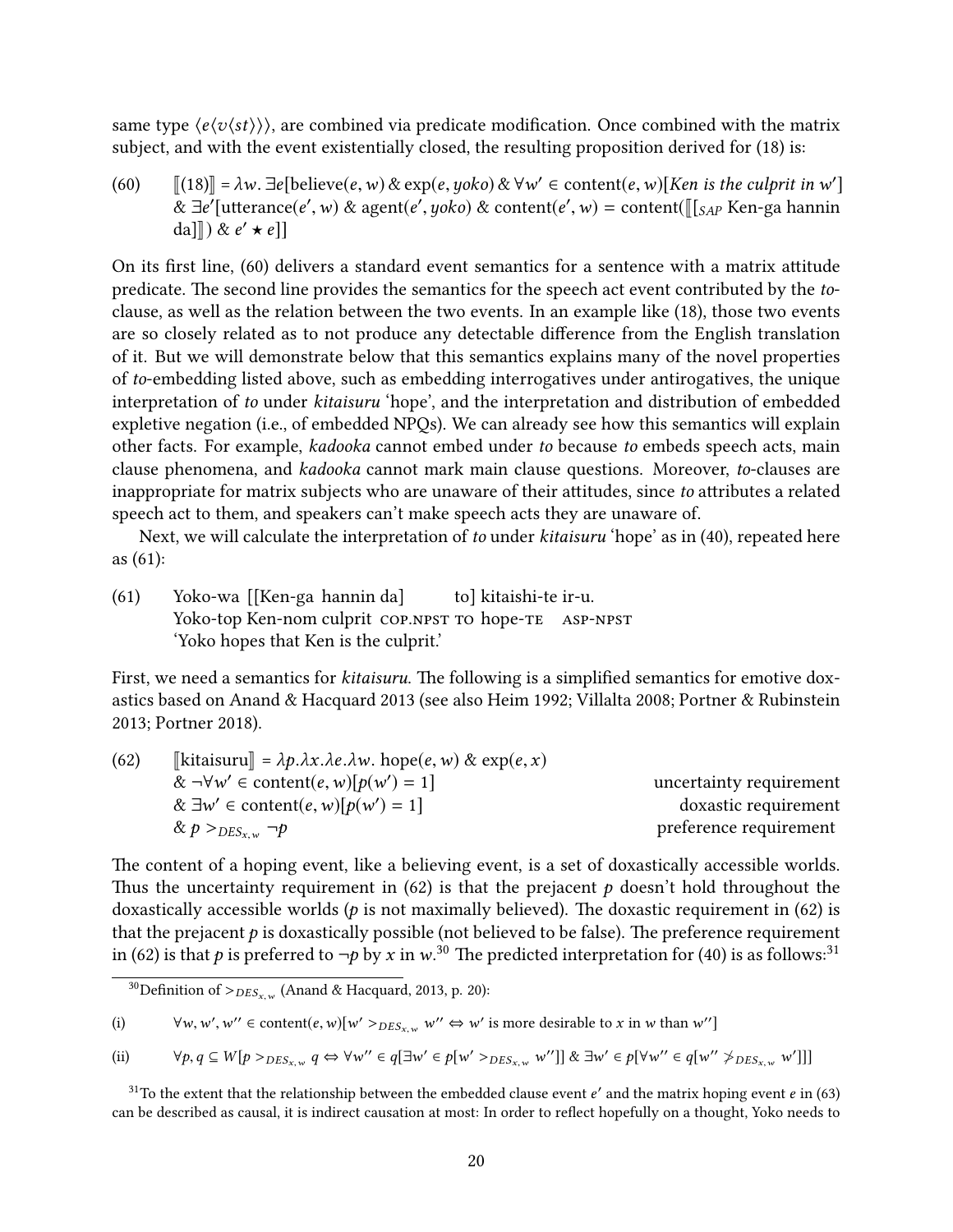(63)  $\|(40)\| = \lambda w$  $\|(40)\| = \lambda w$  $\|(40)\| = \lambda w$ .  $\exists e[\text{hope}(e,w) \& \exp(e,yoko)]$  $\&$   $\neg\forall w' \in \text{content}(e, w)[\text{Ken is the culprint in } w']$ <br> $\&$   $\exists w' \in \text{content}(e, w)[\text{Ken is the culprint in } w']$ uncertainty requirement &  $\exists w' \in \text{content}(e, w)[\text{Ken is the culprint in } w'$ <br>& that Ken is the culprit  $\sum_{v \in S}$  as that Ken is doxastic requirement & that Ken is the culprit  $>_{DES_{x,w}}$   $\lnot$  that Ken is the culprit preference requirement &  $\exists e'$ [utterance(e', w) & agent(e', yoko)<br>& content(e', w) = content( $\mathbb{I}_{\{e\}}$  Ken-g) & content( $e', w$ ) = content( $[[S_{AP}$  Ken-ga hannin da]]) &  $e' \star e$ ]]

Recall the asymmetry between the Japanese [\(40\)](#page-12-4) and the English translation of it, that the prejacent merely needs to be doxastically possible in English, but that Yoko must believe it to be a stronger likelihood than that in Japanese. Anand & Hacquard's semantics in [\(62\)](#page-19-3) doesn't capture this fact about Japanese, since it merely requires the prejacent to be doxastically possible. However, it would be hasty to revise the semantics for kitaisuru 'hope' for two reasons. First, if we change the complementizer in [\(40\)](#page-12-4) from to to koto, then the doxastic requirement for the prejacent weakens to something indistinguishable from English, a fact further confirmed by the minimal pair in  $(41)$ . This suggests that the weak doxastic requirement in the semantics in  $(62)$  is on the right track for Japanese after all.<sup>[32](#page-20-0)</sup> Second, the contribution of the *to*-clause in  $(63)$  can account for the asymmetry, since it attributes an assertion of "Ken is the culprit" to Yoko. We assume a commitment-based view of assertion [\(MacFarlane 2011,](#page-33-12) Krifka 2015), which bears an indirect relationship with the agent's beliefs: in many cases, an agent's choice to commit to vindicate the truth of a proposition  $p$  will coincide with the agent's belief in/full certainty about  $p$ . But nothing requires this—the agent can commit to  $p$ , and so assert it, even if  $p$  is merely very likely to hold according to their beliefs. We can model this as an entailment from an agent's commitment to their beliefs as follows:

<span id="page-20-1"></span>(64) If A commits to p, then  $\exists O$  such that O is an optimal subset of A's doxastically accessible worlds &  $O \subseteq p$ 

This entailment swamps the doxastic requirement of  $(62)$ , making the Japanese  $(40)$  doxastically stronger than its English translation, as desired. At the same time, whenever a to-assertion is embedded under kitaisuru 'hope', the uncertainty requirement of  $(62)$  will force O to be a proper subset of A's doxastically accessible worlds. This would explain why Yoko's attitude about  $p$  in [\(40\)](#page-12-4) is doxastically stronger than the English translation, and stronger than if the complementizer were koto, while at the same time explaining why Yoko's doxastic attitude about  $p$  in [\(40\)](#page-12-4) is not

actually have the thought. Since we have left the notion of 'cause' informal, this suggestion cannot be fully evaluated. It may be that upon closer examination of a wider range of data, it will be found that the relation needs to weakened to something like 'e' is a precondition for e'. Another idea proposed by [Kim & Tomioka](#page-32-4) [\(2014,](#page-32-4) p.282ff.) is that the<br>embedded clause 'explains' the matrix clause, though they too note that there is some uncertainty that all embedded clause 'explains' the matrix clause, though they too note that there is some uncertainty that all of the data they consider can be captured under this relation.

<span id="page-20-0"></span> $32$ One might wonder if the strengthened doxastic commitment seen in Japanese *hope* embedding can be explained by [Portner & Rubinstein'](#page-34-13)s [\(2013\)](#page-34-13) observation that *hope* conveys an "intellectual" as opposed to "glandular" desire, requiring the subject to commit to defending the preference expressed. However this won't be sufficient. One reason is that Portner & Rubinstein demonstrate that this fact holds in languages like English and French, so it can't be what distinguishes Japanese from English in [\(40\)](#page-12-4) (indeed, Portner & Rubinstein seem to predict, probably correctly, this implication for any use of a predicate meaning *hope* in any language). Another reason is that we have demonstrated, internally to Japanese, that hope+to conveys that the subject has a stronger doxastic commitment to the truth of the prejacent than hope+koto. So this strengthened commitment must be about the nature of to embedding rather than hope, and it seems to be about the strength of the doxastic commitment, rather than a commitment to defend the preference.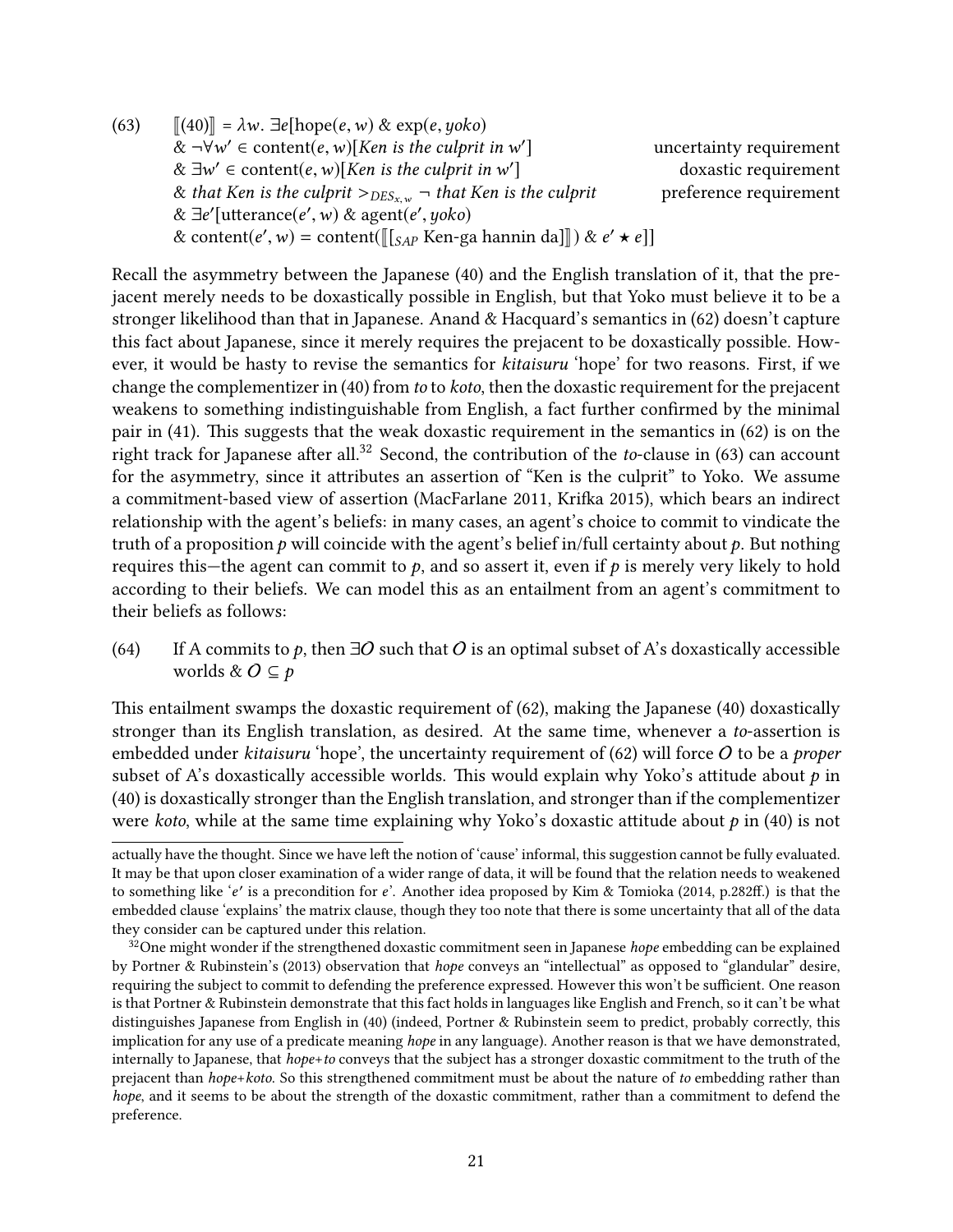maximally strong.

Now consider again the paradigm in  $(18)-(20)$  $(18)-(20)$  demonstrating the scale of hedging effects, repeated here:

- [\(18\)](#page-5-3) Yoko-wa [[Ken-ga hannin da] Yoko-top Ken-nom culprit cop.npst to think-te ASP-NPST tol omot-te i-ru. 'Yoko thinks that Ken is the culprit.'
- [\(19\)](#page-5-4) Yoko-wa [[Ken-ga hannin ka] to] omot-te i-ru. Yoko-top Ken-Nom culprit o to think-te ASP-NPST '(Lit.) Yoko thinks, is Ken the culprit.' 'Yoko thinks Ken might be the culprit.'
- [\(20\)](#page-6-0) Yoko-wa [[Ken-ga hannin ja Yoko-top Ken-nom culprit  $\text{COP.WA NEG}_{2Q}$  To think-TE ASP-NPST  $\text{nai}_{tc}$  ka] to] omot-te i-ru. '(Lit.) Yoko thinks, isn't Ken the culprit.' 'Yoko thinks that there is a good possibility that Ken is the culprit.<sup>'[33](#page-21-0)</sup>

[\(19\),](#page-5-4) in which to embeds a polar question under the anti-rogative predicate omou 'think', and the result is a hedging effect, roughly translatable as "Yoko thinks that Ken might be the culprit." This hedging makes intuitive sense. If Yoko mentally utters "Is Ken the culprit?" instead of "Ken is the culprit", we would expect the former to express Yoko's weaker attitude toward the proposition that Ken is the culprit. Sentences like [\(18\)](#page-5-3) and [\(19\)](#page-5-4) might even be in direct competition with one another, so that adding ka becomes a standard means of introducing a hedge. Consider the naturally occurring example in [\(65\).](#page-21-1)

<span id="page-21-1"></span>(65) …, [aru shu sooshita shakaitekina sumai some kind that.way social living space to yuu concept-acc put forward go to vuu gainen-o dashite iku hitsuvoo-ga aru ka tol omoimasu.

need-NOM exist o To think.pol

'(Lit.) …, (I) think [is there a need to put forward some such concept as social living space].'

'I think there's probably a need to put forward some such concept as social living space.' (OM68<sub>-00001</sub>, The National Diet transcript, BCCWJ)

Building on the discussion in section [2.2,](#page-5-6) we propose that  $\gamma$  picks up the speaker's bias. For an ex-ample like [\(19\),](#page-5-4) the idea is that the matrix subject's mental utterance of the question is motivated by positive evidential bias of the sort discussed in the literature on biased questions, which takes this bias to be a pragmatic inference [\(Buring & Gunlogson, 2000;](#page-30-2) [Romero & Han, 2004;](#page-34-0) [Sudo, 2013;](#page-35-1) ¨ Krifka, 2015; [Goodhue, 2018\)](#page-31-4). We model the bias here as a modalized proposition, that Ken might be the culprit. We do not necessarily believe that the bias actually is a modalized proposition (though such an analysis could be given in principle); rather, bias is a pragmatic implicature, and a modalized proposition is a reasonably close approximation of that meaning that allows us to explore the compositional interpretation of the matrix clause. Following [Yalcin](#page-35-13) [\(2007\)](#page-35-13); [Hacquard](#page-31-10) [\(2010\)](#page-31-10); [Anand & Hacquard](#page-30-4) [\(2013\)](#page-30-4), when a modal is embedded under a representational attitude, the worlds made accessible by the attitude serve as the domain for the modal. Might then imposes

<span id="page-21-0"></span><sup>33</sup>Another natural translation is 'Yoko suspects that Ken is the culprit'.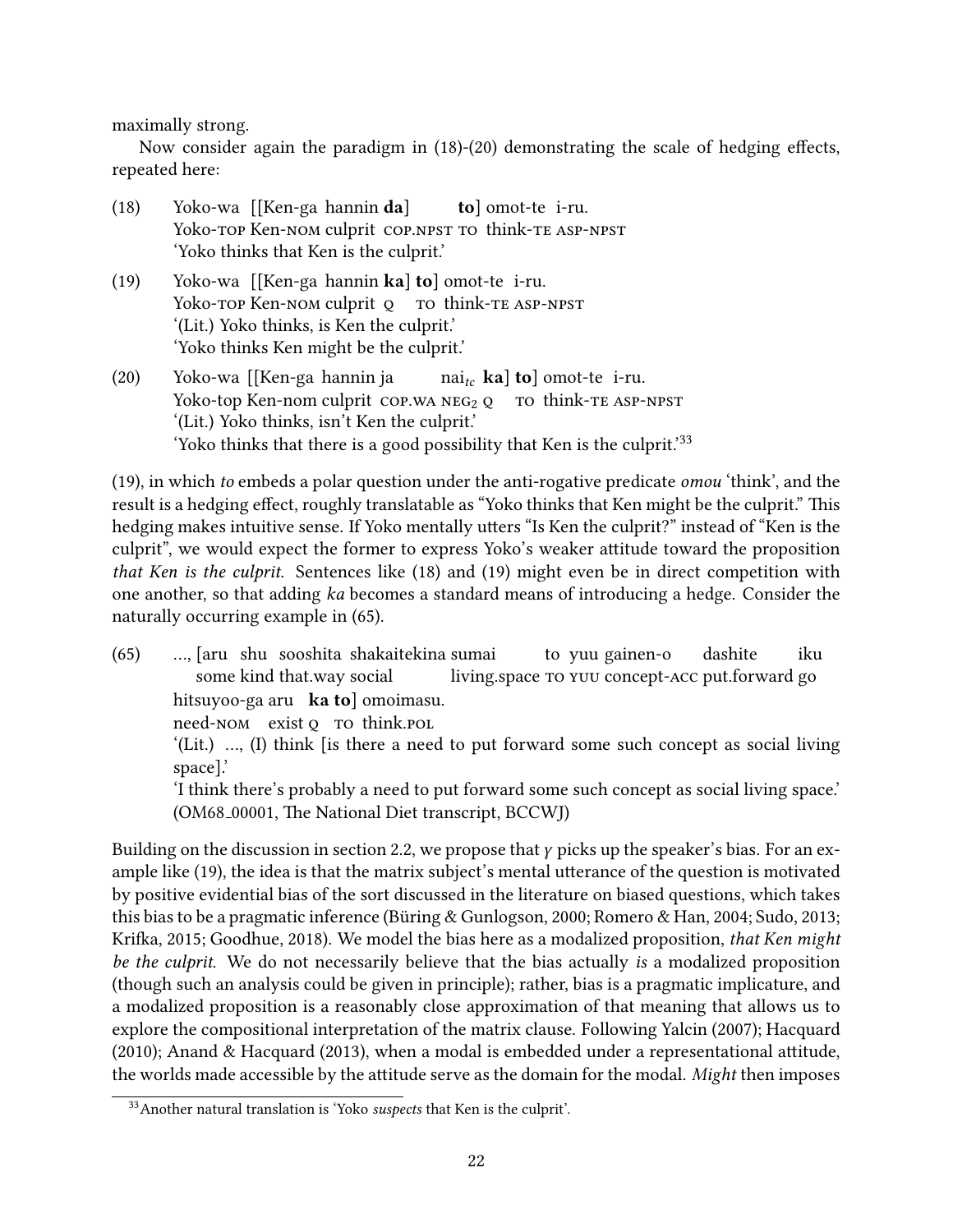existential quantification on that domain, leading to the following interpretation for  $(19)$ :

- <span id="page-22-0"></span>(66)  $[[(19)] = \lambda w$  $[[(19)] = \lambda w$  $[[(19)] = \lambda w$ . ∃e[believe(e, w) & exp(e, yoko) & ∃w' ∈ content(e, w)[Ken is the culprit in w']<br>& ∃e'[utterance(e', w) & agent(e', yoko) &  $\exists e'$ [utterance(e', w) & agent(e', yoko)<br>& content(e', w) = content( $\mathbb{I}_{\{e\}}$  Ken-g) & content $(e', w)$  = content( $[[s_{AP}$  Ken-ga hannin ka?]]) &  $e' \star e$ ]]
- [\(60\),](#page-19-1) the interpretation for a declarative embedded under omou, is repeated for comparison:
- [\(60\)](#page-19-1)  $[[(18)]] = \lambda w$  $[[(18)]] = \lambda w$  $[[(18)]] = \lambda w$ .  $\exists e$ [believe(e, w) & exp(e, yoko) &  $\forall w' \in \text{content}(e, w)$ [Ken is the culprit in w']<br>  $\& \exists e'$ [utterance(e', w) & agent(e', yoko) &  $\exists e'$ [utterance(e', w) & agent(e', yoko)<br>& content(e', w) = content( $\mathbb{I}_{\{e\}}$  Ken-g) & content( $e', w$ ) = content( $[[S_{AP}$  Ken-ga hannin da]]) &  $e' \star e$ ]]

The only difference (besides the content of the embedded speech act) is in the force of quantification over of the doxastically accessible worlds made available by the matrix attitude *omou* (existential in  $(66)$ , universal in  $(60)$ ). This difference in strength captures the intuitive difference discussed above, and in section [2.2,](#page-5-6) thus providing the desired interpretation for [\(19\).](#page-5-4)

Finally, we turn to embedded positively biased negative polar questions, as in [\(20\).](#page-6-0) As we pointed out in section [2.2,](#page-5-6) [\(20\)](#page-6-0) intuitively conveys that Yoko's commitment to the proposition that Ken is the culprit is weaker than in [\(18\),](#page-5-3) but stronger than in [\(19\),](#page-5-4) thus forming a scale of hedging effects. This is expected on our view, since a positively biased NPQ conveys a stronger bias than a positive polar question, but is nevertheless weaker than a full assertion. We will cash out these strength distinctions via the graded modality of [Kratzer 1981,](#page-32-11) [1991](#page-32-12) (the graded distinction could just as well be cast in terms of a probability semantics for modals, as in [Lassiter 2017\)](#page-32-13). Again, we do not mean to imply that the positive bias of NPQs actually is a modalized proposition. It's a pragmatic implicature that is conveniently modeled by a modalized proposition. The modal best placed to model the bias of the embedded NPQ in [\(20\)](#page-6-0) is the English modal good possibility. The interpretation of  $(20)$  then requires that there is a world  $w'$  among the doxastically accessible<br>worlds such that the propositional prejacent of the question holds in all of the accessible worlds worlds such that the propositional prejacent of the question holds in all of the accessible worlds " more optimal than  $w^2$ .<sup>[34](#page-22-1)</sup>

<span id="page-22-2"></span>(67)  $\|(20)\| = \lambda w$  $\|(20)\| = \lambda w$  $\|(20)\| = \lambda w$ .  $\exists e$ [believe(e, w) & exp(e, yoko) &  $\exists w' \in \text{content}(e, w)[\forall w'' \in \text{content}(e, w)[w'' \leq_{g(w)} w' \rightarrow \text{Ken is the culprit in } w'']$ <br>&  $\exists e'$  [utterance(e' w) & agent(e' ugko) &  $\exists e'$ [utterance(e', w) & agent(e', yoko)<br>& content(e', w) = content( $\mathbb{E}_{\{e\}}$  Ken-g) & content $(e', w) =$  content $([\![s_{AP}$  Ken-ga hannin ja nai $_{tc}$  ka?]]) &  $e' \star e$ ]]

The result is as desired: the interpretation for  $(20)$  in  $(67)$  is stronger than the interpretation for [\(19\)](#page-5-4) in [\(66\)](#page-22-0) since, if every accessible w" that is at least as optimal as a specific w' is one in which<br>Ken is the culprit, then there is an accessible world in which Ken is the culprit, namely w'. And Ken is the culprit, then there is an accessible world in which Ken is the culprit, namely w'. And<br>the interpretation for (18) in (60) is stronger than (67) since it save every accessible world is one the interpretation for [\(18\)](#page-5-3) in [\(60\)](#page-19-1) is stronger than [\(67\)](#page-22-2) since it says every accessible world is one which Ken is the culprit, thus there is one such that every world at least as optimal as it is one in

(i) 
$$
\forall w, w' \in \text{content}(e, w)[w \leq_{g(w)} w' \Leftrightarrow \{p \in g(w) \mid w \in p\} \supseteq \{p \in g(w) \mid w' \in p\}].
$$

<span id="page-22-1"></span><sup>&</sup>lt;sup>34</sup>Following [Kratzer](#page-32-12) [\(1991\)](#page-32-12), the context c provides the function q, which takes the world of evaluation w as input, and produces the ordering source necessary to induce an ordering on the accessible worlds (being lower on the ordering means being more optimal):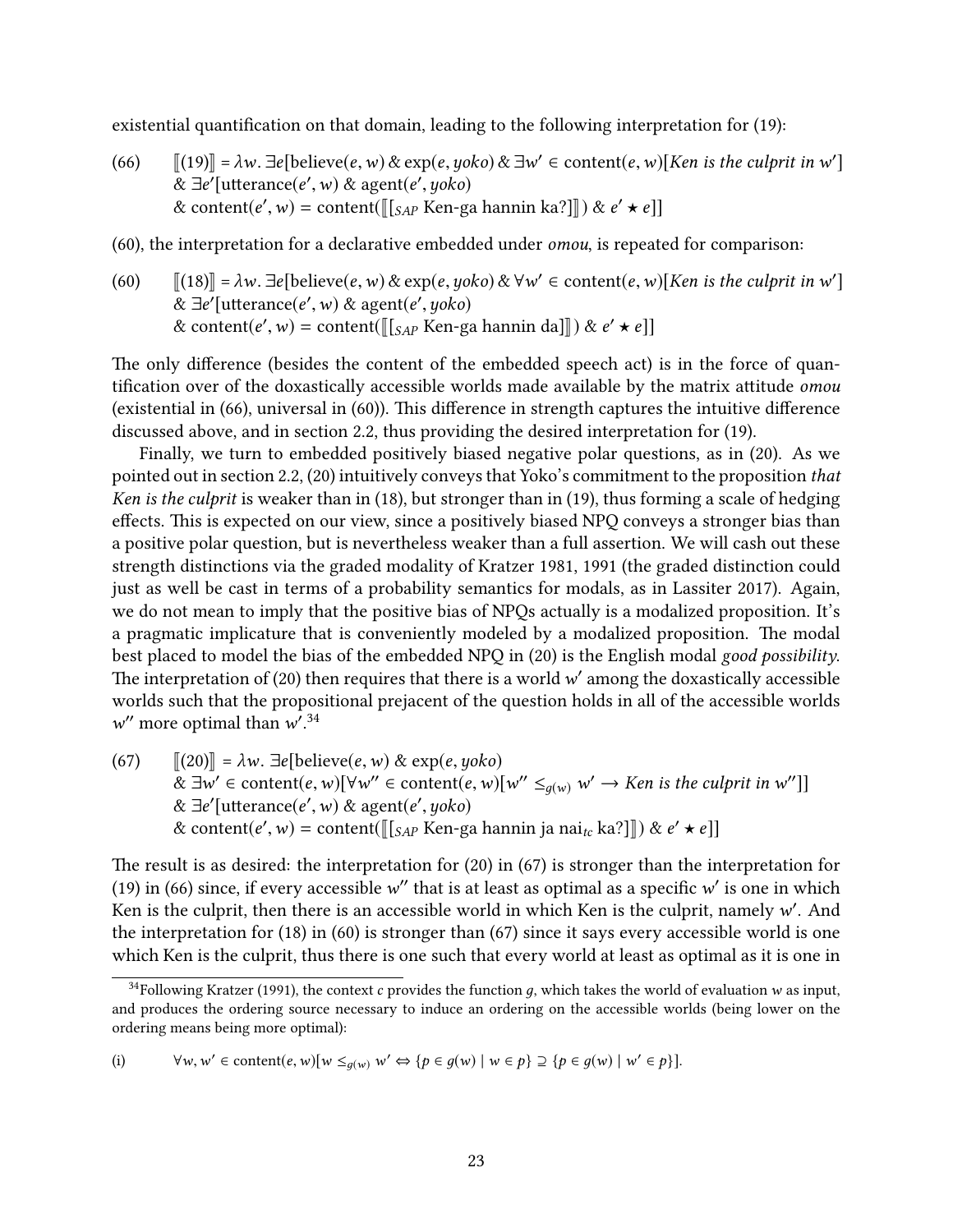which Ken is the culprit. So we have derived the graded hedging effect described in section [2.2.](#page-5-6) $^{35}$  $^{35}$  $^{35}$ 

## <span id="page-23-0"></span>5 The puzzling distribution of embedded expletive negation is no longer a puzzle

We can now go back to the puzzles we introduced in section [1.](#page-0-3) In the view where the negation in  $(68)$ , repeated from  $(1)$ , is related to better-studied embedded expletive negation in languages like French (e.g., [Yoon 2011,](#page-35-0) [2013\)](#page-36-0), it is puzzling why such negation can occur under predicates like kitaisuru 'hope', but not under negative or adversative predicates like sakeru 'avoid' as in [\(69\),](#page-23-3) repeated from [\(4\).](#page-1-2)

- <span id="page-23-2"></span>(68) Yoko-wa [Sota-ga uta-o Yoko-top Sota-Nom song-ACC sing-NEG-KA-TO hope-TE utawa-**nai-ka-**tol **kitaishi-**te i-ru. asp-npst (lit.) 'Yoko hopes, wouldn't Sota sing a song.' 'Yoko hopes that Sota might sing a song.'
- <span id="page-23-3"></span>(69) \*Watashi-wa [sono shirase-ga Yoko-no mimi-ni haira-nai-ka-to] I-TOP that news-nom Yoko-gen ear-dat enter-**neg** NPST-O-TO avoid-PST sake-ta. 'I avoided that the news would not reach Yoko's ear.'

Such asymmetries are no longer puzzles on our analysis since the negation in question is part of a positively biased NPQ and therefore does not need to be licensed by an adversative predicate. As we saw in section [3,](#page-7-0) to marks its sister as a direct or indirect report of speech or mental utterance, and the to-clause is expected to combine with predicates that are compatible with such content, including non-adversative predicates such as omou 'think', kitaisuru 'hope', teiansuru 'suggest', shinjiru 'believe', and kakushinsuru 'be certain'. They are speech verbs (including manner of speech verbs) and propositional attitude predicates.

On the other hand, given the function of to to introduce a direct or indirect report of speech or mental utterance attributed to the matrix subject, predicates that are not compatible with such content are not 'selected' by to-led clauses and are therefore expected not to co-occur with them. This is exemplified in [\(70\)](#page-24-0) with the matrix predicate hiteisuru 'deny'. If we used to, the speech or mental utterance that Sota is still asleep is attributed to the matrix subject Yoko. The matrix predicate hiteisuru 'deny', however, combines with that same subject to convey that Yoko denies

<span id="page-23-1"></span><sup>&</sup>lt;sup>35</sup>Our use of modals in the interpretation of these embedded polar questions raises the question of how examples like [\(19\)](#page-5-4) and [\(20\)](#page-6-0) compare intuitively to examples in which the to-clause contains overt modals. In section [6.2,](#page-28-0) we briefly discuss embedded modals, but we leave a full investigation to future work.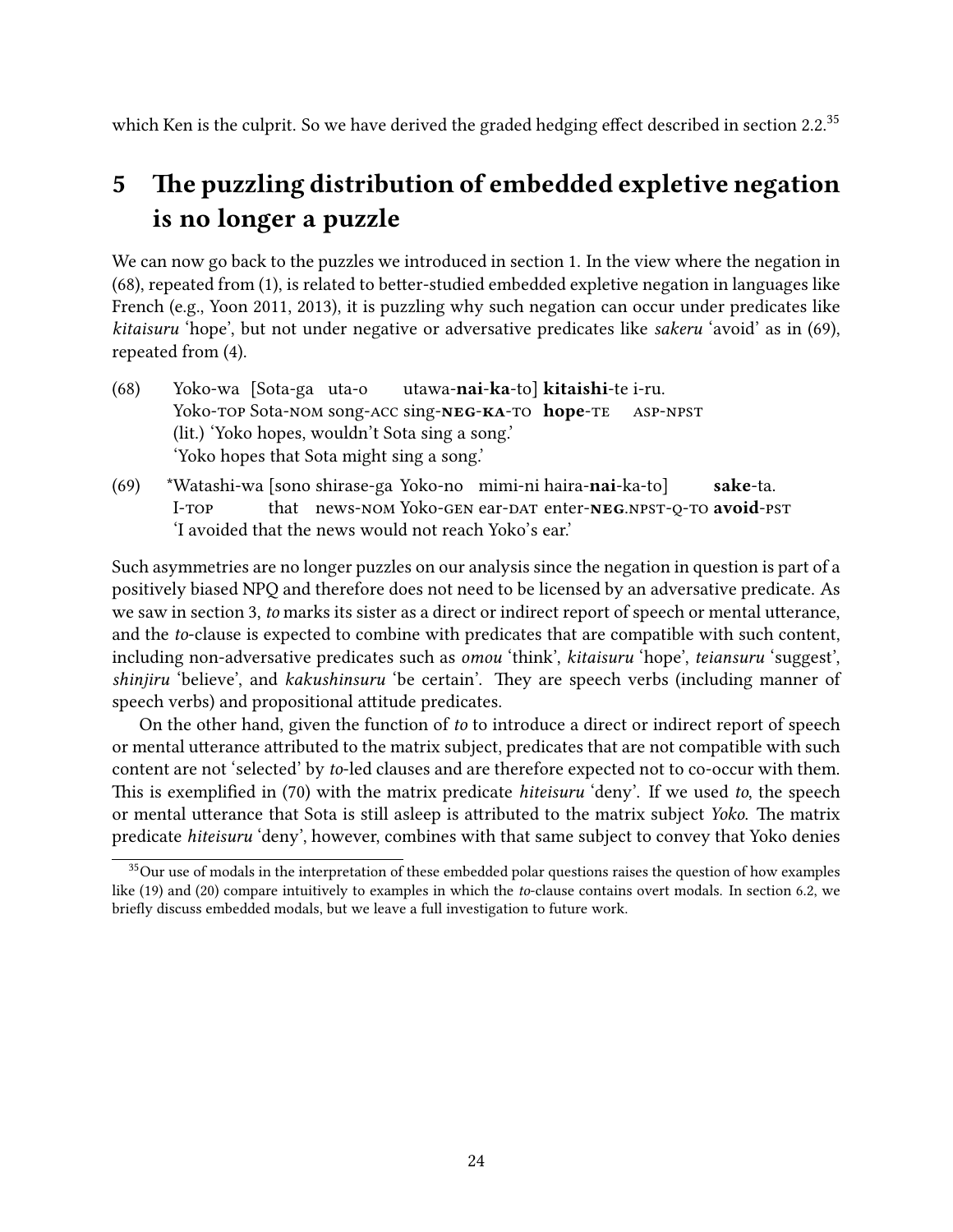that Sota is still asleep. These two meanings are inconsistent.<sup>[36,](#page-24-1) [37](#page-24-2)</sup>

<span id="page-24-0"></span>(70) Yoko-wa [[Sota-ga mada ne-te Yoko-top Sota-nom still sleep-te ASP.NPST TO/KOTO-ACC/NO-ACC deny-PST iru]  $\{ *$ to/koto-o/no-o}] hiteishi-ta. 'Yoko denied that Sota was still asleep.'

Given this, it is not surprising that positively biased NPQs cannot be embedded under hiteisuru 'deny', as in [\(71\).](#page-24-3) Similarly to [\(70\),](#page-24-0) to attributes the speech/thought act 'Isn't Sota still asleep?' to the matrix subject, Yoko. This means that Yoko is biased toward the proposition that Sota is still asleep, and that is not compatible with the matrix predicate here, hiteisuru 'deny'.<sup>[38](#page-24-4)</sup>

<span id="page-24-3"></span>(71) \*Yoko-wa [[Sota-ga mada ne-te  $\gamma$ oko-top Sota-nom still sleep-te ASP.NPST-NO DE.WA NEG<sub>te</sub> O TO deny-pst iru-n ja  $\text{nai}_{tc}$  kal tol hiteishi-ta. '(Lit.) Yoko denied, isn't Sota still asleep.'

This explains why embedded noncanonical negation cannot occur with negative or adversative predicates such as hiteisuru 'deny', kyoshisuru 'refuse', sakeru 'avoid, prevent' and kinjiru 'prohibit'. Though it is standard to talk about predicates selecting their complement types, one could also describe to-led embedded clauses as selecting upward those predicates that are compatible with the notion of reported speech or thought, such as iu 'say', omou 'think', kitaisuru 'hope', shinpaisuru 'worry/fear', tazuneru 'ask', jimonsuru 'ask oneself/wonder', and so on.

An interesting interpretive contrast emerges in sentences with another negative predicate utagau 'doubt'. Unlike hiteisuru 'deny' in [\(70\),](#page-24-0) utagau 'doubt' can combine not only with koto/no as in [\(72a\),](#page-25-1) but also with to, as in [\(72b\).](#page-25-2) In the latter case, the verb utagau is interpreted as 'suspect'.[39](#page-24-5)

<span id="page-24-6"></span>(i) #Yoko bezweifelt (nicht), Sota schläft noch. Yoko doubts not Sota sleeps still 'Yoko {doubts/doesn't doubt}, Sota still sleeps.' German

This makes sense given the observation in section [4](#page-15-0) that main clause phenomena cannot be embedded under negated predicates. That said, more work is needed, as to-clauses that embed imperatives can sometimes be embedded under negated predicates in Japanese.

<span id="page-24-2"></span> $37$ Thanks to [redacted] (p.c.) for drawing our attention to connections to embedded Verb Second and embedded epistemic modals [\(Gartner, 2002;](#page-31-16) [Truckenbrodt, 2006;](#page-35-14) [Anand & Hacquard, 2013;](#page-30-4) [Ippolito, 2018;](#page-32-14) [Sode & Truckenbrodt,](#page-35-11) ¨ [2018\)](#page-35-11).

<span id="page-24-4"></span> $38$ Example [\(71\)](#page-24-3) differs from [\(70\)](#page-24-0) in that the other 'complementizers' koto, no would also be bad here. This is caused independently by the interrogative shape of the embedded clause. See also [\(75\)](#page-25-3) below.

<span id="page-24-5"></span> $39$ [Yamada](#page-35-9) [\(2019\)](#page-35-9) has also noted this type of meaning contrast with the verb utagau (and ibukashimu with a similar meaning) independently, as well as a data point similar to [\(73\)](#page-25-0) below.

<span id="page-24-1"></span><sup>&</sup>lt;sup>36</sup>The judgment pattern, \*to/koto/no, remains the same if we negate the matrix verb hiteisuru 'deny', even though one might expect that adding negation would save the to-embedding. We find the same pattern with embedded Verb Second in German, as in [\(i\)](#page-24-6) ([redacted] (p.c.)).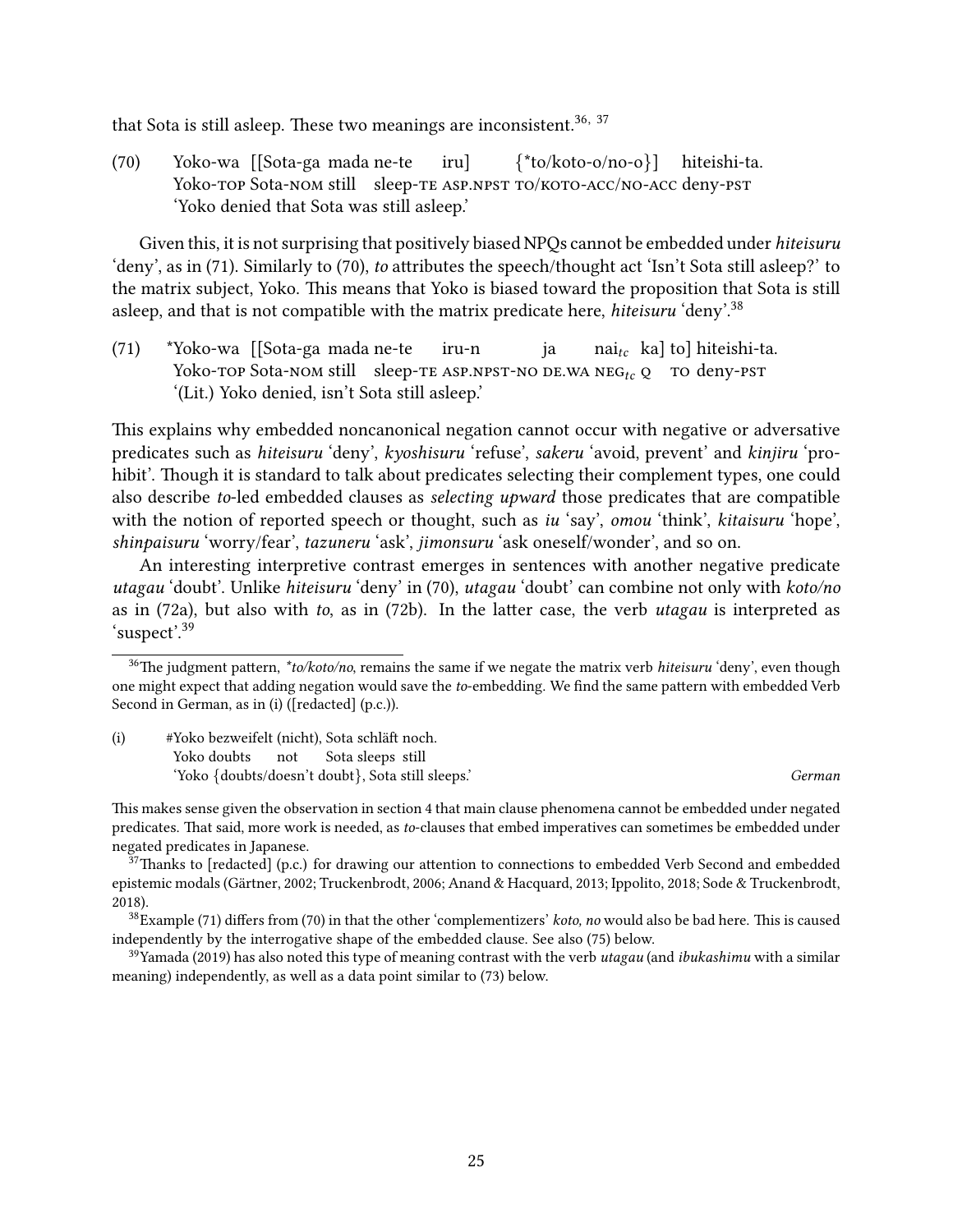- <span id="page-25-2"></span><span id="page-25-1"></span>(72) a. Yoko-wa [[Sota-ga mada neteiru] {koto/no}-o] utagat-ta. Yoko-top Sota-nom still asleep KOTO/NO-ACC **doubt**-pst 'Yoko doubted that Sota was still asleep.'
	- b. Yoko-wa [[Sota-ga mada neteiru] **to] utagat-**ta. Yoko-top Sota-nom still asleep to suspect-pst 'Yoko suspected that Sota was still asleep.'

How does this interpretive shift arise? We think that the key lies in the property of to that signals its complement to be a report of speech or mental utterance attributed to the matrix subject. One might view the core meaning of the predicate *utagau* to be characterized as uncertainty. When it combines with a koto/no-led clause as in [\(72a\),](#page-25-1) this gives rise to the interpretation of doubting that Sota is still asleep. When utagau combines with a to-led clause as in [\(72b\),](#page-25-2) on the other hand, to attributes the thought that Sota is still asleep to the matrix subject, Yoko. In this case, the core meaning of uncertainty of the predicate utagau leads to Yoko's distancing herself from the proposition that Sota is still asleep with a meaning best translated as 'suspect'. $40$ 

Two more notes should be added here about [\(70\)](#page-24-0) and [\(71\).](#page-24-3) First, while [\(70\)](#page-24-0) with to cannot mean that Yoko denied that Sota was still asleep, it is possible to interpret to's sister constituent as a report of Yoko's speech or mental utterance, in which case, the example as it stands sounds as if the thing that Yoko is denying is left unexpressed. We can fill in that information as in [\(73\)](#page-25-0) and save the sentence by adding what Yoko is denying in the form of a koto-clause.

<span id="page-25-0"></span>(73) Yoko-wa [Sota-wa mada neteiru to] [kare-ga ookii oto-de Yoko-top Sota-top still asleep to he-nom large volume-with music-acc play-te ongaku-o kake-te iru asp.npst koto-acc deny-pst koto]-o hiteishi-ta. 'Yoko denied that Sota is playing loud music, saying/thinking that Sota is still asleep.'

Second, the embedded to-clauses in examples such as [\(70\)](#page-24-0) and [\(71\)](#page-24-3) can be saved by using the grammaticalized verb of saying yuu [\(Shimamura, 2018;](#page-35-6) [Saito, 2019\)](#page-34-6) as in [\(74\)](#page-25-5) and [\(75\).](#page-25-3) The layer of yuu koto/no 'the thing that says' makes it possible for the embedded speech/thought act event to not get attributed to the matrix subject, hence no discourse inconsistency arises.

<span id="page-25-5"></span><span id="page-25-3"></span>

| (74) | Yoko-wa $[[Sota-ga mada neteiru] to] yuu \{koto/no\}]$ -o hiteishi-ta.                                                                                                                                                                                                                                      |
|------|-------------------------------------------------------------------------------------------------------------------------------------------------------------------------------------------------------------------------------------------------------------------------------------------------------------|
|      | Yoko-TOP Sota-NOM still asleep TO SAY KOTO/NO-ACC deny-PST                                                                                                                                                                                                                                                  |
|      | 'Yoko denied (the thing/claim that says) that Sota was still asleep.'                                                                                                                                                                                                                                       |
| (75) | nai <sub>tc</sub> ka] <b>to</b> ] yuu {koto/no}]-o<br>Yoko-wa [[[Sota-ga mada neteiru-n-ja<br>Yoko-TOP Sota-NOM still asleep-NO-DE.WA NEG <sub>tc</sub> Q TO SAY KOTO/NO-ACC<br>hiteishi-ta.<br>deny-pst<br>'Yoko denied (the thing that says) that there's a good possibility that Sota was still asleep.' |

We have shown in this subsection that the two puzzles that arise if the embedded noncanonical negation in question was analyzed as subordinate expletive negation are no longer puzzles in our analysis. The way in which the puzzles are resolved in turn provides further support for

<span id="page-25-4"></span> $40$ This way of viewing the shift in the meaning of utagau 'doubt/suspect' was suggested by [redacted] (p.c.), to whom we are grateful, as well as to [redacted] for subsequent discussions.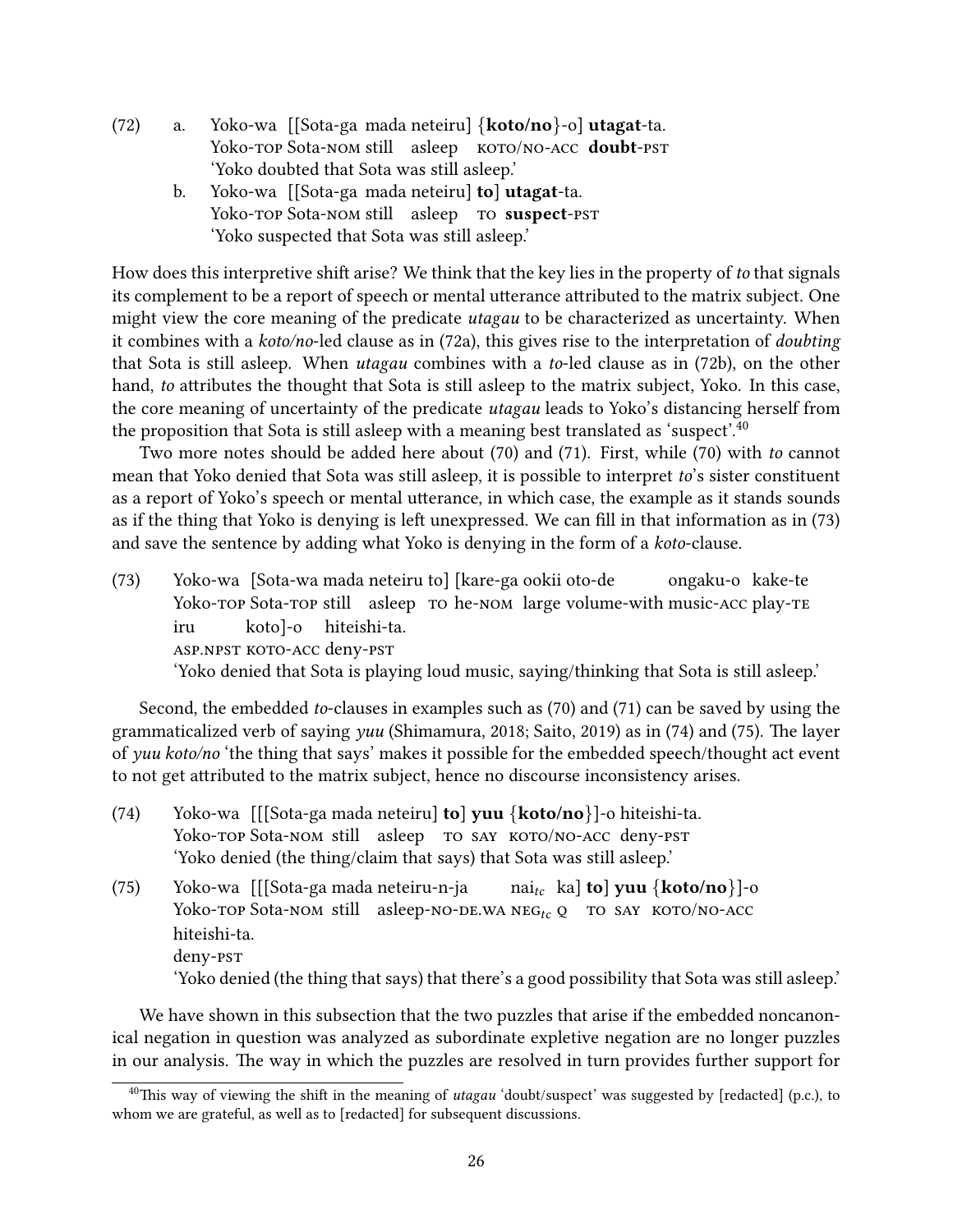our view that to embeds speech/thought act phrases.

## <span id="page-26-0"></span>6 Comparison to other accounts

### 6.1 Other challenges for the subordinate expletive negation view

Analyses that relate embedded expletive negation in Japanese to subordinate expletive negation in, for example, French, face another challenge, in addition to the difficulty posed by the puzzles we discussed in section [5.](#page-23-0)

Within the subordinate expletive negation view, [Yoon](#page-35-0) [\(2011,](#page-35-0) [2013\)](#page-36-0) proposes that the negation in question is a subjunctive mood marker, and the sequence  $ka-to'$ ;  $\circ$   $\circ$  $\circ$  $\circ$  $\circ$  $\circ$  $\circ$  $\circ$  is a non-factive complementizer and is also a type of subjunctive mood marker [\(Yoon, 2011,](#page-35-0) 190). Building on Yoon's analysis, [Choi & Lee](#page-31-0) [\(2017\)](#page-31-0) propose a type of hybrid analysis, which relies on the notion of nonveridicality in the licensing of the embedded noncanonical negation, while at the same time connecting such negation to the negation in positively biased  $NPQs<sup>41</sup>$  $NPQs<sup>41</sup>$  $NPQs<sup>41</sup>$ . This hybrid analysis is also subject to the puzzles in section [5.](#page-23-0) Beyond that, the attempt to unify subordinate expletive negation with biased NPQs while also including Romance expletive negation faces a challenge from embedded NPQs in French. Consider example [\(76\),](#page-26-2) which features an embedded positively biased NPQ in French, slightly modified from a naturally occurring example.

<span id="page-26-2"></span>(76) J'ai I.have ordered commandé la taille S mais je me demande si ce n'est pas plutôt XS. the size S but I to me ask if it ne.is neg rather XS 'I ordered size S but I wonder if it isn't more like XS.' French

What is relevant here is the fact that  $ne...pa$  is used in [\(76\),](#page-26-2) and not just ne as is standard in subordinate expletive negation in French, as in  $(3)$ . This makes Choi & Lee's claim that French embedded noncanonical negation ne is related to the negation in positively biased negative polar question  $(ne)...pas$  unconvincing. The takeaway message here is that, while French has both the phenomenon of (i) positively biased NPQs and (ii) subordinate expletive negation, Japanese only has (i), but that NPQs can be embedded productively in Japanese gives rise to the false impression that Japanese also has (ii).

Another potential challenge for the subordinate expletive negation view has to do with interpretation: [Yoon](#page-35-0) [\(2011,](#page-35-0) 27) argues that the interpretive contribution of expletive negation is 'undesirability or unlikelihood'. It is not completely clear just how unlikely the truth of the embedded clause needs to be to use expletive negation on Yoon's view. On p. 105ff., she suggests that 50% likelihood is okay, but 80% is too much. As we said in section [2.2,](#page-5-6) we agree that adding an embedded expletive negation produces a weakening or hedging effect. That is, on our view, adding the sequence *nai ka to* to an embedded clause will necessarily imply that the embedding subject is less than certain about the truth of the propositional complement of *nai*. That said, since a positively biased NPQ is still positively biased, we think the view that it imposes unlikelihood or undesirability is too strong, and our account differs from Yoon's account on this point. Consider the following examples, which we think test the predictions of the two accounts, teasing them apart:

<span id="page-26-3"></span><span id="page-26-1"></span> $^{41}$ In fact, [Yoon](#page-35-0) [\(2011,](#page-35-0) §2.10) also briefly explores whether subordinate expletive negation may be related to the negation in biased NPQs, but ultimately says that more evidence is needed and leaves it to future work.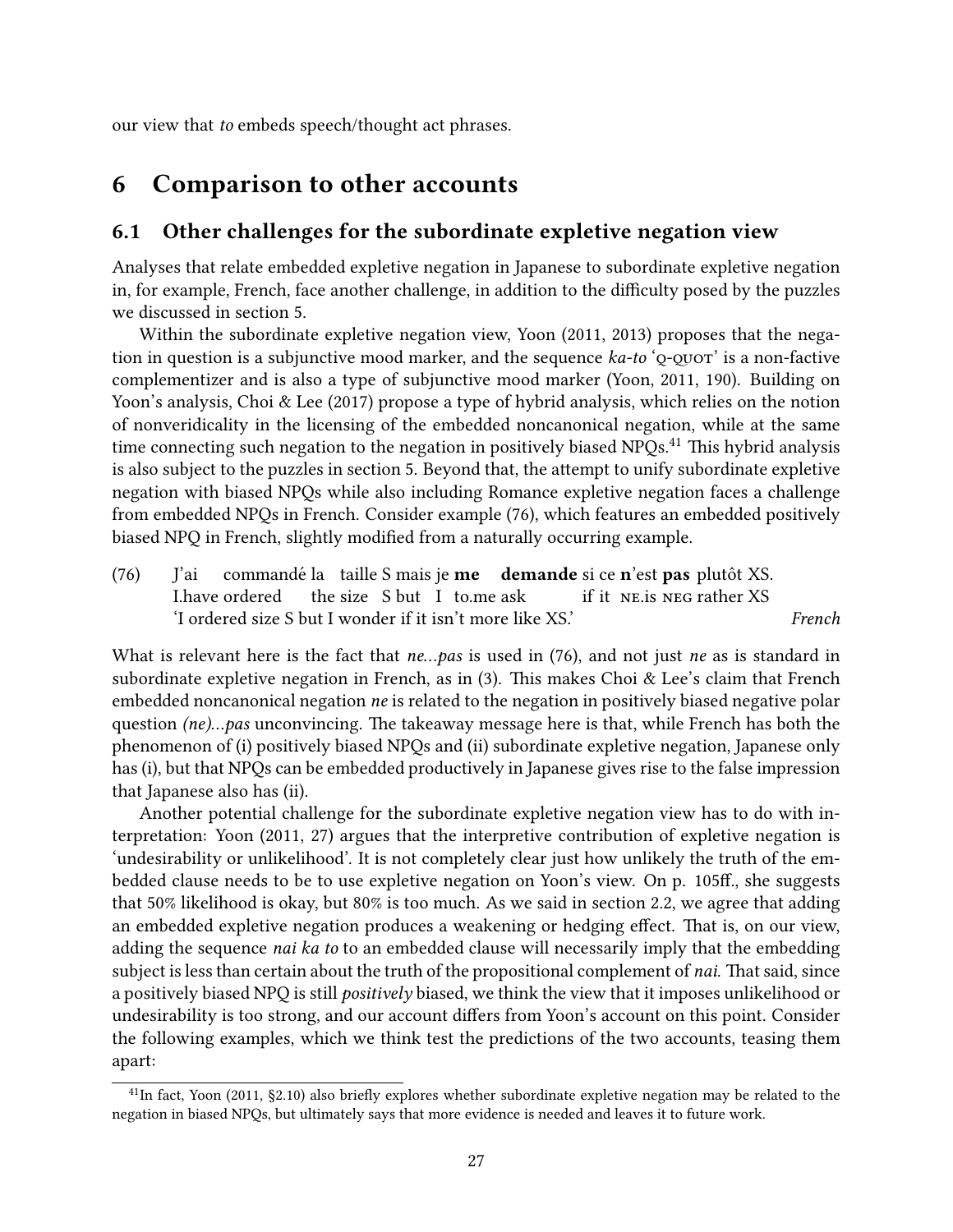(77) Yoko-wa [hikooki-o hayame-ni yoyakushi-ta hoo-ga Yoko-wa airplane-acc early book-pst  $HOO-NOM$  good-NEG<sub>2</sub>.NPST Q TO yoku-nai $_{tc}$ ka to] omot-te i-ru. think-te asp-npst 'Yoko thinks that it's probably better to book a flight early.'

In [\(77\),](#page-26-3) the proposition that it is better to book a flight early is neither very unlikely nor undesirable for the attitude holder, Yoko.

<span id="page-27-0"></span>(78) Yoko-wa [Ken-no chiimu-ga konkai-wa zettai Yoko-wa Ken-gen team-nom this.time-wa absolutely win.npst-no-cop.wa NEG2.NPST katsu-n-ja  $\mathbf{nai}_{tc}$ ka to] {omotteiru/kitai-o hukuramaseteiru}. ka to think.npst/hope-acc increase.npst 'Yoko thinks/is getting high hopes that Ken's team will win for sure this time.'

In [\(78\),](#page-27-0) the attitude holder Yoko's confidence that Ken's team will win is pretty high, and if Ken's team's wins, that is neither very unlikely nor undesirable according to Yoko.<sup>[42](#page-27-1)</sup>

<span id="page-27-2"></span>(79) [Hontoo-wa tsuyoi reality-wa strong.npst No COP.wa NEG<sub>2</sub> Q TO believe-TE ASP-POL.NPST n ja  $\mathbf{nai}_{tc}$  ka to $\mathsf{l}$  shi $\mathbf{nii}$ -te $\mathsf{l}$  i-masu. '(I) believe that (he) may be strong in fact.'

[\(79\)](#page-27-2) from [Choi & Lee](#page-31-0) [\(2017,](#page-31-0) 182) with *shinjiru* 'believe' can be uttered in contexts where the proposition that he is strong is neither undesirable nor very unlikely to the speaker.

- <span id="page-27-4"></span>(80) Rettoo-kaizoo-to archipelago-reform-with same.time-carry.out-in capital-function-relocation-acc dooji-shinkoo-de shuto-kinoo-iten-o jisshishi-te .<br>implement-te asp-cond Tokyo-nom now-gen like ire-ba tookyoo-ga ima-no yoona jootai-de-wa state-cop-wa nakat-ta-n-ja neg<sub>1</sub>-past-no-cop-wa neg<sub>2</sub>.npst Q to believe-te asp-npst  $\mathbf{nai}_{tc}$ ka to **shinii**-te) orimas-u. 'I believe that if relocation of some functions of the capital had been implemented simultaneously with the remodeling of the Japanese Archipelago, there is a good possibility that Tokyo wouldn't have been in its current state.'  $(OM66_00001, BCCW1<sup>43</sup>)$  $(OM66_00001, BCCW1<sup>43</sup>)$  $(OM66_00001, BCCW1<sup>43</sup>)$
- <span id="page-27-5"></span> $(81)$ ..., main.player-cop secondary.school.student-pl-GEN participation-and staff-GEN [shutaisha-dearu chuukoosei-tachi-no sanka-to, shokuin-no eichi-o wisdom-acc collect-caus kesshuus-aseru koto-nivotte, ittei-no koto-by certain-gen solution-gen direction-nom kaiketsu-no hookoo-ga umare-te kuru-no-de-wa **nai** arise-TE come-NO-COP-WA NEG<sub>2</sub>.NPST Q TO be.certain-TE ka tol **kakushinshi**-te iru. asp 'I am certain that, by putting together the participation of the secondary school students, who are the main players in this, and the wisdom of the staff, there is a good possibility that a clear direction for solutions will emerge.' (LBo3 00028, BCCWJ)

<span id="page-27-3"></span><span id="page-27-1"></span><sup>&</sup>lt;sup>42</sup>A reviewer reports that they find the use of *zettai* in [\(78\)](#page-27-0) odd, however we find the example perfectly natural.

<sup>&</sup>lt;sup>43</sup> The Balanced Corpus of Contemporary Written Japanese (National Institute for Japanese Language and Linguistics)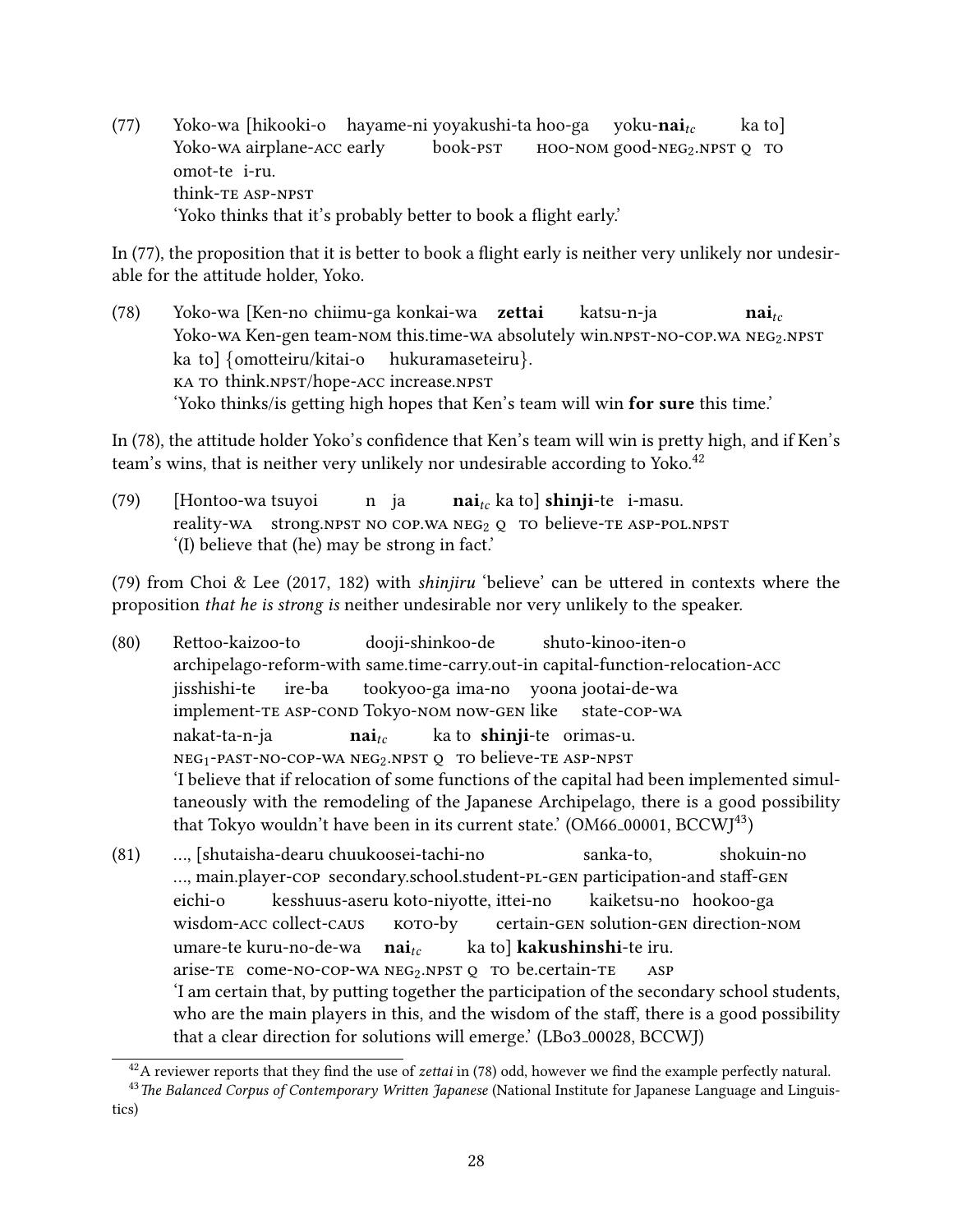[\(80\)](#page-27-4) and [\(81\)](#page-27-5) are naturally occurring data, where the matrix predicates are shinjiru 'believe' and kakushinsuru 'be certain', respectively. In both examples, the content of the relevant proposition is neither undesirable nor very unlikely to the attitude holder, that is, the first person speaker/writer.<sup>[44](#page-28-1)</sup> We believe that these examples show that the matrix subject does not take the embedded clause to be as unlikely or undesirable as Yoon's analysis predicts. A reviewer argues that Yoon can explain these examples, since for Yoon, "the category of [the] 'unlikelihood' meaning of expletive negation is proposed as a broad concept to capture both low-likelihood and speaker's uncertainty/low certainty of the state of affairs." We don't think that this can explain the data. Even on this more expansive view, the likelihood of the truth of the embedded clauses in these examples is far above low-likelihood/low-certainty.

We believe these examples also demonstrate that the strength of the belief (bias) held by the attitude holder can vary depending on linguistic material in other parts of the sentence or the utterance context. This is expected since the bias conveyed in positively biased NPQs is pragmatically derived and so is subject to pragmatic factors.

### <span id="page-28-0"></span>6.2 Epistemic necessity under kitaisuru and [Mizuno 2022](#page-33-0)

Recall that [Anand & Hacquard'](#page-30-4)s [\(2013\)](#page-30-4) semantics for kitaisuru/hope in [\(62\)](#page-19-3) imposes an uncertainty requirement on the doxastic domain. This is a general feature of Anand  $&$  Hacquard's semantics for emotive doxastics and dubitatives. [Mizuno](#page-33-0) [\(2022\)](#page-33-0) proposes that in Japanese, the particle ka embedded under to under such predicates is a modally-functioning Q particle that is the morphological exponent of the uncertainty requirement in  $(62)$ . This account then predicts that doxastic uncertainty is only present when ka is present. However, this is not what we see in [\(61\):](#page-19-2) while Yoko's belief in the prejacent needs to be stronger in [\(61\)](#page-19-2) than in the English translation, it nevertheless cannot be maximally strong, equivalent to full belief/certainty (we thank a reviewer for pointing this out). [Mizuno'](#page-33-0)s [\(2022\)](#page-33-0) account lacks an explanation for this fact, whereas our account explains it since we take the uncertainty requirement to be built into the semantics of kitaisuru along the lines suggested by [Anand & Hacquard](#page-30-4) [\(2013\)](#page-30-4).

Furthermore, [Anand & Hacquard](#page-30-4) [\(2013\)](#page-30-4) discuss the impossibility of embedding epistemic necessity modals under *hope* in Romance. They explain this via the uncertainty requirement: since the prejacent  $p$  does not hold throughout the doxastic state, when the epistemic necessity modal quantifies universally over that state, it finds non- $p$  worlds, resulting in a clash. [Mizuno](#page-33-0) [\(2022,](#page-33-0) 420) notes that, unlike Romance, epistemic necessity modals can embed under kitaisuru:

<span id="page-28-2"></span>(82) Io-wa [Bo-ga katsu **nitigainai** to] kitaisiteiru. Io-top Bo-nom win must To hope (lit.) #'Jo hopes that Bo must win.'

Mizuno claims that this is possible in  $(82)$  because on his view ka contributes the uncertainty requirement and it is absent in [\(82\).](#page-28-2) But as we noted above, uncertainty about the prejacent is

<span id="page-28-1"></span> $44$ The same reviewer who disliked [\(78\)](#page-27-0) also finds [\(79\)-](#page-27-2)[\(81\)](#page-27-5) unacceptable, writing "these sentences give an impression that the speaker contradicts herself by saying that she is certain and not certain at the same time". We agree that the embedded clause implies at least a small degree of uncertainty, or a hedging effect, as our account predicts. These examples may be a bit marked, but as we noted, they are naturally occurring data, suggesting that other speakers find them acceptable.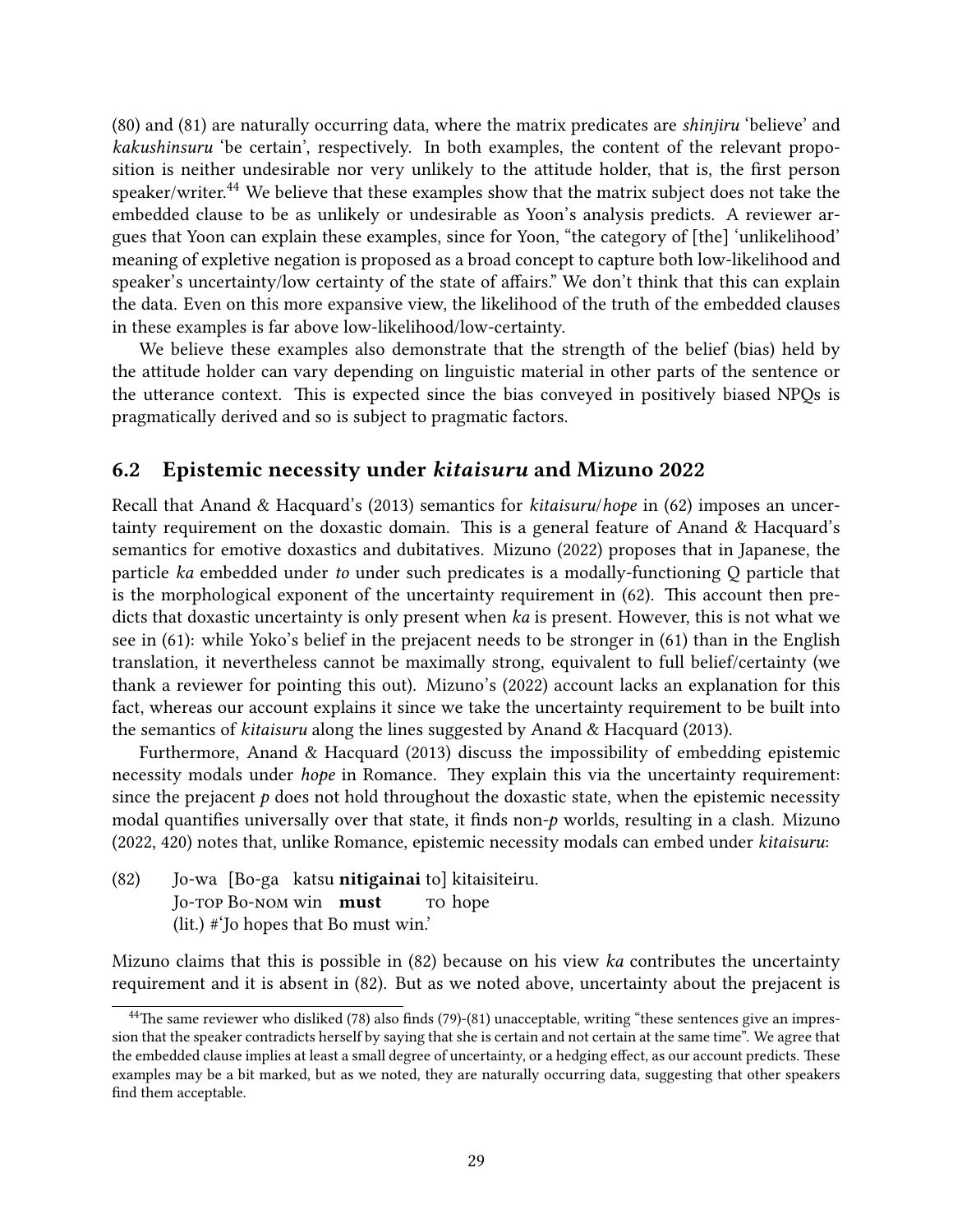still present when embedding under *kitaisuru*, even when ka is absent. Thus the acceptability of [\(82\)](#page-28-2) is still a mystery.

We note that epistemic necessity modals cannot be embedded under *koto* under *kitaisuru*:

(83) ??Io-wa IBo-ga katsu **nitigainai** kotol-o Io-top Bo-nom win must koto-acc hope kitaisiteiru. (lit.) #'Jo hopes that Bo must win.'

(83) provides yet more evidence that we should include the uncertainty requirement in the semantics of kitaisuru, pace [Mizuno 2022,](#page-33-0) so that Anand & Hacquard's explanation for Romance can apply here as well.

But then why is epistemic necessity acceptable under to in [\(82\),](#page-28-2) even as the uncertainty requirement is still detectable? We believe this can be explained by the special nature of to-clause embedding: In [\(82\),](#page-28-2) to embeds an assertion. Thus the matrix subject is committed to the proposition asserted, and by hypothesis in section [4,](#page-15-0) commitment bears an indirect relationship to assertion—the proposition  $p$  committed to needs to hold throughout an optimal set of doxas-tically accessible worlds O as in [\(64\).](#page-20-1) We further hypothesize that in an example like [\(82\),](#page-28-2) O provides the domain of quantification for the modal. The necessity modal would then require  $p$ to hold throughout  $O$ , but not throughout the doxastically accessible worlds, thus meeting the uncertainty requirement in  $(62)$  while also rendering the use of the modal acceptable. Thus our view can explain the strength of to embedded under kitaisuru and the acceptability of epistemic necessity under to  $+$  kitaisuru, while maintaining the uncertainty requirement. That said, more work is needed, both on the precise details of the compositional semantics, and on the empirical embedding behavior of modals under attitudes in Japanese.

## <span id="page-29-0"></span>7 Conclusion

We have argued that the distribution and interpretation of subordinate expletive negation in Japanese can be explained by analyzing it as the negation of a positively biased negative polar question, discussed in section [2.](#page-2-1) We saw in section [5](#page-23-0) that our analysis resolved puzzles raised by prior attempts to unify subordinate expletive negation in Japanese with that in French. In order to develop our analysis, we had to examine the role of the complementizer to, cataloguing its unique properties in section [3.](#page-7-0) An appreciation of these properties pointed us toward a quotative analysis of to that we cashed out as speech act embedding. The analysis in section [4](#page-15-0) builds on prior work to produce a new unified analysis of both 'selected' and 'unselected' to-clauses.

The account we have developed has several limitations that point the way to future work. First, our causal analysis of the relation between the embedded to-clause and the matrix clause in section [4](#page-15-0) is preliminary. More work is needed to tease apart the relations between matrix and embedded clauses that to accepts and those it does not. Second, our explanation for the interpretation of to-clauses under kitaisuru 'hope' is still not fully spelled out. In particular, we extended it to a preliminary explanation of the behavior of epistemic necessity modals embedded in to-clauses in section [6.2.](#page-28-0) However, it remains unclear how the interpretation we suggested is derived compositionally because the domain specified by  $O$  is not produced in the compositional semantics, so it is unclear how the modal is able to quantify over it. Third, and related to the last point, a broader exploration of the empirical facts is needed, not just of to embedding, but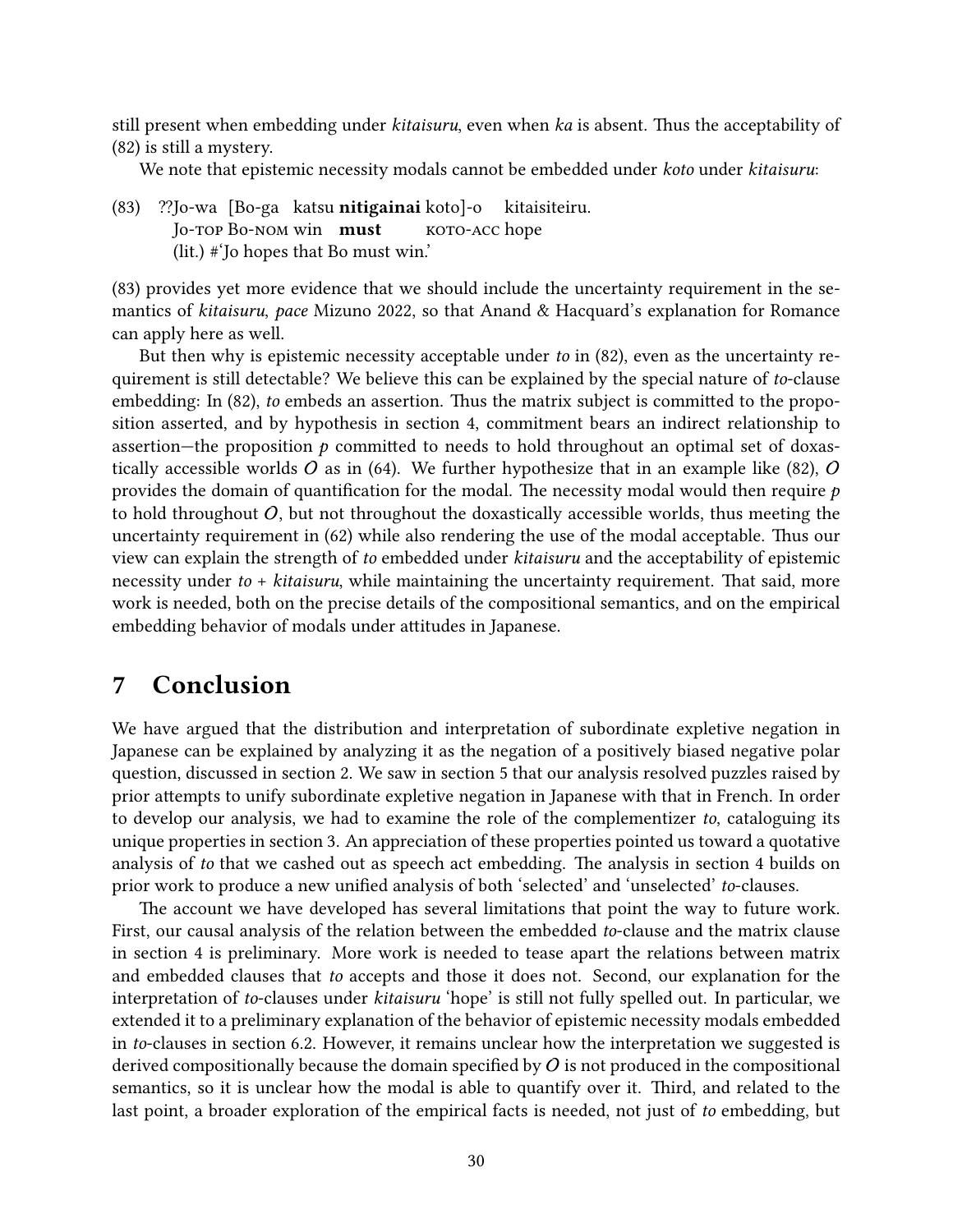also of *koto* and *no* embedding, relative to many different classes of embedding predicates, as well as many different kinds of embedded clauses, both in terms of speech acts/clause types, and in terms of the modality contained within them [\(M.-J. Kim, 2009;](#page-33-13) [S-S. Kim, 2010;](#page-34-15) [Anand & Hacquard,](#page-30-4) [2013,](#page-30-4) [2014;](#page-30-5) Bogal-Allbritten & Moulton, 2017; [Yeom, 2018;](#page-35-15) [Lee, 2019;](#page-33-14) Bogal-Allbritten et al., 2021). This broader exploration needs to include an examination of the effect of various particles in the embedded clause, including na, as suggest by a reviewer for NLLT.

All of this having been said, we also believe that our analysis makes some progress, not just in helping us to understand embedded expletive negation, but also in providing a syntax and semantics for sentences with to embedding that unifies cases of 'selected' and 'unselected' embedding.

## Abbreviations

 $ACC = accusative, ASP = aspect, COP = copula, DAT = dative, DEC = declarative, FUT = future, GEN =$ genitive,  $NEG = negation$ ,  $NOM = nominative$ ,  $NPST = nonpast$ ,  $PST = past$ ,  $PL = plural$ ,  $SG = singular$ ,  $sUBJ = subjunctive, TOP = topic$ 

## References

- <span id="page-30-0"></span>Aihara, Masahiko. 2009. (un)biased negative yes-no questions in Japanese. In Proceedings of the 38th annual north east linguistics society, .
- <span id="page-30-4"></span>Anand, Pranav & Valentine Hacquard. 2013. Epistemics and attitudes. In Semantics and pragmatics, vol. 6, 1–59.
- <span id="page-30-5"></span>Anand, Pranav & Valentine Hacquard. 2014. Factivity, belief and discourse. The art and craft of semantics: A festschrift for Irene Heim 69-90.
- <span id="page-30-1"></span>AnderBois, Scott. 2019. Negation, alternatives, and negative polar questions in American English. In Klaus von Heusinger, Edgar Onea & Malte Zimmerman (eds.), Questions in discourse - volume 1: Semantics, 118–171. CRISPI.
- <span id="page-30-3"></span>Bhatt, Rajesh & Veneeta Dayal. 2020. Polar question particles: Hindi-Urdu kya. Natural Language & Linguistic theory 38. 1115–1144.
- <span id="page-30-6"></span>Bogal-Allbritten, Elizabeth & Keir Moulton. 2017. Nominalized clauses and reference to propositional content. In Proceedings of sinn und bedeutung 21, .
- <span id="page-30-7"></span>Bogal-Allbritten, Elizabeth, Keir Moulton & Junko Shimoyama. 2021. Nouny propositions and their individual correlates: the view from Japanese. Handout for the Workshop on the nouniness of propositional arguments, 43rd Annual Conference of the German Linguistic Society (DGfS), University of Freiburg, Germany.
- <span id="page-30-2"></span>Büring, Daniel & Christine A. Gunlogson. 2000. Aren't positive and negative polar questions the same? Ms. UCLA/UCSC.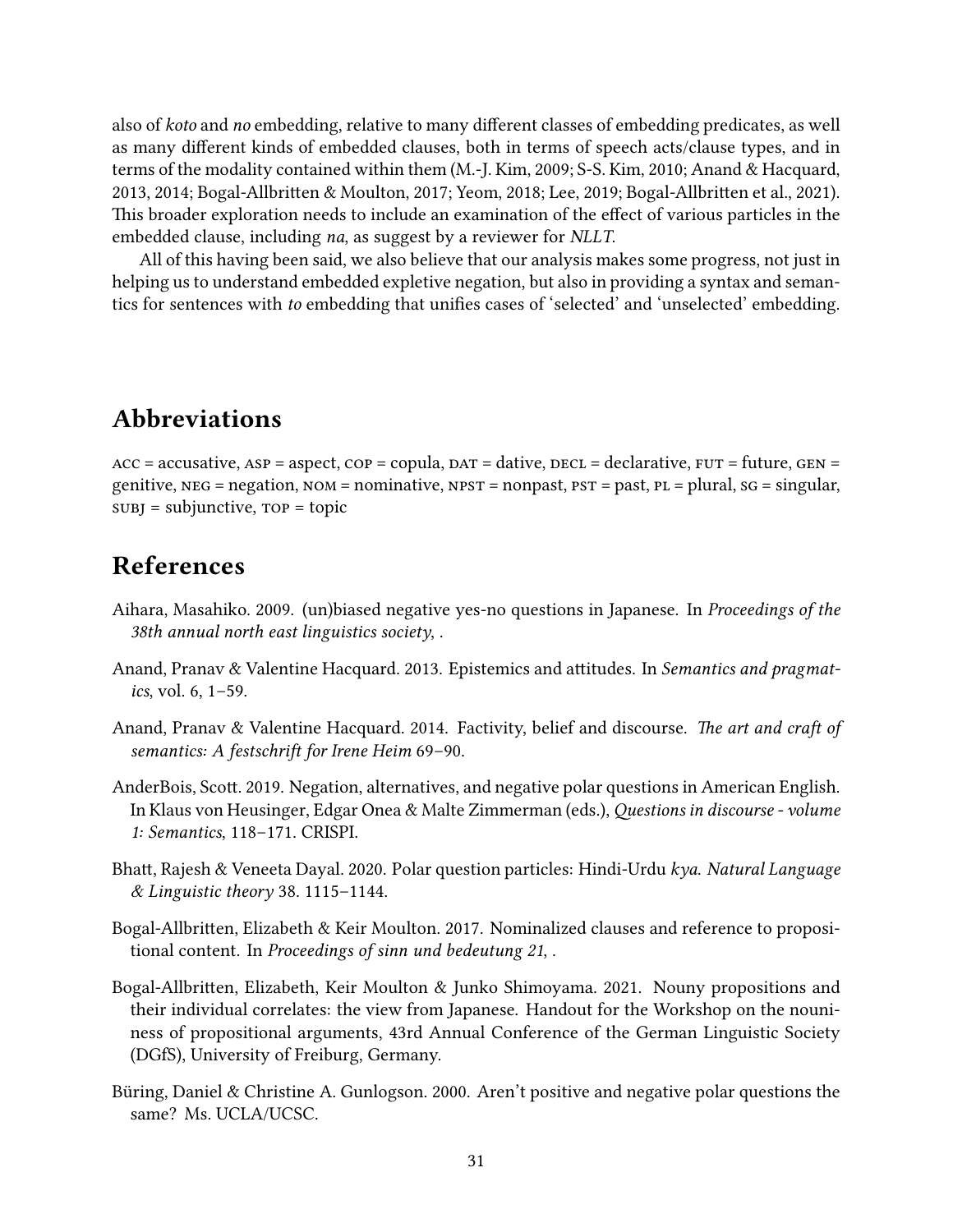- <span id="page-31-7"></span>Chappell, Hilary. 2008. Variation in the grammaticalization of complementizers from verba dicendi in Sinitic languages. Linguistic Typology 12. 45–98.
- <span id="page-31-0"></span>Choi, Yoonhee & Chungmin Lee. 2017. Expletive negation and polarity alternatives. In Chungmin Lee, Ferenc Kiefer & Manfred Krifka (eds.), Contrastiveness in information structure, alternatives and scalar implicatures, 175–201. Springer.
- <span id="page-31-12"></span>Elliott, Patrick. 2020. Elements of clausal embedding: University College London dissertation.
- <span id="page-31-8"></span>Evans, Nicholas. 2007. Insubordination and its uses. In Irina Nikolaeva (ed.), *Finiteness: Theoretical* and empirical foundations, 366–431. Oxford University Press.
- <span id="page-31-9"></span>Evans, Nicholas & Honoré Watanabe (eds.). 2016. Insubordination. John Benjamins.
- <span id="page-31-13"></span>Farkas, Donka F. & Kim B. Bruce. 2010. On reacting to assertions and polar questions. *Journal* of Semantics 27(1). 81-118. doi:10.1093/jos/ffp010. [http://dx.doi.org/10.1093/](http://dx.doi.org/10.1093/jos/ffp010) [jos/ffp010](http://dx.doi.org/10.1093/jos/ffp010).
- <span id="page-31-16"></span>Gärtner, Hans-Martin. 2002. On the force of v2 declaratives. *Theoretical Linguistics* 28(1). 33–42.
- <span id="page-31-4"></span>Goodhue, Daniel. 2018. On asking and answering biased polar questions: McGill University dissertation.
- <span id="page-31-3"></span>Goodhue, Daniel. 2019. High negation questions and epistemic bias. In Proceedings of Sinn und Bedeutung (SuB) 23, 1–18.
- <span id="page-31-5"></span>Goodhue, Daniel. 2021. Aren't there multiple causes of bias in polar questions? Ms. University of Maryland.
- <span id="page-31-14"></span>Goodhue, Daniel & Michael Wagner. 2018. Intonation, yes and no. Glossa 3(1). 5. 1–45.
- <span id="page-31-11"></span>Hacquard, Valentine. 2006. Aspects of modality: Massachusetts Institute of Technology dissertation.
- <span id="page-31-10"></span>Hacquard, Valentine. 2010. On the event relativity of modal auxiliaries. Natural Language Semantics 18(1). 79–114.
- <span id="page-31-1"></span>Hara, Yurie, Shigeto Kawahara & Yuli Feng. 2014. The prosody of enhanced bias in Mandarin and Japanese negative questions. Lingua 150. 92–116.
- <span id="page-31-6"></span>Hartung, Simone. 2006. Forms of negation in polar questions. Tübingen Universität Tübingen MA thesis.
- <span id="page-31-15"></span>Heim, Irene. 1992. Presupposition projection and the semantics of attitude verbs. *Journal of* Semantics 9. 183–221.
- <span id="page-31-2"></span>Hirayama, Hitomi. 2018. Discourse effects of biased questions in Japanese. In Japanese/Korean linguistics 25, CSLI Publications.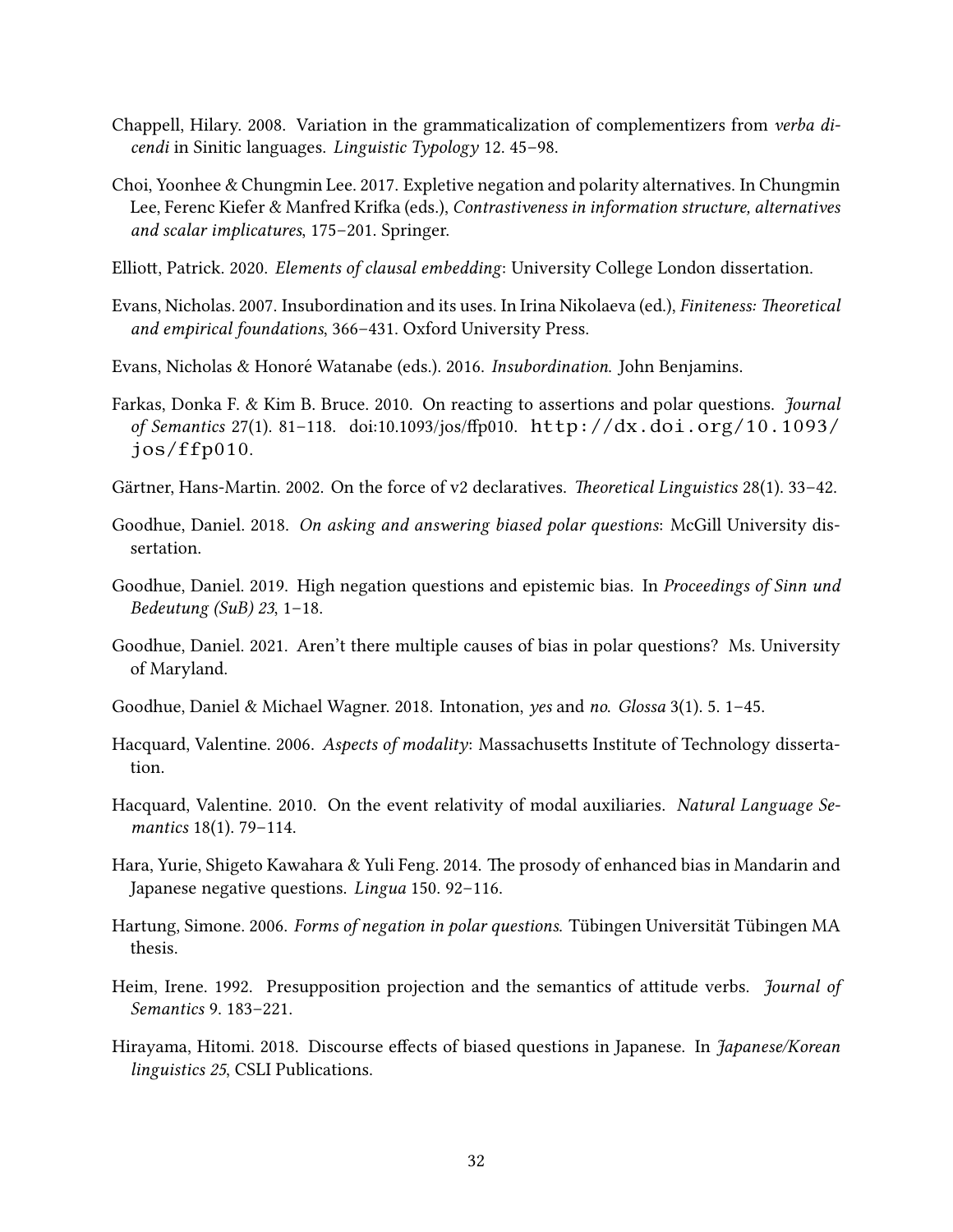- <span id="page-32-14"></span>Ippolito, Michela. 2018. Constraints on the embeddability of epistemic modals. In Robert Truswell, Chris Cummins, Caroline Heycock, Brian Rabern & Hannah Rohde (eds.), Proceedings of sinn und bedeutung 21, 605–622.
- <span id="page-32-0"></span>Ito, Satoshi & David Y. Oshima. 2016. On two varieties of negative polar interrogatives in Japanese. In Michael Kenstowicz, Theodore Levin & Ryo Masuda (eds.), Japanese/Korean linguistics, vol. 23, CSLI Publications.
- <span id="page-32-5"></span>Kim, Jooyoung. 2018. Embedding without a license?: typology of unselected embedded clauses: University of Delaware dissertation.
- <span id="page-32-4"></span>Kim, Jooyoung & Satoshi Tomioka. 2014. Two types of unselected embedded questions. In Proceedings of the 31st west coast conference on formal linguistics, 276–284.
- <span id="page-32-11"></span>Kratzer, Angelika. 1981. Partition and revision: The semantics of counterfactuals. *Journal of* Philosophical Logic 2. 201–216.
- <span id="page-32-12"></span>Kratzer, Angelika. 1991. Modality. In Arnim von Stechow & Dieter Wunderlich. (eds.), Semantics: An international handbook of contemporary research, 639–650. Berlin: de Gruyter.
- <span id="page-32-9"></span>Kratzer, Angelika. 2006. Minimal pronouns. Unpublished Ms., UMass.
- <span id="page-32-6"></span>Kratzer, Angelika. 2013. Modality and the semantics of embedding. Slides from presentation at the Amsterdam Colloquium.
- <span id="page-32-10"></span>Krifka, Manfred. 2013. Response particles as propositional anaphors. In The proceedings of salt, vol. 23, 1–18.
- <span id="page-32-3"></span>Krifka, Manfred. 2015. Bias in commitment space semantics: Declarative questions, negated questions, and question tags. In Proceedings of semantics and linguistic theory, vol. 25, 328–345.
- <span id="page-32-2"></span>Krifka, Manfred. 2017. Negated polarity questions as denegations of assertions. In Chungmin Lee, Ferenc Kiefer & Manfred Krifka (eds.), Contrastiveness in information structure, alternatives and scalar implicatures, 359–398. Springer International Publishing. doi:10.1007/ 978-3-319-10106-4 18.
- <span id="page-32-7"></span>Kuno, Susumu. 1988. Blended quasi-direct discourse in Japanese. In Papers from the second international workshop on Japanese syntax, 75–102. CSLI.
- <span id="page-32-1"></span>Ladd, D Robert. 1981. A first look at the semantics and pragmatics of negative questions and tag questions. In Papers from the seventeenth regional meeting of the chicago linguistics society 17, 164–171. Chicago.
- <span id="page-32-8"></span>Lahiri, Utpal. 2002. Questions and answers in embedded contexts. Oxford: Oxford University Press.
- <span id="page-32-13"></span>Lassiter, Daniel. 2017. Graded Modality: Qualitative and Quantitative Perspectives. Oxford University Press.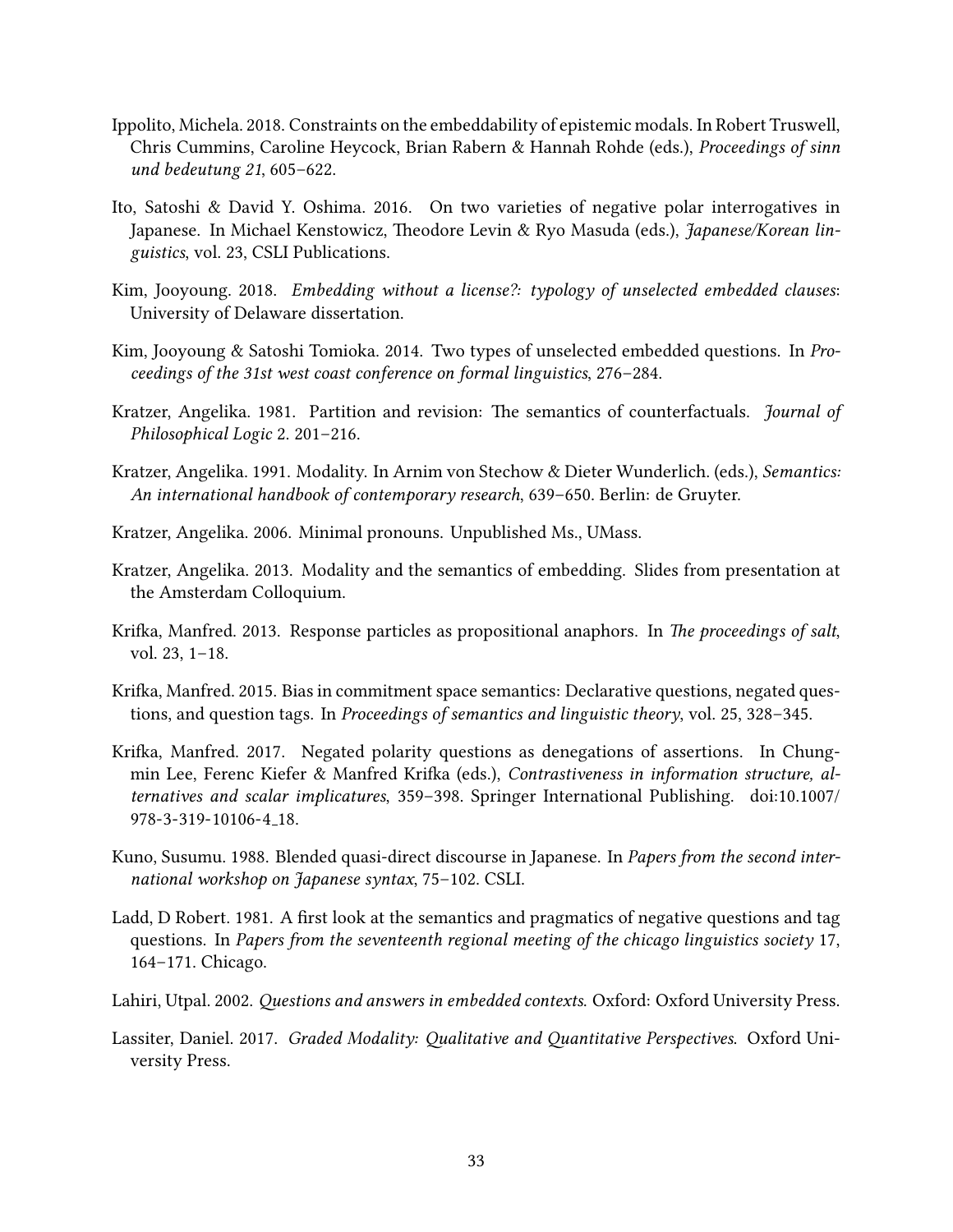- <span id="page-33-14"></span>Lee, Chungmin. 2019. Factivity alternation of attitude 'know' in korean, mongolian, uyghur, manchu, azeri, etc. and content clausal nominals., vol. 20 4, 449–508. Institute for Cognitive Science, Seoul National University.
- <span id="page-33-13"></span>M.-J. Kim, Min-Joo. 2009. E-type anaphora and three types of kes-construction in korean. Natural Language & Linguistic Theory 27(2). 345–377.
- <span id="page-33-12"></span>MacFarlane, John. 2011. What is assertion? In Jessica Brown & Herman Cappelen (eds.), Assertion, Oxford University Press.
- <span id="page-33-2"></span>Maier, Emar. 2014. Japanese reported speech: Towards an account of perspective shift as mixed quotation. In Yoshimoto K. McCready E., Yabushita K. (ed.), Formal approaches to semantics and pragmatics, vol. 95 Studies in Linguistics and Philosophy, 135–154. Springer.
- <span id="page-33-9"></span>Maier, Emar. 2017. The pragmatics of attraction. In Saka Paul & Michael Johnson (eds.), The semantics and pragmatics of quotation, vol. 15 Perspectives in Pragmatics, Philosophy & Psychology, Springer.
- <span id="page-33-8"></span>McCloskey, James. 2006. Questions and questioning in a local english. In Raffaella Zanuttini, Héctor Campos, Elena Herburger & Paul H. Portner (eds.), Crosslinguistic research in syntax and semantics: negation, tense, and clausal architecture, 87–126. Washington, DC: Georgetown University Press.
- <span id="page-33-6"></span>Mithun, Marianne. 2008. The extension of dependency beyond the sentence. Language 69–119.
- <span id="page-33-1"></span>Mizuno, Teruyuki. 2021. Q-particles in embedded declaratives, mood, and clausal complementation. Poster presented at Semantics and Linguistic Theory 31.
- <span id="page-33-0"></span>Mizuno, Teruyuki. 2022. Q-particles in embedded declaratives, mood, and clausal complementation. In Nicole Dreier, Chloe Kwon, Thomas Darnell & John Starr (eds.), *Proceedings of Semantics* and Linguistic Theory (SALT), vol. 31, 405-425. doi:10.3765/salt.v31i0.5086.
- <span id="page-33-10"></span>Moulton, Keir. 2009. Natural selection and the syntax of clausal complementation: University of Massachusetts at Amherst dissertation.
- <span id="page-33-11"></span>Moulton, Keir. 2015. CPs: Copies and Compositionality. Linguistic Inquiry 46(2).
- <span id="page-33-3"></span>Oshima, David Y. 2006a. Adversity and Korean/Japanese passives: Constructional analogy. Journal of East Asian Linguistics 15(2). 137–166.
- <span id="page-33-4"></span>Oshima, David Y. 2006b. Perspectives in reported discourse: Stanford University dissertation.
- <span id="page-33-7"></span>Oshima, David Y. 2010. Nihongo inyo koubun ni okeru inyo jutsugo no shoryakugensyo [ellipsis of quotative predicates in Japanese]. In Research bulletin of international student center, vol. 8, 86–99. Ibaraki University.
- <span id="page-33-5"></span>Oshima, David Y. 2015. Ellipsis of say, think, and do in Japanese subordinate clauses: A constructional analysis. In Stefan Müller (ed.), Proceedings of the 22nd international conference on head-driven phrase structure grammar, 157–176. CSLI Publications.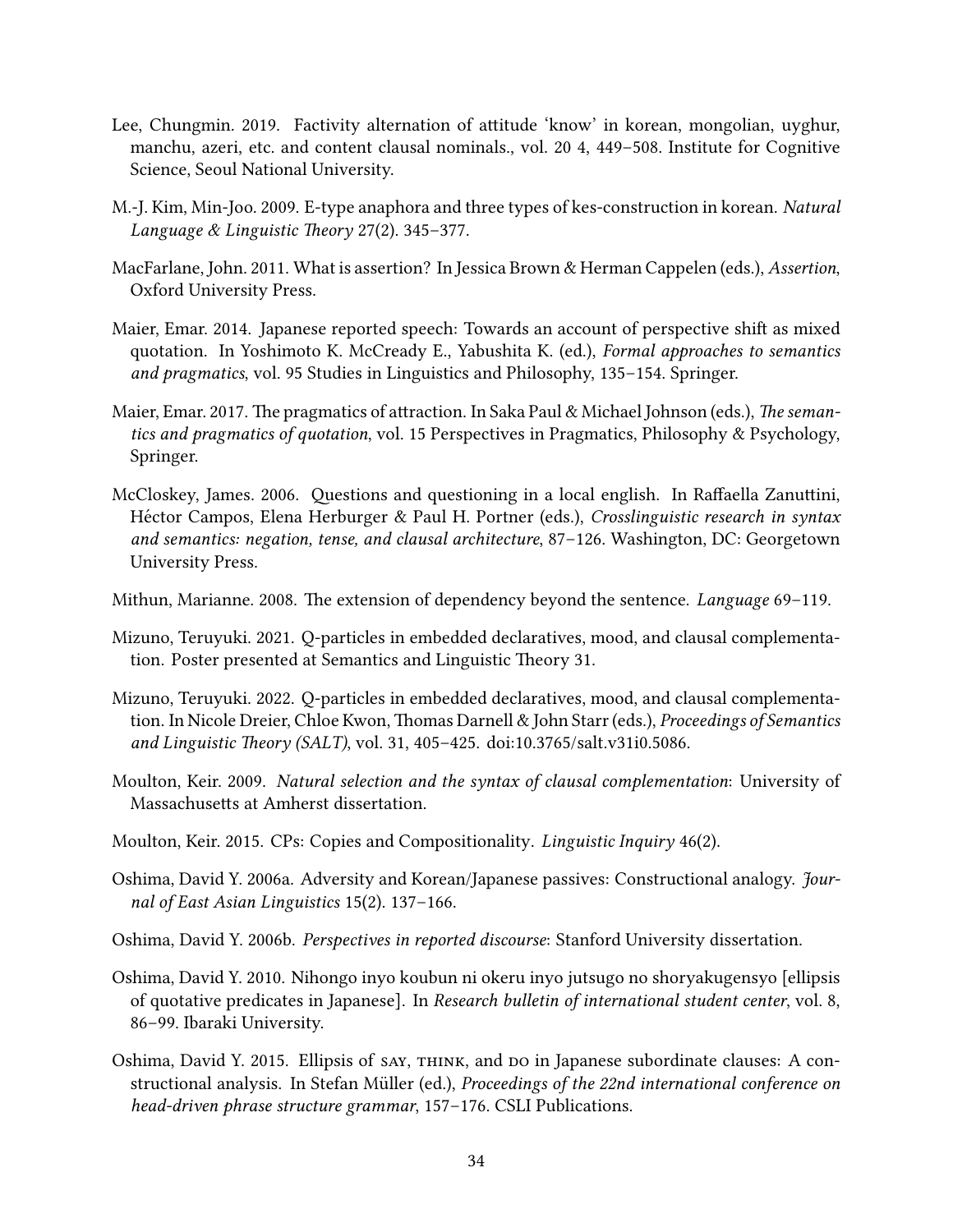- <span id="page-34-2"></span>Oshima, David Y. 2019. The prosody of positively biased negative polar interrogatives in Japanese: Post-focal reduction or deaccenting? In Proceedings of the annual meeting of the chicago linguistic society (cls), vol. 53, 275–289.
- <span id="page-34-8"></span>Ozyıldız, Deniz. 2018. Unselected questions. Handout for Talk given at the 14th Workshop on ¨ Altaic Formal Linguistics (WAFL 14), MIT.
- <span id="page-34-9"></span>Özyıldız, Deniz. 2019. Embedded clauses in Turkish: Different paths to composition. Handout for Talk at Workshop on Relativization, Nominalization and Complementation, University of Toronto.
- <span id="page-34-14"></span>Portner, Paul. 2018. Mood. Oxford University Press.
- <span id="page-34-13"></span>Portner, Paul & Aynat Rubinstein. 2013. Mood and contextual commitment. In Anca Chereches (ed.), The proceedings of salt 22, 461-487. Ithaca, NY: CLC Publications.
- <span id="page-34-1"></span>Rieser, Lukas. 2017. Belief states and evidence in speech acts: The Japanese sentence final particle no: Kyoto University dissertation.
- <span id="page-34-12"></span>Roelofsen, Floris & Donka Farkas. 2015. Polarity particle responses as a window onto the interpretation of questions and assertions. Language 91(2). 359–414.
- <span id="page-34-0"></span>Romero, Maribel & Chung-Hye Han. 2004. On negative Yes/No questions. Linguistics and Philosophy 27(5). 609–658.
- <span id="page-34-11"></span>Rooth, Mats. 1992. A theory of focus interpretation. Natural Language Semantics 1(1). 117–121.
- <span id="page-34-15"></span>S-S. Kim, Shin-Sook. 2010. Noun complements and clause types in korean (and japanese). In William McClure & Marcel den Dikken (eds.), Japanese/Korean linguistics, volume 18,.
- <span id="page-34-3"></span>Sailor, Craig. 2013. Questionable negation. Handout, LSA Annual Meeting, 3 January 2013, Boston, MA.
- <span id="page-34-10"></span>Saito, Hiroaki. 2017. Toward the parameter hierarchy of embedded imperatives. In University of pennsylvania working papers in linguistics, vol. 23:1, Article 24.
- <span id="page-34-7"></span>Saito, Hiroaki. 2018. How to (not) say to say. In Japanese korean linguistics 26, CSLI Publications.
- <span id="page-34-6"></span>Saito, Hiroaki. 2019. On further similariteis between Japanese and Spanish complementizers. In Proceedings of workshop on altaic formal linguistics (wafl) 14, mitwpl, .
- <span id="page-34-4"></span>Saito, Mamoru. 2012. Sentence types and the japanese right periphery. In G´ 'unther Grewendorf & Thomas Ede Zimmermann (eds.), Discourse and grammar: from sentence types to lexical categories, vol. 112 Studies in Generative Grammar, 147–176. Berlin: Mouton de Gruyter.
- <span id="page-34-5"></span>Saito, Mamoru. 2015. Cartography and selection: Case studies in Japanese. In Ur Shlonsky (ed.), Beyond functional sequence: The cartography of syntactic structures, vol. 10, 255-274. Oxford University Press.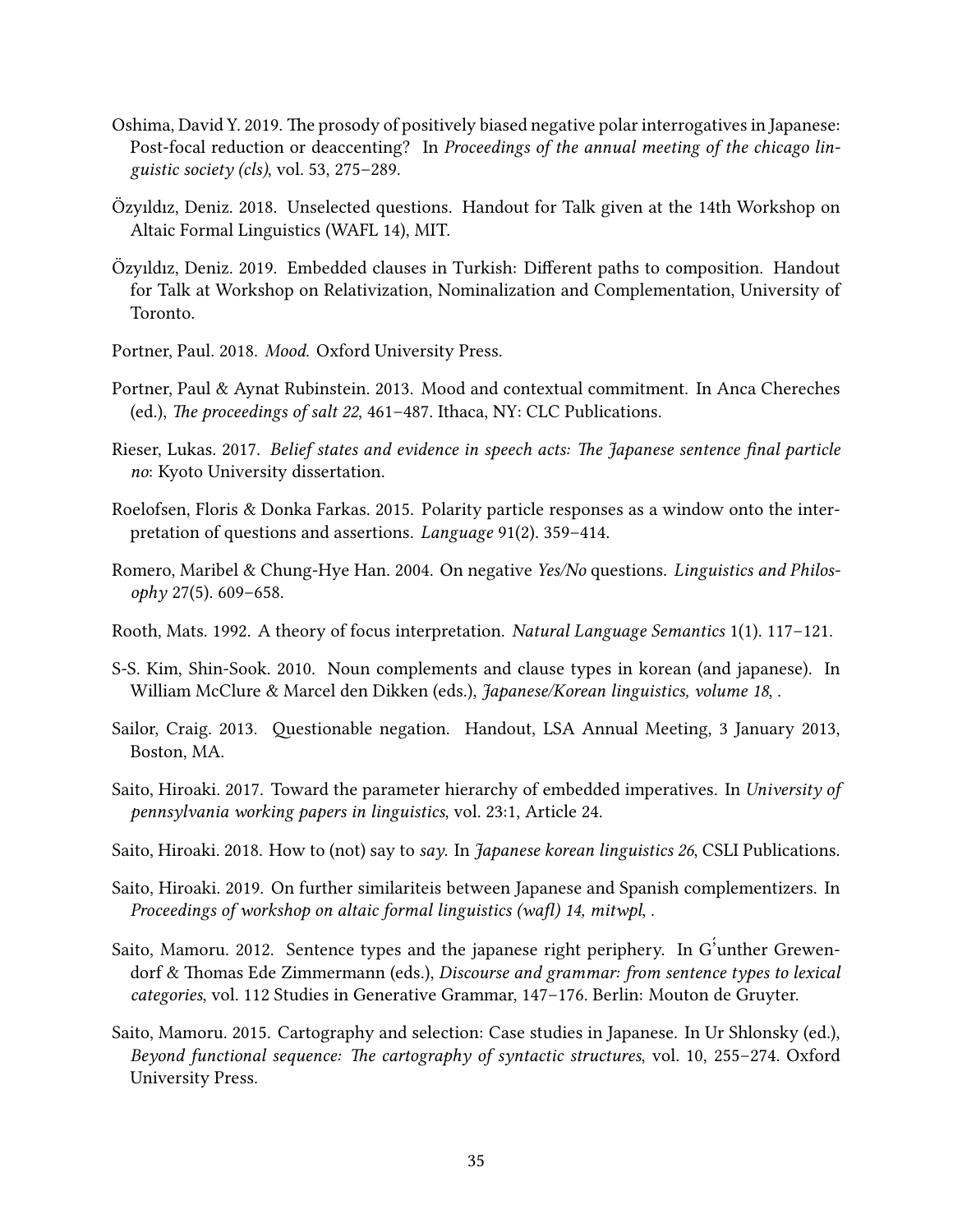- <span id="page-35-3"></span>Sauerland, Uli & Kazuko Yatsushiro. 2014. Japanese reported speech within the emerging typology of speech reports. Proceedings of FAJL 7. 191–202.
- <span id="page-35-10"></span>Schwabe, Kerstin. 2013. Eine uniforme analyse sententialer proformen im Deutschen. Deutsche Sprache 41 142–164.
- <span id="page-35-8"></span>Sharvit, Yael. 2008. The puzzle of free indirect discourse. *Linguistics and Philosophy* 31(3). 353–395.
- <span id="page-35-6"></span>Shimamura, Koji. 2018. The theory of quotative complementation in Japanese semanticosyntax: University of Connecticut dissertation.
- <span id="page-35-2"></span>Shimoyama, Junko, Daniel Goodhue & Masako Hirotani. 2019. Positively biased negative polar questions in Japanese and their embeddability. In Tatiana Bondarenko, Colin Davis, Justin Colley & Dmitry Privoznov (eds.), Proceedings of the 14th workshop on altaic formal linguistics (wafl 14) MIT Working Papers in Linguistics 90, 289-304. Cambridge, Mass.: MITWPL.
- <span id="page-35-7"></span>Sode, Frank & Ayaka Sugawara. 2021. "tte" in complementizer use is a strong logophoric complementizer. In Proceedings of the 28th Japanese/Korean linguistics conference, .
- <span id="page-35-11"></span>Sode, Frank & Hubert Truckenbrodt. 2018. Verb position, verbal mood, and root phenomena in german. In Mailin Antomo  $\&$  Sonja Müller (eds.), Non-canonical verb positioning in main clauses, 91–135. Helmut Buske Verlag.
- <span id="page-35-1"></span>Sudo, Yasutada. 2013. Biased polar questions in English and Japanese. In Daniel Gutzmann & Hans-Martin Gärtner (eds.), Beyond expressives: Explorations in use-conditional meaning Current Research in the Semantics/Pragmatics Interface (CRiSPI) 28, 275–295. Leiden: Brill.
- <span id="page-35-4"></span>Tomioka, Satoshi & Jooyoung Kim. 2015. Conventionally implicated questions. Ms. University of Delaware.
- <span id="page-35-5"></span>Tomioka, Satoshi & Jooyoung Kim. 2016. A new embedding strategy: Purposeful questions in japanese and korean. In Proceedings of wafl  $11$ ,.
- <span id="page-35-14"></span>Truckenbrodt, Hubert. 2006. On the semantic motivation of syntactic verb movement to c in german. Theoretical Linguistics 32(3). 257–306.
- <span id="page-35-12"></span>Villalta, Elisabeth. 2008. Mood and gradability: an investigation of the subjunctive mood in Spanish. Linguistics and Philosophy 31. 467–522.
- <span id="page-35-13"></span>Yalcin, Seth. 2007. Epistemic modals. Mind 116(464). 983–1026.
- <span id="page-35-9"></span>Yamada, Akitaka. 2019. Embedded moods in Japanese. In Proceedings of the 158th meeting of the linguistic society of japan, 267–273.
- <span id="page-35-15"></span>Yeom, Jae-il. 2018. Embedded declaratives in Korean. Language and Information 22(1). 1–27.
- <span id="page-35-0"></span>Yoon, Suwon. 2011. *'not' it in the mood: The syntax, semantics, and pragmatics of evaluative* negation: University of Chicago dissertation.